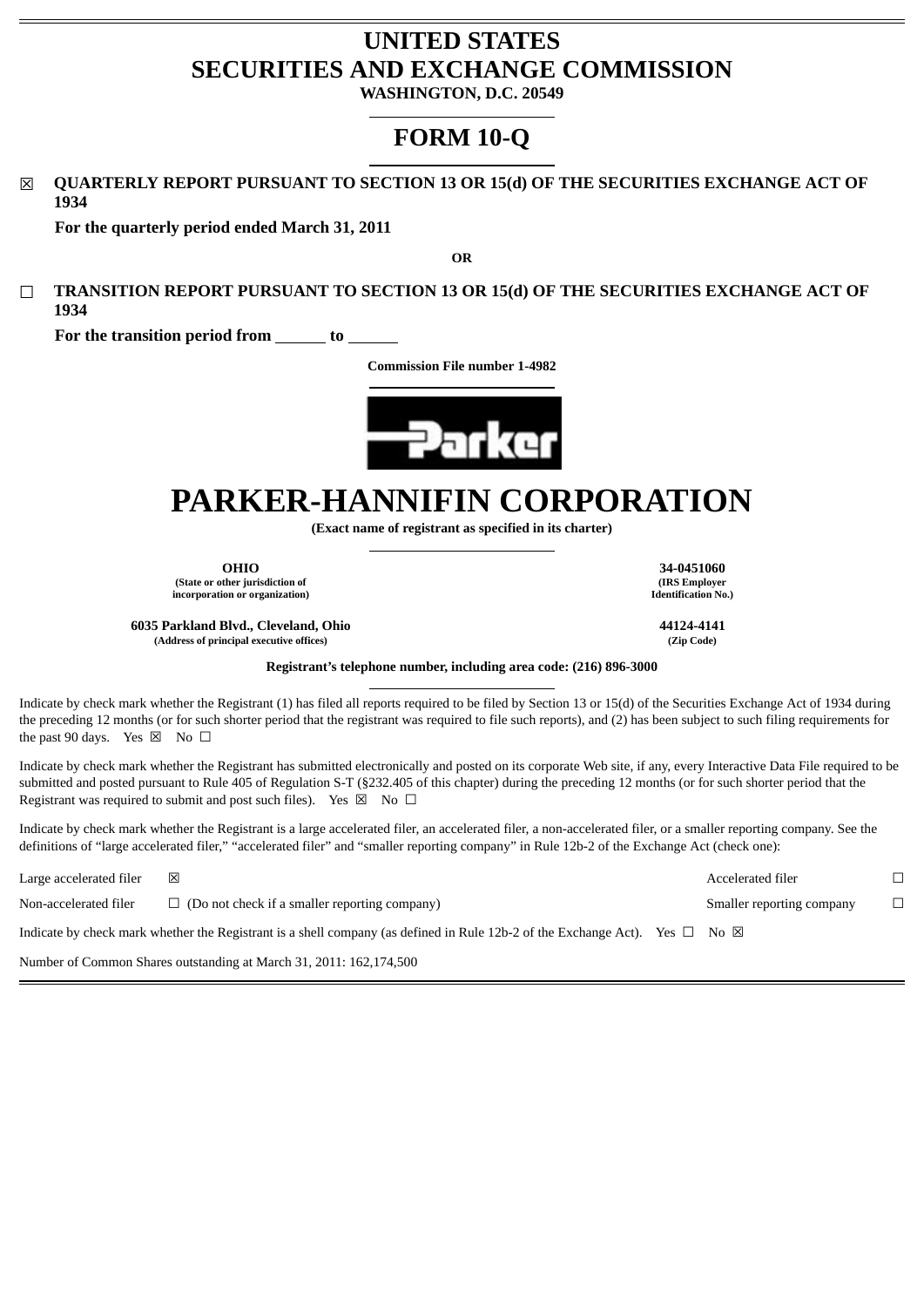# PART I - FINANCIAL INFORMATION

# **ITEM 1. FINANCIAL STATEMENTS**

# **PARKER-HANNIFIN CORPORATION CONSOLIDATED STATEMENT OF INCOME (Dollars in thousands, except per share amounts) (Unaudited)**

|                                                         |     | Three Months Ended<br>March 31. |    |             | Nine Months Ended<br>March 31, |             |                |             |
|---------------------------------------------------------|-----|---------------------------------|----|-------------|--------------------------------|-------------|----------------|-------------|
|                                                         |     | 2011                            |    | 2010        |                                | 2011        |                | 2010        |
| Net sales                                               |     | \$3,240,103                     |    | \$2,614,823 |                                | \$8,936,040 |                | \$7,206,696 |
| Cost of sales                                           |     | 2,463,083                       |    | 2,062,451   |                                | 6,796,685   |                | 5,732,877   |
| Gross profit                                            |     | 777,020                         |    | 552,372     |                                | 2,139,355   |                | 1,473,819   |
| Selling, general and administrative expenses            |     | 375,069                         |    | 316,069     |                                | 1,054,332   |                | 927,752     |
| Interest expense                                        |     | 24,619                          |    | 25,951      |                                | 74,883      |                | 76,703      |
| Other (income) expense, net                             |     | (12, 385)                       |    | 3,959       |                                | (22, 191)   |                | 6,707       |
| Income before income taxes                              |     | 389,717                         |    | 206,393     |                                | 1,032,331   |                | 462,657     |
| Income taxes                                            |     | 108,069                         |    | 52,013      |                                | 269,835     |                | 129,344     |
| Net income                                              | \$. | 281,648                         |    | \$154,380   |                                | \$762,496   | \$             | 333,313     |
| Less: Noncontrolling interests                          |     | 2,059                           |    | 517         |                                | 5,556       |                | 1,411       |
| Net income attributable to common shareholders          |     | 279,589                         |    | \$153,863   |                                | \$756,940   |                | \$ 331,902  |
| Earnings per share attributable to common shareholders: |     |                                 |    |             |                                |             |                |             |
| Basic                                                   | \$  | 1.72                            | \$ | .96         | \$                             | 4.68        | $\mathfrak{S}$ | 2.06        |
| Diluted                                                 | \$  | 1.68                            |    | .94         | \$                             | 4.58        | \$             | 2.04        |
| Cash dividends per common share                         | \$  | .32                             |    | .25         | \$                             | .88         | \$             | .75         |

See accompanying notes to consolidated financial statements.

# -2-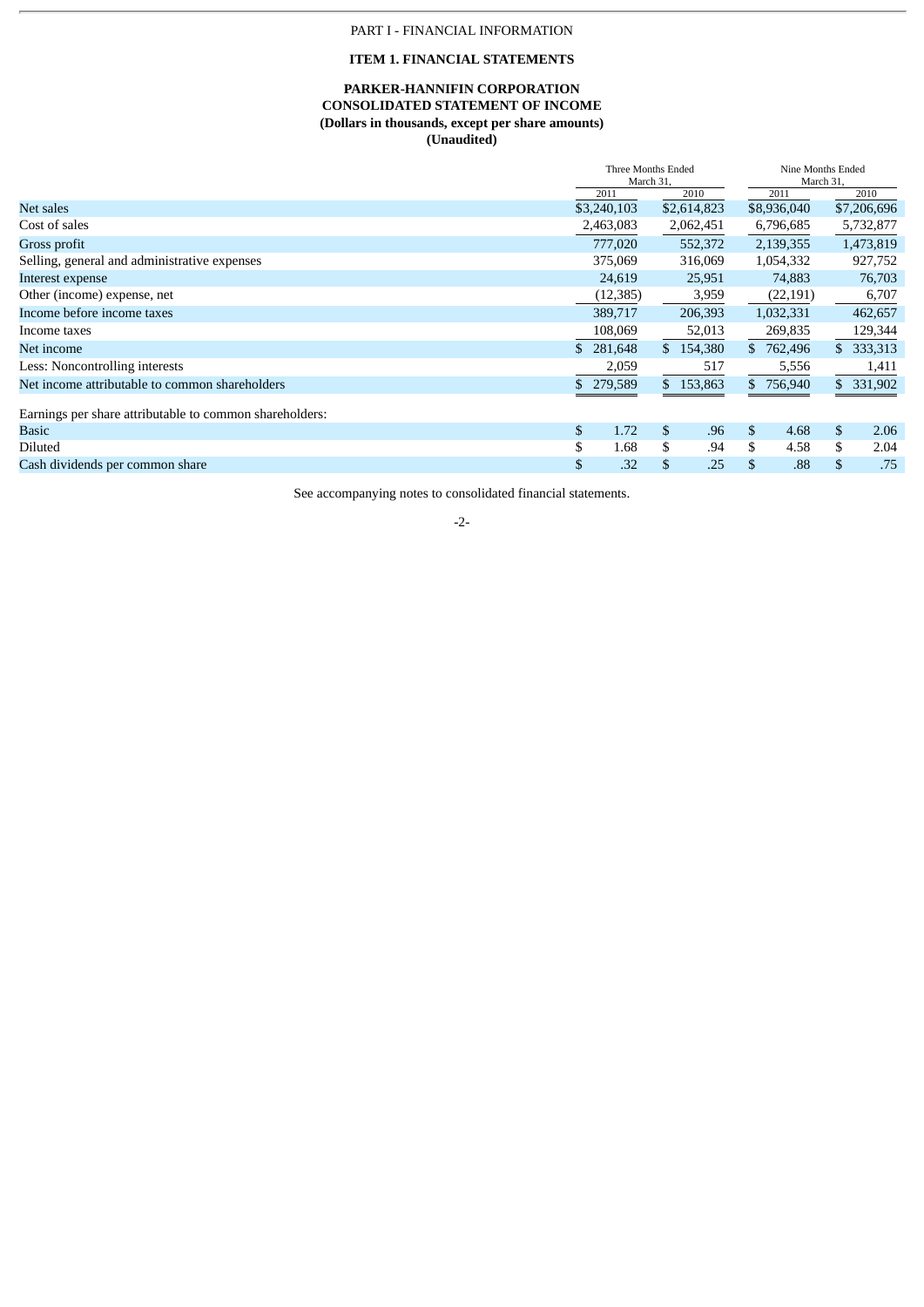# **PARKER-HANNIFIN CORPORATION CONSOLIDATED BALANCE SHEET (Dollars in thousands)**

|                                                                                                                 | (Unaudited)<br>March 31,<br>2011 | June 30,<br>2010 |
|-----------------------------------------------------------------------------------------------------------------|----------------------------------|------------------|
| <b>ASSETS</b>                                                                                                   |                                  |                  |
| Current assets:                                                                                                 |                                  |                  |
| Cash and cash equivalents                                                                                       | \$1,107,955                      | \$575,526        |
| Accounts receivable, net                                                                                        | 1,950,980                        | 1,599,941        |
| Inventories:                                                                                                    |                                  |                  |
| Finished products                                                                                               | 552,984                          | 465,477          |
| Work in process                                                                                                 | 681,060                          | 564,204          |
| Raw materials                                                                                                   | 156,818                          | 141,974          |
|                                                                                                                 | 1,390,862                        | 1,171,655        |
| Prepaid expenses                                                                                                | 89,692                           | 111,545          |
| Deferred income taxes                                                                                           | 151,840                          | 130,129          |
| Total current assets                                                                                            | 4,691,329                        | 3,588,796        |
| Plant and equipment                                                                                             | 4,878,012                        | 4,553,997        |
| Less accumulated depreciation                                                                                   | 3,089,635                        | 2,856,116        |
|                                                                                                                 | 1,788,377                        | 1,697,881        |
| Goodwill                                                                                                        | 2,976,232                        | 2,786,334        |
| Intangible assets, net                                                                                          | 1,191,072                        | 1,150,051        |
| Other assets                                                                                                    | 729,852                          | 687,320          |
| Total assets                                                                                                    | \$11,376,862                     | \$9,910,382      |
| <b>LIABILITIES</b>                                                                                              |                                  |                  |
| Current liabilities:                                                                                            |                                  |                  |
| Notes payable                                                                                                   | 173,233<br>S.                    | 363,272<br>\$    |
| Accounts payable, trade                                                                                         | 1,085,126                        | 888,743          |
| Accrued payrolls and other compensation                                                                         | 395,929                          | 371,393          |
| Accrued domestic and foreign taxes                                                                              | 237,209                          | 176,349          |
| Other accrued liabilities                                                                                       | 448,923                          | 405,134          |
| Total current liabilities                                                                                       | 2,340,420                        | 2,204,891        |
| Long-term debt                                                                                                  | 1,683,731                        | 1,413,634        |
| Pensions and other postretirement benefits                                                                      | 1,341,920                        | 1,500,928        |
| Deferred income taxes                                                                                           | 159,777                          | 135,321          |
| Other liabilities                                                                                               | 267,285                          | 196,208          |
| <b>Total liabilities</b>                                                                                        | 5,793,133                        | 5,450,982        |
| <b>EQUITY</b>                                                                                                   |                                  |                  |
| Shareholders' equity:                                                                                           |                                  |                  |
| Serial preferred stock, \$.50 par value; authorized 3,000,000 shares; none issued                               |                                  |                  |
| Common stock, \$.50 par value; authorized 600,000,000 shares; issued 181,046,128 shares at March 31 and June 30 | 90,523                           | 90,523           |
| Additional capital                                                                                              | 656,323                          | 637,442          |
| Retained earnings                                                                                               | 6,664,687                        | 6,086,545        |
| Accumulated other comprehensive (loss)                                                                          | (737, 407)                       | (1,208,561)      |
| Treasury shares, at cost; 18,871,628 shares at March 31 and 19,790,110 shares at June 30                        | (1, 192, 218)                    | (1,237,984)      |
| Total shareholders' equity                                                                                      | 5,481,908                        | 4,367,965        |
| Noncontrolling interests                                                                                        | 101,821                          | 91,435           |
| Total equity                                                                                                    | 5,583,729                        | 4,459,400        |
| Total liabilities and equity                                                                                    | \$11,376,862                     | \$9,910,382      |

See accompanying notes to consolidated financial statements.

## -3-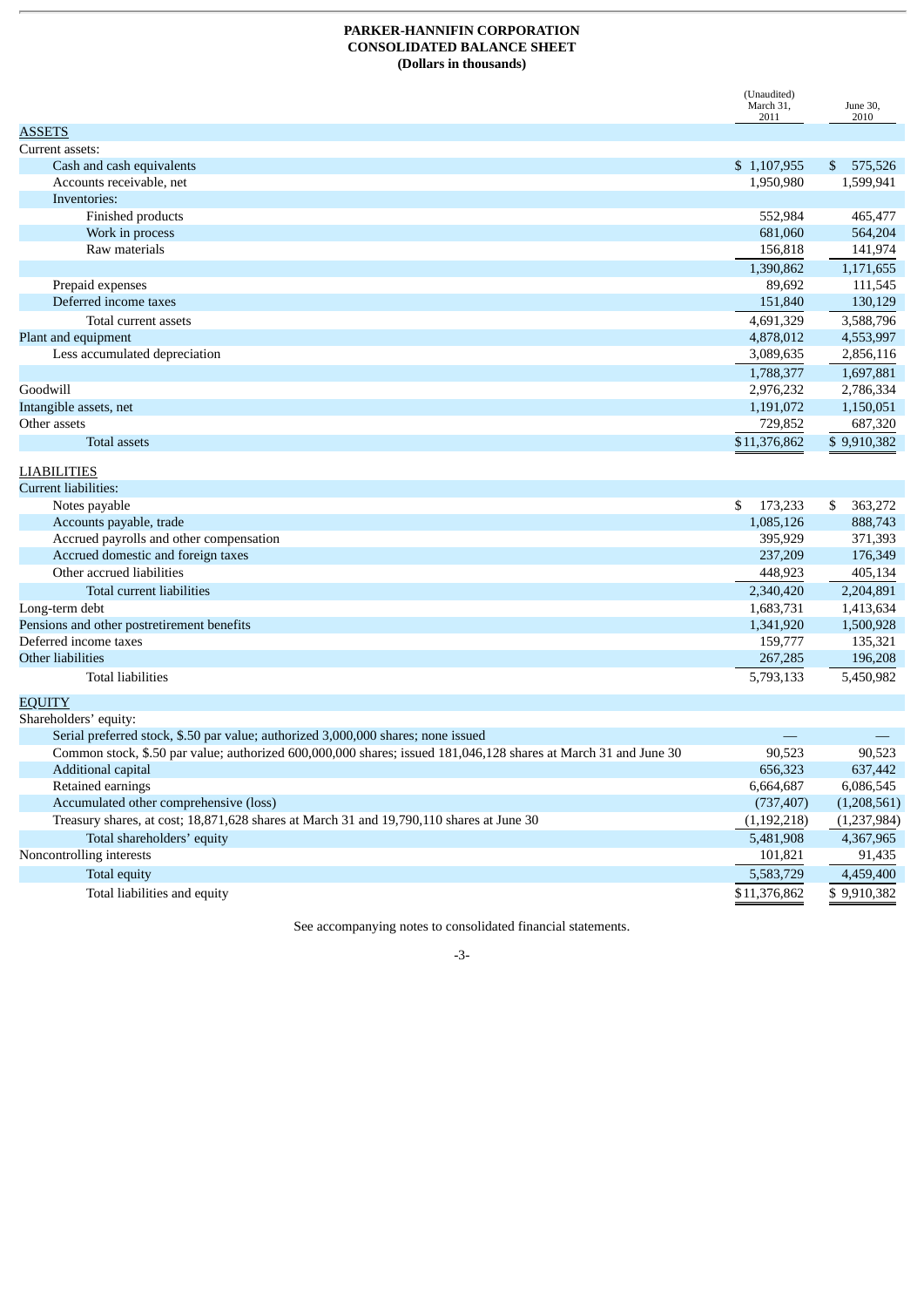# **PARKER-HANNIFIN CORPORATION CONSOLIDATED STATEMENT OF CASH FLOWS (Dollars in thousands) (Unaudited)**

|                                                                         | Nine Months Ended<br>March 31, |            |
|-------------------------------------------------------------------------|--------------------------------|------------|
|                                                                         | 2011                           | 2010       |
| CASH FLOWS FROM OPERATING ACTIVITIES                                    |                                |            |
| Net income                                                              | \$762,496                      | \$333,313  |
| Adjustments to reconcile net income to net cash provided by operations: |                                |            |
| Depreciation                                                            | 172,469                        | 187,990    |
| Amortization                                                            | 81,656                         | 90,025     |
| Share incentive plan compensation                                       | 56,792                         | 48,145     |
| Deferred income taxes                                                   | 7,557                          | (9, 143)   |
| Foreign currency transaction loss                                       | 2,324                          | 2,914      |
| (Gain) loss on sale of plant and equipment                              | (8, 191)                       | 8,851      |
| Changes in assets and liabilities, net of effect of acquisitions:       |                                |            |
| Accounts receivable, net                                                | (255, 673)                     | (140, 141) |
| Inventories                                                             | (134, 256)                     | 64,028     |
| Prepaid expenses                                                        | 27,927                         | 53,053     |
| Other assets                                                            | (40, 926)                      | 22,265     |
| Accounts payable, trade                                                 | 149,961                        | 137,545    |
| Accrued payrolls and other compensation                                 | 9,608                          | (21,577)   |
| Accrued domestic and foreign taxes                                      | 47,365                         | 55,599     |
| Other accrued liabilities                                               | (20,070)                       | 43,730     |
| Pensions and other postretirement benefits                              | (95, 379)                      | (26, 431)  |
| Other liabilities                                                       | 36,273                         | (8,769)    |
| Net cash provided by operating activities                               | 799,933                        | 841,397    |
| CASH FLOWS FROM INVESTING ACTIVITIES                                    |                                |            |
| Acquisitions (less cash acquired of \$385 in 2011)                      | (60, 227)                      | (5,451)    |
| Capital expenditures                                                    | (158, 455)                     | (90, 862)  |
| Proceeds from sale of plant and equipment                               | 23,818                         | 4,054      |
| Other                                                                   | (8,251)                        | (12, 184)  |
| Net cash (used in) investing activities                                 | (203, 115)                     | (104, 443) |
| CASH FLOWS FROM FINANCING ACTIVITIES                                    |                                |            |
| Proceeds from exercise of stock options                                 | 22,982                         | 7,718      |
| (Payments for) common shares                                            | (56, 235)                      | (14, 915)  |
| Tax benefit from share incentive plan compensation                      | 37,451                         | 3,019      |
| (Payments for) notes payable, net                                       | (18,901)                       | (385, 498) |
| Proceeds from long-term borrowings                                      | 291,688                        | 3,070      |
| (Payments for) long-term borrowings                                     | (257, 752)                     | (26, 935)  |
| <b>Dividends</b>                                                        | (142,906)                      | (120, 786) |
| Net cash (used in) financing activities                                 | (123, 673)                     | (534, 327) |
| Effect of exchange rate changes on cash                                 | 59,284                         | (9,677)    |
| Net increase in cash and cash equivalents                               | 532,429                        | 192,950    |
| Cash and cash equivalents at beginning of year                          | 575,526                        | 187,611    |
|                                                                         |                                |            |
| Cash and cash equivalents at end of period                              | \$1,107,955                    | \$380,561  |

See accompanying notes to consolidated financial statements.

-4-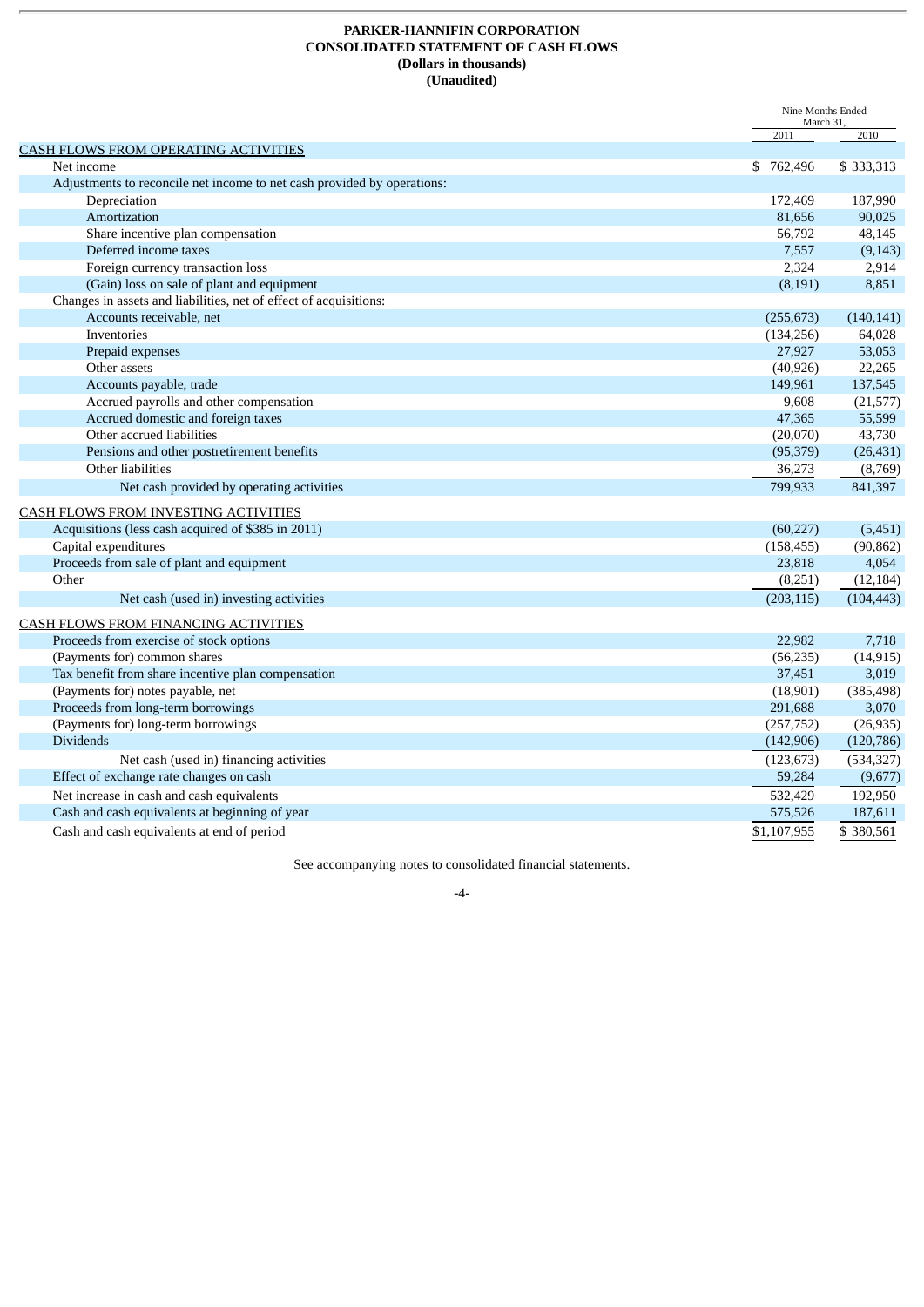## **PARKER-HANNIFIN CORPORATION BUSINESS SEGMENT INFORMATION (Dollars in thousands) (Unaudited)**

The Company operates in three reportable business segments: Industrial, Aerospace and Climate & Industrial Controls. The Industrial Segment is the largest and includes a significant portion of international operations.

Industrial - This segment produces a broad range of motion-control and fluid systems and components used in all kinds of manufacturing, packaging, processing, transportation, mobile construction, agricultural and military machinery and equipment. Sales are made directly to major original equipment manufacturers (OEMs) and through a broad distribution network to smaller OEMs and the aftermarket.

Aerospace - This segment designs and manufactures products and provides aftermarket support for commercial, business jet, military and general aviation aircraft, missile and spacecraft markets. The Aerospace Segment provides a full range of systems and components for hydraulic, pneumatic and fuel applications.

Climate & Industrial Controls - This segment manufactures motion-control systems and components for use primarily in the refrigeration and air conditioning and transportation industries.

|                                                                  |               | Three Months Ended<br>March 31, |               | Nine Months Ended<br>March 31, |
|------------------------------------------------------------------|---------------|---------------------------------|---------------|--------------------------------|
|                                                                  | 2011          | 2010                            | 2011          | 2010                           |
| Net sales                                                        |               |                                 |               |                                |
| Industrial:                                                      |               |                                 |               |                                |
| North America                                                    | \$1,178,714   | \$958,594                       | \$3,289,098   | \$2,588,887                    |
| International                                                    | 1,293,047     | 995,186                         | 3,533,259     | 2,777,493                      |
| Aerospace                                                        | 503,806       | 449,247                         | 1,400,116     | 1,266,654                      |
| Climate & Industrial Controls                                    | 264,536       | 211,796                         | 713,567       | 573,662                        |
| Total                                                            | \$3,240,103   | \$2,614,823                     | \$8,936,040   | \$7,206,696                    |
| Segment operating income:                                        |               |                                 |               |                                |
| Industrial:                                                      |               |                                 |               |                                |
| North America                                                    | \$<br>189,463 | 133,598<br>$\mathbf{s}$         | 538,254<br>\$ | \$<br>324,204                  |
| International                                                    | 199,798       | 109,335                         | 551,374       | 253,794                        |
| Aerospace                                                        | 68,984        | 49,778                          | 176,404       | 143,950                        |
| Climate & Industrial Controls                                    | 22,577        | 16,298                          | 53,630        | 32,939                         |
| Total segment operating income                                   | 480,822       | 309,009                         | 1,319,662     | 754,887                        |
| Corporate general and administrative expenses                    | 41,734        | 41,280                          | 112,681       | 99,054                         |
| Income from operations before interest expense and other expense | 439,088       | 267,729                         | 1,206,981     | 655,833                        |
| Interest expense                                                 | 24,619        | 25,951                          | 74,883        | 76,703                         |
| Other expense                                                    | 24,752        | 35,385                          | 99,767        | 116,473                        |
| Income before income taxes                                       | 389,717<br>\$ | 206,393                         | \$1,032,331   | 462,657                        |

-5-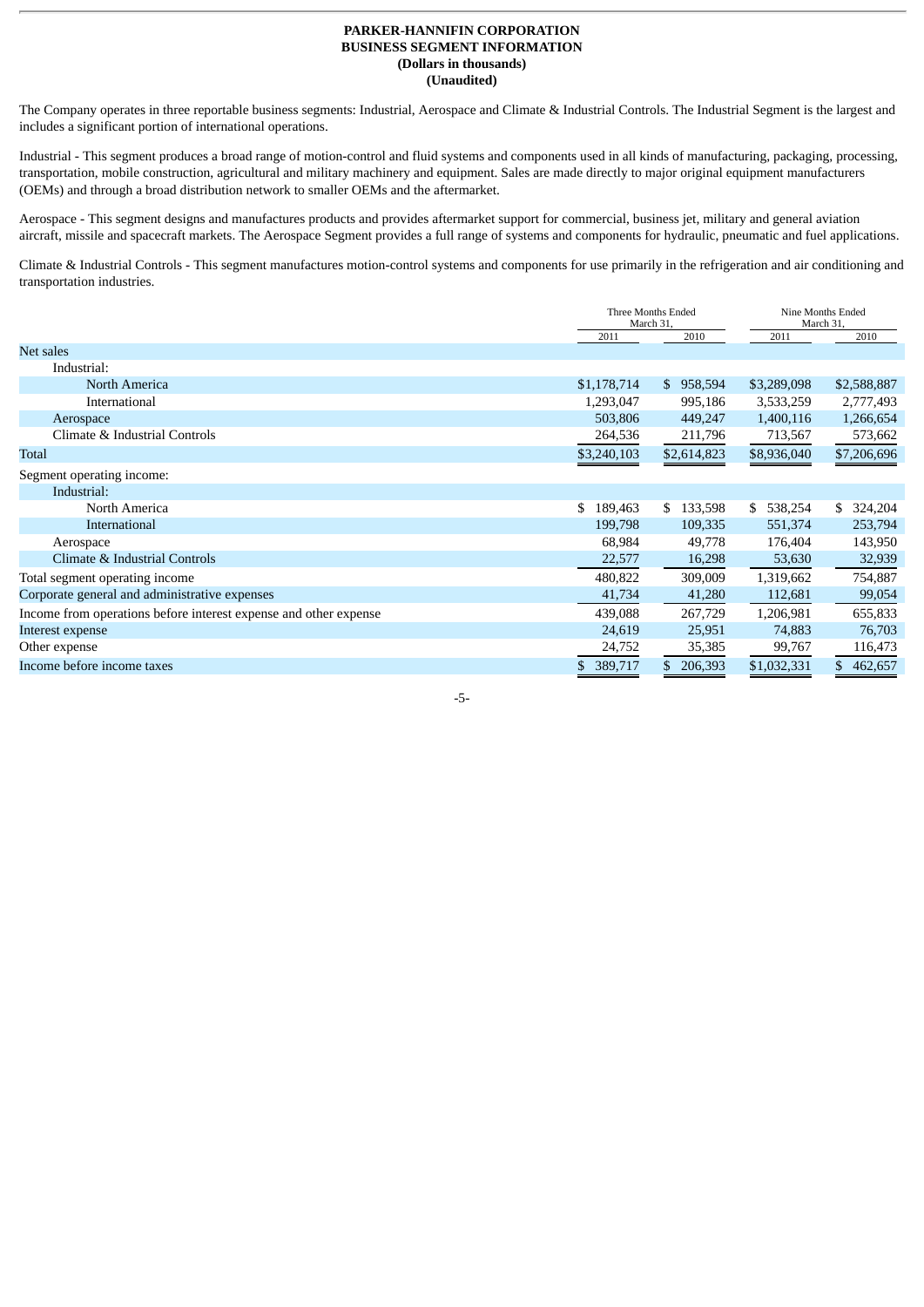#### **PARKER-HANNIFIN CORPORATION**

# **NOTES TO CONSOLIDATED FINANCIAL STATEMENTS**

#### **Dollars in thousands, except per share amounts**

#### 1. Management representation

In the opinion of the management of the Company, the accompanying unaudited consolidated financial statements contain all adjustments (consisting of only normal recurring accruals) necessary to present fairly the financial position as of March 31, 2011, the results of operations for the three and nine months ended March 31, 2011 and 2010 and cash flows for the nine months then ended. These financial statements should be read in conjunction with the consolidated financial statements and related notes included in the Company's 2010 Annual Report on Form 10-K. Interim period results are not necessarily indicative of the results to be expected for the full fiscal year.

The Company has evaluated subsequent events that have occurred through the date these financial statements were issued. In April 2011, the Company made a \$200 million discretionary cash contribution to its domestic defined benefit pension plan. No subsequent events have occurred that required adjustment to these financial statements.

## 2. Product warranty

In the ordinary course of business, the Company warrants its products against defects in design, materials and workmanship over various time periods. The warranty accrual as of March 31, 2011 and June 30, 2010 is immaterial to the financial position of the Company and the change in the accrual for the current and prior-year quarter and first nine months of fiscal 2011 and fiscal 2010 is immaterial to the Company's results of operations and cash flows.

#### 3. Earnings per share

The following table presents a reconciliation of the numerator and denominator of basic and diluted earnings per share for the three and nine months ended March 31, 2011 and 2010.

|                                                    | Three Months Ended<br>March 31. |             |    |             |               | Nine Months Ended<br>March 31. |    |             |  |
|----------------------------------------------------|---------------------------------|-------------|----|-------------|---------------|--------------------------------|----|-------------|--|
|                                                    |                                 | 2011        |    | 2010        |               | 2011                           |    | 2010        |  |
| Numerator:                                         |                                 |             |    |             |               |                                |    |             |  |
| Net income attributable to common shareholders     | \$                              | 279.589     | \$ | 153.863     | \$            | 756.940                        | \$ | 331,902     |  |
| Denominator:                                       |                                 |             |    |             |               |                                |    |             |  |
| Basic - weighted average common shares             |                                 | 162,160,426 |    | 160,931,123 |               | 161,711,394                    |    | 160,776,068 |  |
| Increase in weighted average common shares from    |                                 |             |    |             |               |                                |    |             |  |
| dilutive effect of equity-based awards             |                                 | 4,529,921   |    | 2,701,580   |               | 3,559,088                      |    | 1,922,237   |  |
| Diluted - weighted average common shares, assuming |                                 |             |    |             |               |                                |    |             |  |
| exercise of equity-based awards                    |                                 | 166,690,347 |    | 163,632,703 |               | 165,270,482                    |    | 162,698,305 |  |
| Basic earnings per share                           | \$                              | 1.72        | \$ | .96         | <b>ታ</b><br>ъ | 4.68                           | .Ъ | 2.06        |  |
| Diluted earnings per share                         | \$                              | 1.68        | \$ | .94         | \$            | 4.58                           | \$ | 2.04        |  |

-6-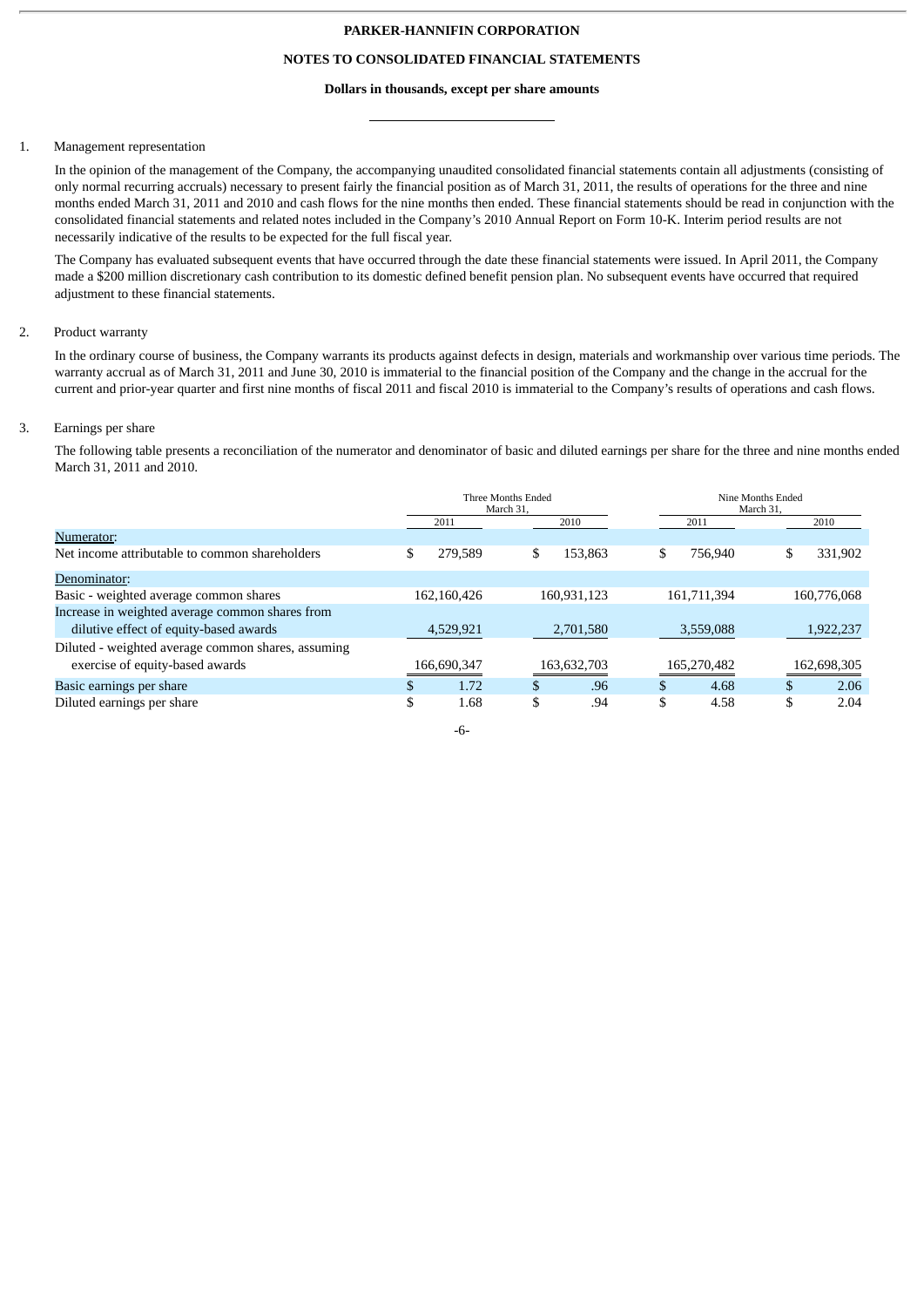#### 3. Earnings per share, continued

For the three months ended March 31, 2011 and 2010, 33,129 and 4,448,497 common shares subject to equity-based awards, respectively, were excluded from the computation of diluted earnings per share because the effect of their exercise would be anti-dilutive. For the nine months ended March 31, 2011 and 2010, 2,046,685 and 9,347,826 common shares subject to equity-based awards, respectively, were excluded from the computation of diluted earnings per share because the effect of their exercise would be anti-dilutive.

## 4. Share repurchase program

The Company has a program to repurchase its common shares. Under the program, the Company is authorized to repurchase an amount of common shares each fiscal year equal to the greater of 7.5 million shares or five percent of the shares outstanding as of the end of the prior fiscal year. Repurchases are funded primarily from operating cash flows and commercial paper borrowings, and the shares are initially held as treasury stock. During the three-month period ended March 31, 2011, the Company repurchased 299,901 shares at an average price of \$87.48 per share. Fiscal year-to-date, the Company repurchased 709,503 shares at an average price of \$79.26 per share.

## 5. Accounts receivable, net

The Accounts receivable, net caption in the Consolidated Balance Sheet is comprised of the following components:

|                                 | March 31.<br>2011 | June 30,<br>2010 |
|---------------------------------|-------------------|------------------|
| Accounts receivable, trade      | \$1,756,539       | \$1,457,355      |
| Allowance for doubtful accounts | (10,370)          | (14,701)         |
| Non-trade accounts receivable   | 78.505            | 58,091           |
| Notes receivable                | 126,306           | 99,196           |
| Total                           | \$1,950,980       | \$1,599,941      |
|                                 |                   |                  |

Accounts receivable, trade are initially recorded at their net collectible amount and are generally recorded at the time the revenue from the sales transaction is recorded. Receivables are written off to bad debt primarily when in the judgment of the Company the receivable is deemed to be uncollectible.

## 6. Business realignment charges

During the third quarter and first nine months of fiscal 2011, the Company recorded charges of \$5.3 million and \$10.1 million, respectively, for the costs to structure its businesses in light of current and anticipated customer demand. The charges primarily consist of severance costs related to plant closures as well as general work force reductions implemented by various operating units throughout the world. The Company believes the realignment actions will positively impact future results of operations but will have no material effect on liquidity and sources and uses of capital. The Industrial Segment recognized \$5.3 million and \$9.8 million of the total charge for the third quarter and first nine months of fiscal 2011, respectively, relating to approximately 150 and 360 employees, respectively. The Aerospace Segment recognized \$0.3 million of the total charge for the first nine months of fiscal 2011 relating to approximately 20 employees. The charge is presented primarily in the Cost of sales caption in the Consolidated Statement of Income for the three and nine months ended March 31, 2011. As of March 31, 2011, approximately \$7.8 million in severance payments have been made with the majority of the remaining payments expected to be made by June 30, 2011.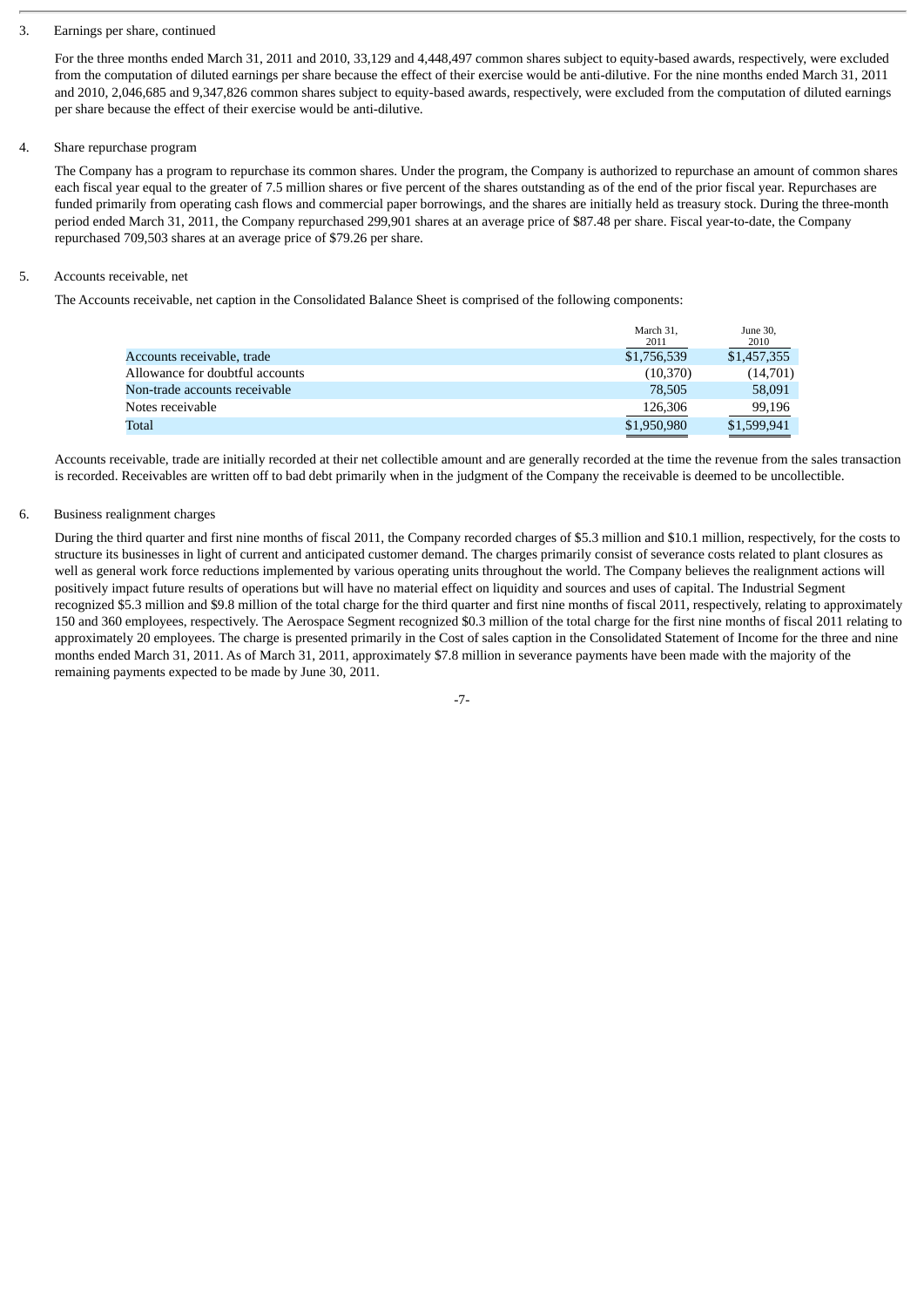## 6. Business realignment charges, continued

During the third quarter and first nine months of fiscal 2010, the Company recorded charges of \$14.9 million and \$41.3 million, respectively, for the costs to structure its businesses in light of current and anticipated customer demand. The charges primarily consisted of severance costs related to plant closures as well as general work force reductions implemented by various operating units throughout the world. The Company believes the realignment actions will positively impact future results of operations but will have no material effect on liquidity and sources and uses of capital. The Industrial Segment recognized \$14.4 million and \$37.1 million of the total charge for the third quarter and first nine months of fiscal 2010, respectively, relating to approximately 260 and 1,275 employees, respectively. The Climate & Industrial Controls Segment recognized \$0.5 million and \$3.7 million of the total charge for the third quarter and first nine months of fiscal 2010, respectively, relating to approximately 245 employees for the first nine months of fiscal 2010. The Aerospace Segment recognized \$0.5 million of the total charge for the first nine months of fiscal 2010 relating to approximately 50 employees. The charge is presented primarily in the Cost of sales caption in the Consolidated Statement of Income for the three and nine months ended March 31, 2010. All required severance payments have been made.

Additional charges to be recognized in future periods related to the specific actions discussed above are not expected to be material.

# 7. Equity

Changes in equity for the three months ended March 31, 2011 and March 31, 2010 are as follows (net of taxes amounts relate to Shareholders' Equity):

|                                                              | Shareholders'<br>Equity | Noncontrolling<br>Interests | Total<br>Equity |
|--------------------------------------------------------------|-------------------------|-----------------------------|-----------------|
| Balance December 31, 2010                                    | \$5,113,261             | \$<br>101,332               | \$5,214,593     |
| Net income                                                   | 279,589                 | 2,059                       | 281.648         |
| Other comprehensive income:                                  |                         |                             |                 |
| Foreign currency translation (net of taxes of \$9,584)       | 124,570                 | (1,570)                     | 123,000         |
| Retirement benefits plan activity (net of taxes of \$11,516) | 19,659                  |                             | 19,659          |
| Realized loss (net of taxes of \$25)                         | 52                      |                             | 52              |
| Total comprehensive income                                   | 423,870                 | 489                         | 424,359         |
| Dividends paid                                               | (51, 999)               |                             | (51,999)        |
| Stock incentive plan activity                                | 23,011                  |                             | 23,011          |
| Shares purchased at cost                                     | (26, 235)               |                             | (26, 235)       |
| Balance March 31, 2011                                       | \$5,481,908             | 101.821                     | \$5,583,729     |

-8-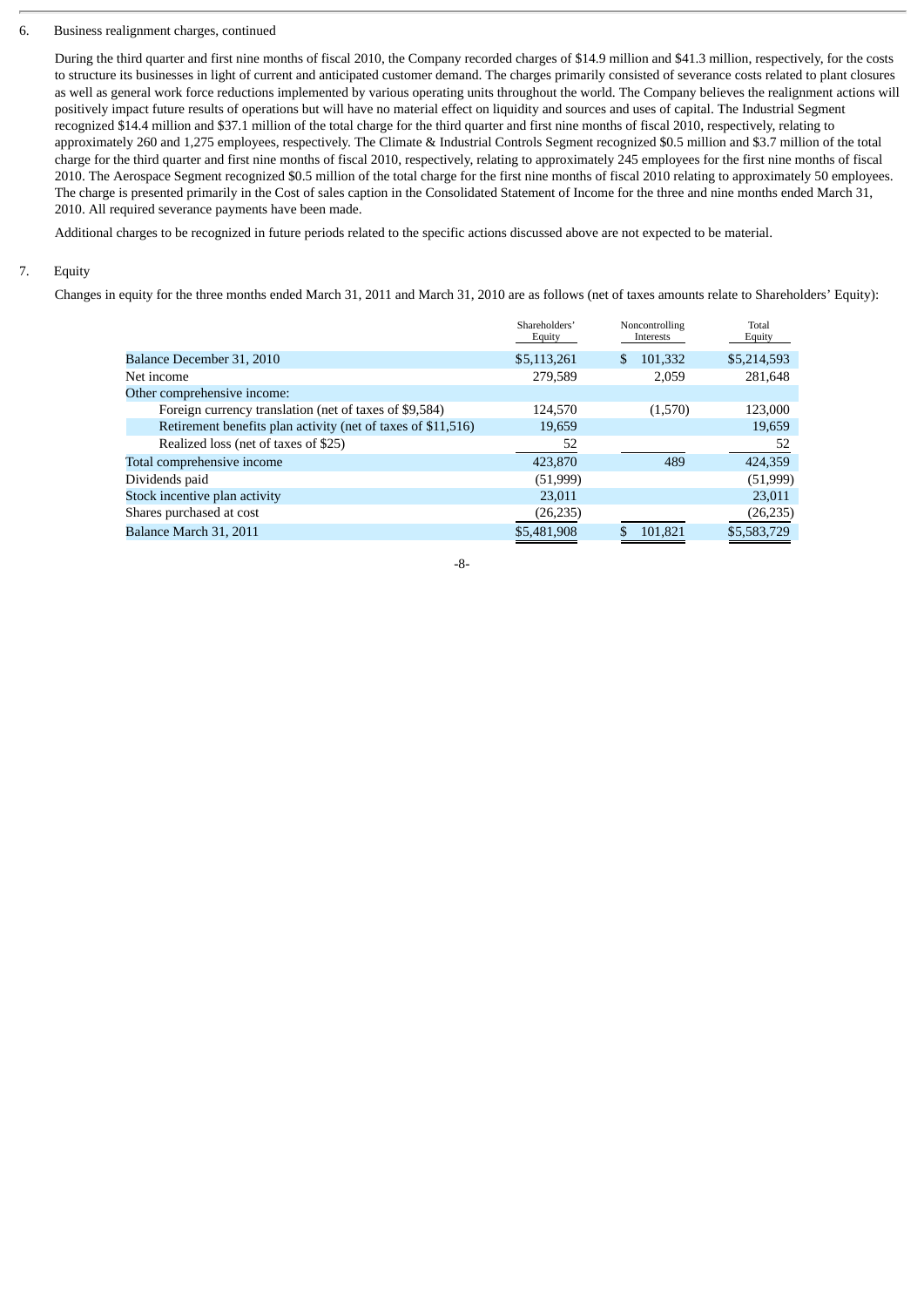# 7. Equity, continued

|                                                             | Shareholders'<br>Equity | Noncontrolling<br>Interests | Total<br>Equity |
|-------------------------------------------------------------|-------------------------|-----------------------------|-----------------|
| Balance December 31, 2009                                   | \$4,552,027             | 85,759                      | \$4,637,786     |
| Net income                                                  | 153,863                 | 517                         | 154,380         |
| Other comprehensive (loss) income:                          |                         |                             |                 |
| Foreign currency translation (net of taxes of \$10,711)     | (86, 815)               | (168)                       | (86,983)        |
| Retirement benefits plan activity (net of taxes of \$7,138) | 12,304                  |                             | 12,304          |
| Net unrealized (loss) (net of taxes of \$93)                | (151)                   |                             | (151)           |
| Total comprehensive income                                  | 79.201                  | 349                         | 79,550          |
| Dividends paid                                              | (40, 224)               | (193)                       | (40, 417)       |
| Stock incentive plan activity                               | 14.041                  |                             | 14,041          |
| Shares purchased at cost                                    | (4, 915)                |                             | (4, 915)        |
| Retirement benefits plan activity                           | 9,499                   |                             | 9,499           |
| Balance March 31, 2010                                      | \$4,609,629             | 85.915                      | \$4,695,544     |

Changes in equity for the nine months ended March 31, 2011 and March 31, 2010 are as follows (net of taxes amounts relate to Shareholders' Equity):

|                                                              | Shareholders'<br>Equity | Noncontrolling<br>Interests | Total<br>Equity |
|--------------------------------------------------------------|-------------------------|-----------------------------|-----------------|
| Balance June 30, 2010                                        | \$4,367,965             | 91,435<br>S                 | \$4,459,400     |
| Net income                                                   | 756,940                 | 5,556                       | 762,496         |
| Other comprehensive income:                                  |                         |                             |                 |
| Foreign currency translation (net of taxes of \$27,071)      | 413,271                 | 5,105                       | 418,376         |
| Retirement benefits plan activity (net of taxes of \$33,805) | 57,721                  |                             | 57,721          |
| Realized loss (net of taxes of \$93)                         | 162                     |                             | 162             |
| Total comprehensive income                                   | 1,228,094               | 10,661                      | 1,238,755       |
| Dividends paid                                               | (142, 631)              | (275)                       | (142,906)       |
| Stock incentive plan activity                                | 84,715                  |                             | 84.715          |
| Shares purchased at cost                                     | (56, 235)               |                             | (56, 235)       |
| Balance March 31, 2011                                       | \$5,481,908             | 101,821                     | \$5,583,729     |

-9-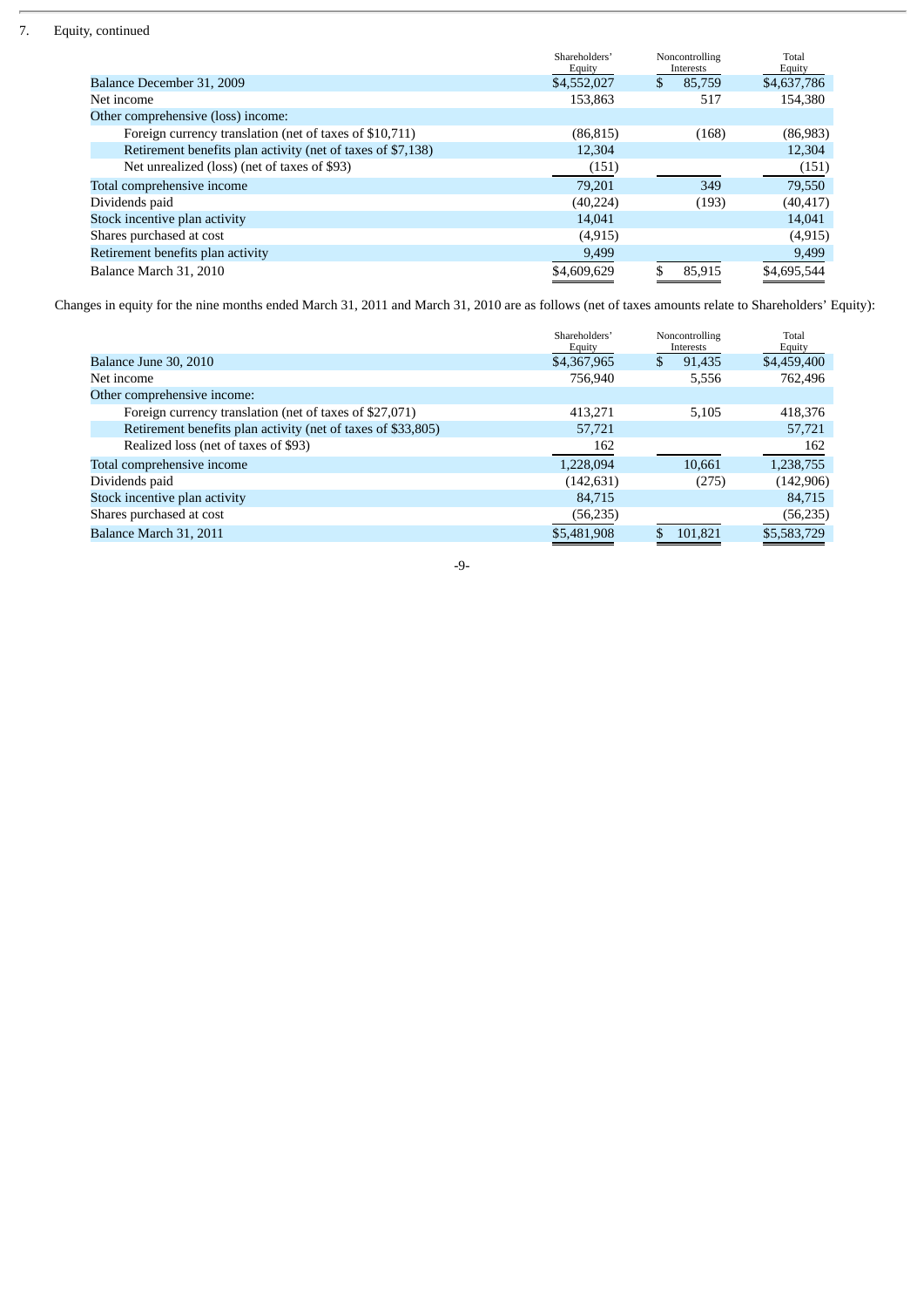# 7. Equity, continued

|                                                              | Shareholders'<br>Equity | Noncontrolling<br>Interests | Total<br>Equity |
|--------------------------------------------------------------|-------------------------|-----------------------------|-----------------|
| Balance June 30, 2009                                        | \$4,268,199             | \$<br>82,241                | \$4,350,440     |
| Net income                                                   | 331,902                 | 1,411                       | 333,313         |
| Other comprehensive income:                                  |                         |                             |                 |
| Foreign currency translation (net of taxes of \$5,915)       | 28.218                  | 2,462                       | 30,680          |
| Retirement benefits plan activity (net of taxes of \$22,091) | 34,360                  |                             | 34,360          |
| Unrealized gain and realized loss (net of taxes of \$161)    | 255                     |                             | 255             |
| Total comprehensive income                                   | 394,735                 | 3.873                       | 398,608         |
| Dividends paid                                               | (120, 587)              | (199)                       | (120, 786)      |
| Stock incentive plan activity                                | 57,168                  |                             | 57,168          |
| Shares purchased at cost                                     | (14, 915)               |                             | (14, 915)       |
| Retirement benefits plan activity                            | 25,029                  |                             | 25,029          |
| Balance March 31, 2010                                       | \$4,609,629             | 85,915                      | \$4,695,544     |

# 8. Goodwill and intangible assets

The changes in the carrying amount of goodwill for the nine months ended March 31, 2011 are as follows:

|                              |             |           | Climate &  |             |
|------------------------------|-------------|-----------|------------|-------------|
|                              |             |           | Industrial |             |
|                              | Industrial  | Aerospace | Controls   |             |
|                              | Segment     | Segment   | Segment    | Total       |
| Balance June 30, 2010        | \$2,380,640 | \$98,856  | \$306,838  | \$2,786,334 |
| Acquisitions                 | 5.900       |           | 1,291      | 7.191       |
| Foreign currency translation | 178,128     | 49        | 4,538      | 182,715     |
| Goodwill adjustments         | (33)        |           | 25         | (8)         |
| Balance March 31, 2011       | \$2,564,635 | \$98,905  | \$312,692  | \$2,976,232 |
|                              |             |           |            |             |

Goodwill adjustments primarily represented final adjustments to the purchase price allocation for acquisitions during the measurement period subsequent to the applicable acquisition dates. The Company's previously reported results of operations and financial position would not be materially different had the goodwill adjustments recorded during the first nine months of fiscal 2011 been reflected in the same reporting period that the initial purchase price allocations for those acquisitions were made.

-10-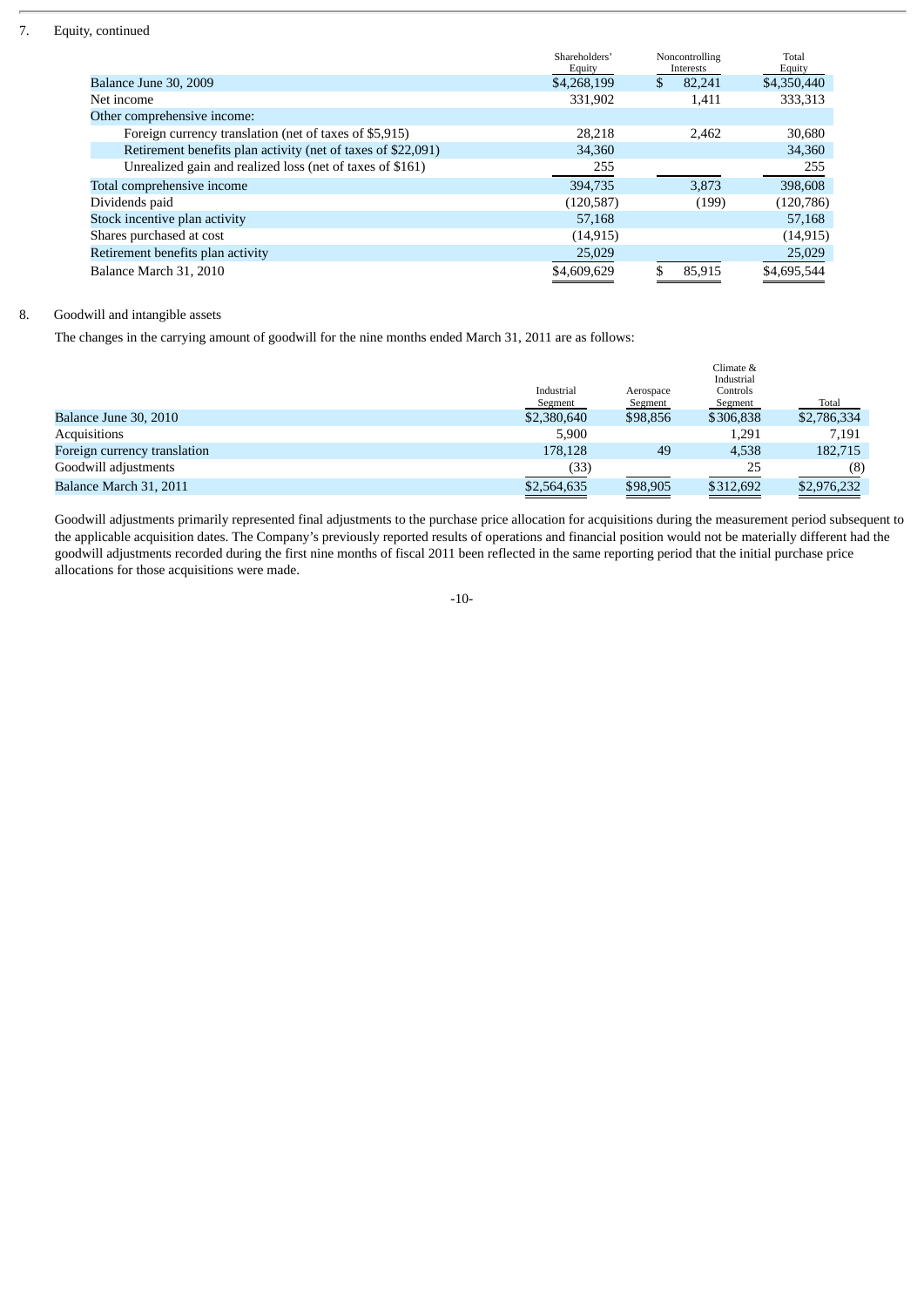#### 8. Goodwill and intangible assets, continued

Intangible assets are amortized on the straight-line method over their legal or estimated useful lives. The following summarizes the gross carrying value and accumulated amortization for each major category of intangible assets:

|                          | March 31, 2011                       |              | June 30, 2010         |              |  |
|--------------------------|--------------------------------------|--------------|-----------------------|--------------|--|
|                          | <b>Gross Carrying</b><br>Accumulated |              | <b>Gross Carrying</b> | Accumulated  |  |
|                          | Amount                               | Amortization | Amount                | Amortization |  |
| Patents                  | 122.983                              | 58,006<br>S. | 114.935               | 48,682<br>S. |  |
| Trademarks               | 314,359                              | 108,358      | 289.017               | 83,936       |  |
| Customer lists and other | 1,237,174                            | 317,080      | 1,125,782             | 247,065      |  |
| Total                    | \$1,674,516                          | \$483,444    | \$1,529,734           | \$379,683    |  |

Total intangible amortization expense for the nine months ended March 31, 2011 was \$80,464. The estimated amortization expense for the five years ending June 30, 2011 through 2015 is \$103,517, \$95,949, \$88,753, \$83,291 and \$80,624, respectively.

## 9. Retirement benefits

Net periodic pension cost recognized included the following components:

|                                     |           | Three Months Ended<br>March 31. |               | Nine Months Ended<br>March 31. |
|-------------------------------------|-----------|---------------------------------|---------------|--------------------------------|
|                                     | 2011      | 2010                            | 2011          | 2010                           |
| Service cost                        | \$21,139  | \$18,256                        | 63,029<br>SS. | 54,557<br>S.                   |
| Interest cost                       | 43,852    | 44,757                          | 130,697       | 132,926                        |
| Expected return on plan assets      | (49, 196) | (46, 159)                       | (147, 130)    | (133, 644)                     |
| Amortization of prior service cost  | 3,137     | 3.281                           | 9,463         | 9,856                          |
| Amortization of net actuarial loss  | 27,370    | 16.222                          | 81,529        | 48,754                         |
| Amortization of initial net (asset) | (15)      | (14)                            | (44)          | (22)                           |
| Net periodic benefit cost           | \$46,287  | \$ 36,343                       | \$137,544     | \$112,427                      |

Postretirement benefit cost recognized included the following components:

|                                         |       | Three Months Ended<br>March 31. |       | Nine Months Ended<br>March 31. |  |       |
|-----------------------------------------|-------|---------------------------------|-------|--------------------------------|--|-------|
|                                         | 2011  |                                 | 2010  | 2011                           |  | 2010  |
| Service cost                            |       | 233                             | 139   | 508                            |  | 417   |
| Interest cost                           |       | 724                             | 981   | 2,686                          |  | 2,945 |
| Net amortization and deferral and other |       | 621                             | (114) | 393                            |  | (343) |
| Net periodic benefit cost               | 1,578 |                                 | 0.006 | 3,587                          |  | 3,019 |

-11-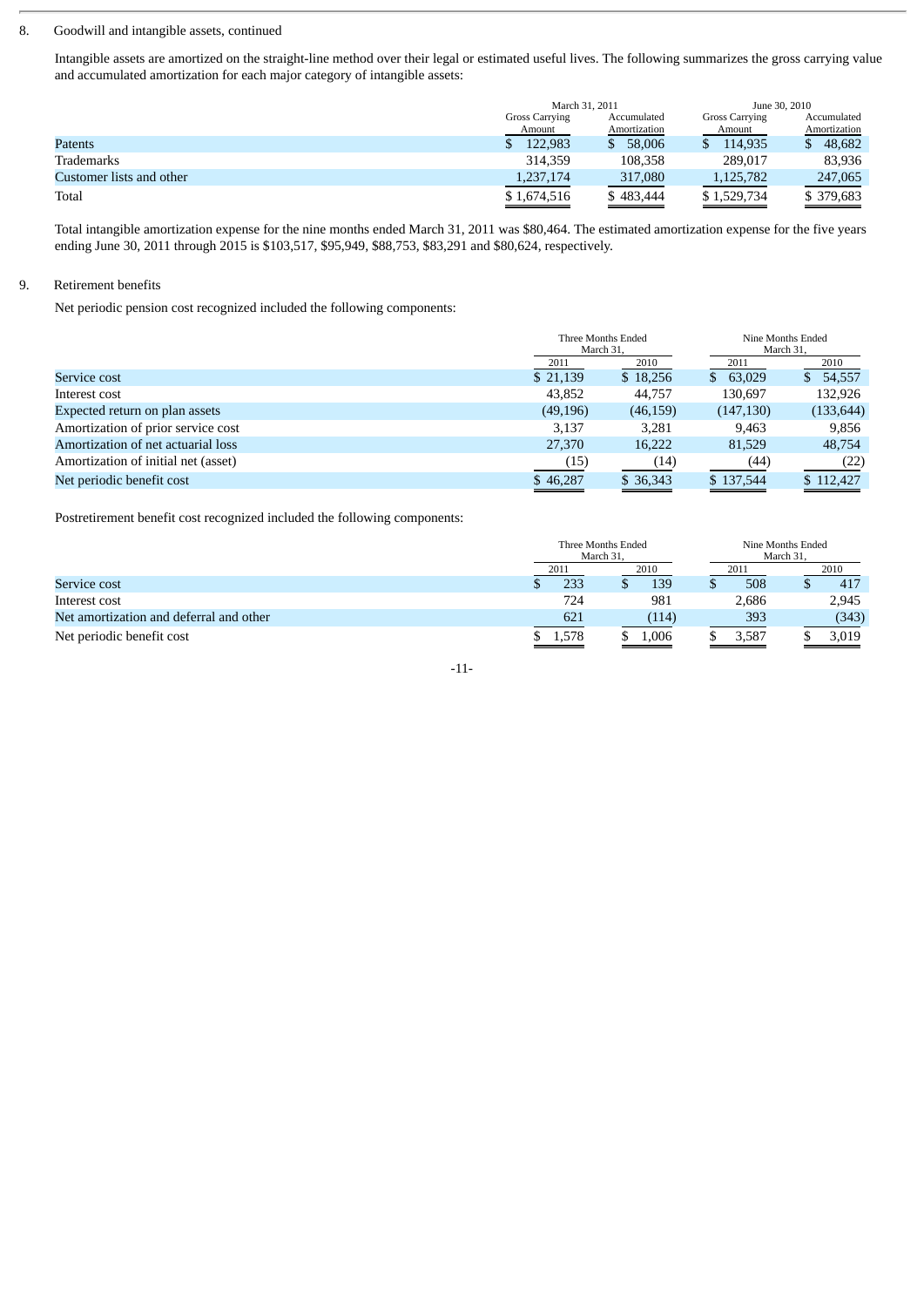#### 9. Retirement benefits, continued

During the first nine months of fiscal 2011, the Company made \$230 million in cash contributions to its qualified defined benefit plans. The Company made a \$200 million cash contribution to its domestic qualified defined benefit plan in April 2011 and expects to contribute an additional \$13 million in cash to its international qualified defined benefit plans during the fourth quarter of fiscal 2011. The cash contributions are primarily discretionary.

#### 10. Debt

During the first nine months of fiscal 2011, the Company issued \$300,000 aggregate principal amount of Medium-Term Notes. The notes are due in a balloon payment in September 2022 and carry an annual interest rate of 3.5%. Interest payments are due semiannually. Debt issuance costs were approximately \$5,460 and will be amortized over the term of the Medium-Term Notes. The Company used the net proceeds from the Medium-Term Note issuance to repay outstanding commercial paper borrowings. During the third quarter of fiscal 2011, the Company refinanced its \$1,500,000 multi-currency revolving credit agreement. The refinanced credit agreement expires in March 2016. All other material terms and conditions remain unchanged from the Company's prior credit agreement.

#### 11. Income taxes

As of March 31, 2011, the Company had gross unrecognized tax benefits of \$81,629. The total amount of unrecognized benefits that, if recognized, would affect the effective tax rate was \$79,066. The accrued interest related to the gross unrecognized tax benefits, excluded from the amounts above, was \$10,251.

The Company and its subsidiaries file income tax returns in the United States and in various foreign jurisdictions. In the normal course of business, the Company's tax returns are subject to examination by taxing authorities throughout the world. The Company is no longer subject to examinations of its federal income tax returns by the United States Internal Revenue Service for fiscal years through 2007. All significant state, local and foreign tax returns have been examined for fiscal years through 2001. The Company does not anticipate that, within the next twelve months, the total amount of unrecognized tax benefits will significantly change due to the settlement of examinations and the expiration of statutes of limitation.

#### 12. Financial instruments

The Company's financial instruments consist primarily of Cash and cash equivalents, long-term investments, and Accounts receivable, net as well as obligations under Accounts payable, trade, Notes payable and Long-term debt. Due to their short-term nature, the carrying values for Cash and cash equivalents, Accounts receivable, net, Accounts payable, trade and Notes payable approximate fair value. The carrying value of Long-term debt (excluding leases) was \$1,856,502 and \$1,758,845 at March 31, 2011 and June 30, 2010, respectively, and was estimated to have a fair value of \$1,945,302 and \$1,925,397 at March 31, 2011 and June 30, 2010, respectively. The fair value of Long-term debt was estimated using discounted cash flow analyses based on the Company's current incremental borrowing rate for similar types of borrowing arrangements.

The Company manages foreign currency transaction and translation risk by utilizing derivative and non-derivative financial instruments, including forward exchange contracts, costless collar contracts, cross-currency swap contracts and certain foreign denominated debt designated as net investment hedges. The derivative financial instrument contracts are with major investment grade financial institutions and the Company does not anticipate any material nonperformance by any of the counterparties. The Company does not hold or issue derivative financial instruments for trading purposes.

-12-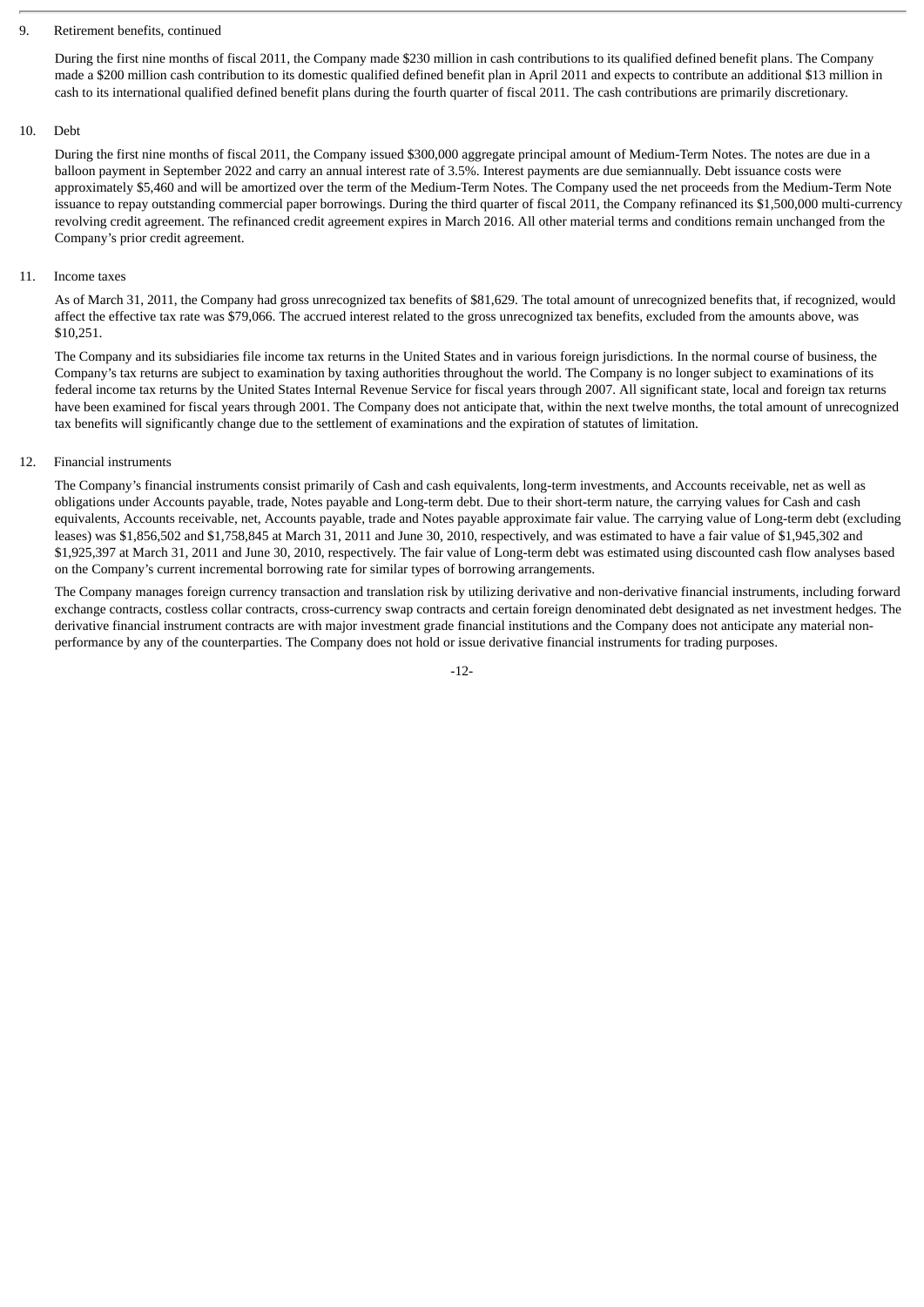#### 12. Financial instruments, continued

The Company's euro bonds and Japanese yen credit facility have been designated as a hedge of the Company's net investment in certain foreign subsidiaries. The translation of the euro bonds and Japanese yen credit facility into U.S. dollars is recorded in accumulated other comprehensive income (loss) and remains there until the underlying net investment is sold or substantially liquidated.

Derivative financial instruments are recognized on the balance sheet as either assets or liabilities and are measured at fair value. Gains or losses on derivatives that are not hedges are adjusted to fair value through the Cost of sales caption in the Consolidated Statement of Income. Gains or losses on derivatives that are hedges are adjusted to fair value through Accumulated other comprehensive income (loss) in the Consolidated Balance Sheet until the hedged item is recognized in earnings.

During the first nine months of fiscal 2011, the Company entered into 10-year cross-currency swap contracts with an aggregate notional amount of approximately €235 million and designated the cross-currency swap contracts as a hedge of the Company's net investment in certain foreign subsidiaries whose functional currency is the euro. Also during the first nine months of fiscal 2011, the Company entered into forward exchange contracts with an aggregate notional amount of €200 million. The forward exchange contracts were entered into to hedge against foreign currency movements prior to the repayment of the Company's euro bonds that matured in November 2010. The forward exchange contracts were settled in November 2010.

The following summarizes the location and fair value of derivative financial instruments reported in the Consolidated Balance Sheet as of March 31, 2011 and June 30, 2010:

|                               | <b>Balance Sheet Caption</b> | March 31,<br>2011 | June 30,<br>2010 |
|-------------------------------|------------------------------|-------------------|------------------|
| Net investment hedges         |                              |                   |                  |
| Cross-currency swap contracts | Other liabilities            | \$30,583          | \$               |
| Cash flow hedges              |                              |                   |                  |
| Costless collar contracts     | Accounts receivable          | 379               | 1.624            |
| Costless collar contracts     | Other accrued liabilities    | 3.944             | 2,334            |

The cross-currency swap contracts have been designated as hedging instruments. The costless collar contracts have not been designated as hedging instruments and are considered to be economic hedges of forecasted transactions.

Gains (losses) on derivative financial instruments that were recorded in the Consolidated Statement of Income are as follows:

|                                   | Three Months Ended<br>March 31 |         |          | Nine Months Ended<br>March 31 |  |
|-----------------------------------|--------------------------------|---------|----------|-------------------------------|--|
|                                   | 2011                           | 2010    | 2011     | 2010                          |  |
| <b>Forward exchange contracts</b> |                                |         | \$19,048 |                               |  |
| Costless collar contracts         | (1,212)                        | (1,639) | (5,766)  | (5,673)                       |  |

# -13-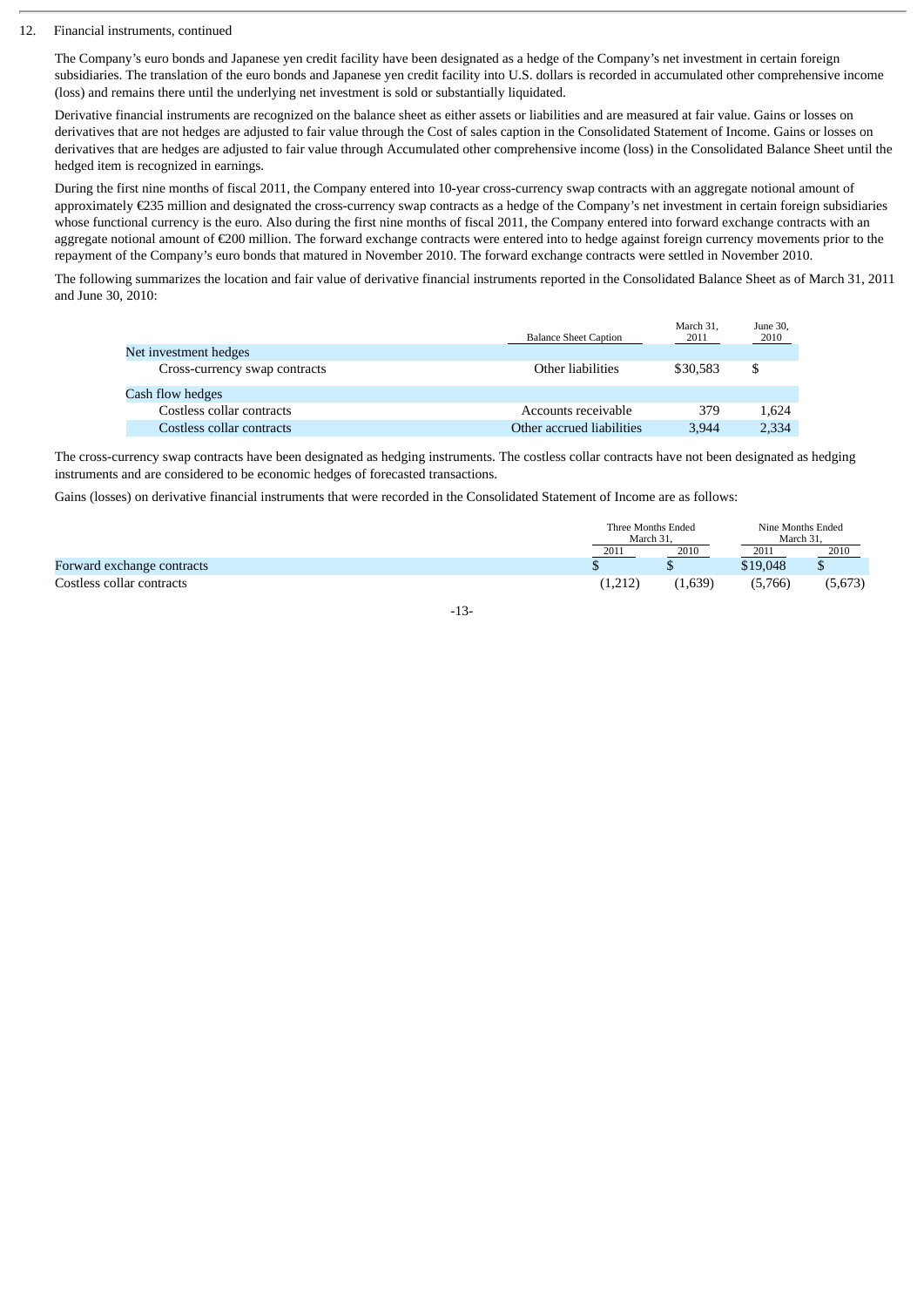## 12. Financial instruments, continued

Gains (losses) on derivative and non-derivative financial instruments that were recorded in accumulated other comprehensive income (loss) in the Consolidated Balance Sheet are as follows:

|                               |           | Three Months Ended<br>March 31 |            | Nine Months Ended<br>March 31 |  |
|-------------------------------|-----------|--------------------------------|------------|-------------------------------|--|
|                               | 2011      | 2010                           | 2011       | 2010                          |  |
| Cross-currency swap contracts | \$(7,317) |                                | \$(18,894) |                               |  |
| Foreign denominated debt      | (8,353)   | 20.076                         | (44.687    | 11,984                        |  |

There was no ineffectiveness of the cross-currency swap contracts or foreign denominated debt, nor were any portion of these financial instruments excluded from the effectiveness testing, during the nine months ending March 31, 2011 and 2010.

## 13. Fair value measurement

The fair value of financial assets and financial liabilities that were measured at fair value on a recurring basis at March 31, 2011 follows:

|                    | Total     | <b>Quoted Prices</b><br>In Active<br>Markets<br>(Level 1) | Significant<br>Other<br>Observable<br>Inputs<br>(Level 2) | Significant<br>Unobservable<br>Inputs<br>(Level 3) |
|--------------------|-----------|-----------------------------------------------------------|-----------------------------------------------------------|----------------------------------------------------|
| Assets:            |           |                                                           |                                                           |                                                    |
| <b>Derivatives</b> | 379<br>\$ | S.                                                        | 379                                                       | ш                                                  |
| Liabilities:       |           |                                                           |                                                           |                                                    |
| <b>Derivatives</b> | 34,527    |                                                           | 34,527                                                    |                                                    |

The fair value of financial assets and financial liabilities that were measured at fair value on a recurring basis at June 30, 2010 follows:

|                                      | <b>Total</b> | Quoted Prices<br>In Active<br>Markets<br>(Level 1) | Significant<br>Other<br>Observable<br>Inputs<br>(Level 2) | Significant<br>Unobservable<br>Inputs<br>(Level 3) |  |
|--------------------------------------|--------------|----------------------------------------------------|-----------------------------------------------------------|----------------------------------------------------|--|
| Assets:                              |              |                                                    |                                                           |                                                    |  |
| Available for sale equity securities | \$3,542      | \$                                                 | \$                                                        | 3,542                                              |  |
| <b>Derivatives</b>                   | 1,624        |                                                    | 1,624                                                     |                                                    |  |
| Liabilities:                         |              |                                                    |                                                           |                                                    |  |
| <b>Derivatives</b>                   | 2,334        |                                                    | 2,334                                                     |                                                    |  |
|                                      |              |                                                    |                                                           |                                                    |  |

-14-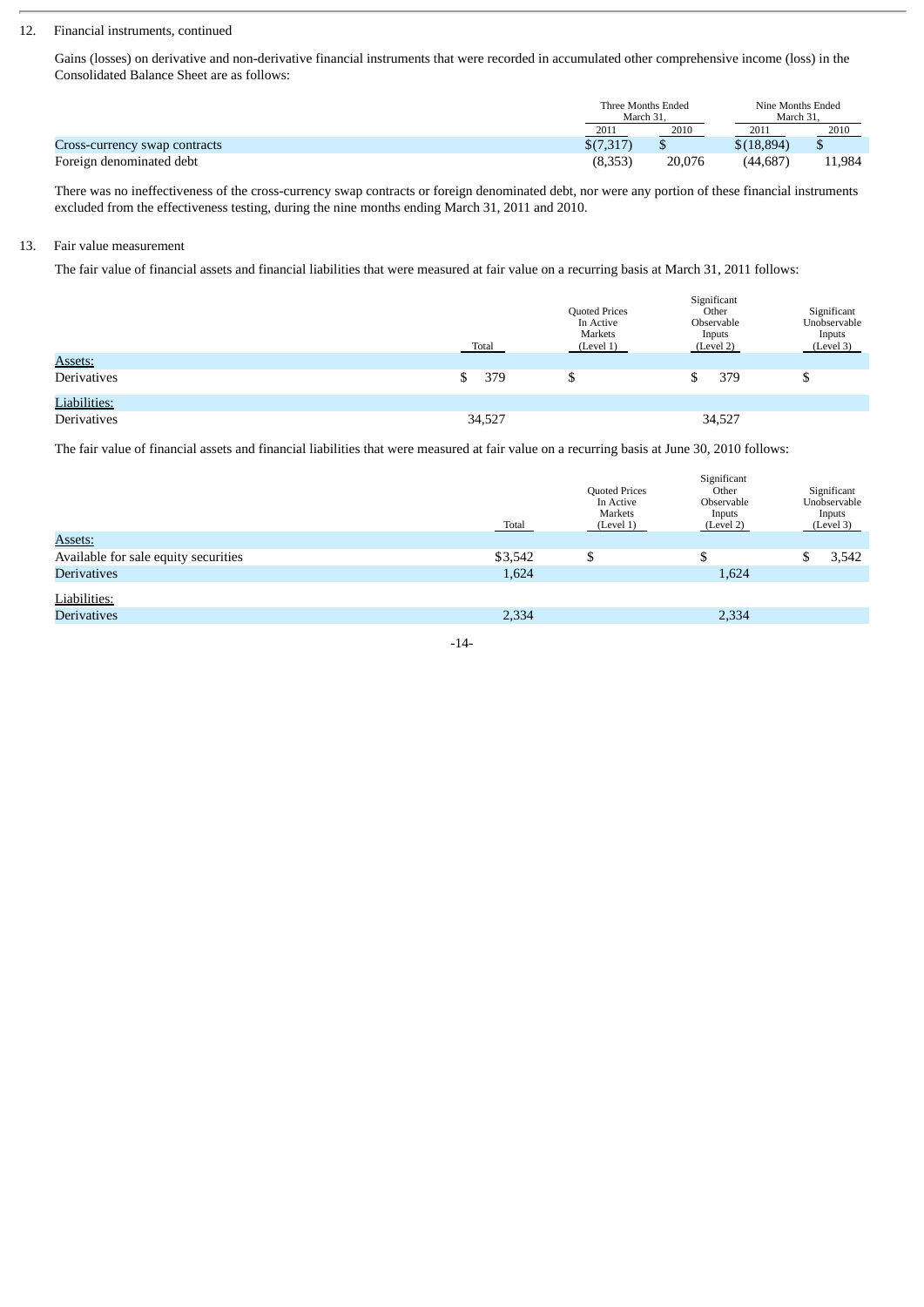#### 13. Fair value measurement, continued

Available for sale securities consisted of an investment in stock in an electronic and electrical equipment company the fair value of which was estimated using a market and income approach with equal weighting given to each approach. The market approach estimates a fair value by applying price-toearnings multiples for similar companies that are publicly traded while the income approach estimates a fair value using a discounted cash flow analysis. There were no purchases, sales, issuances or settlements of available for sale securities during the nine months ended March 31, 2011. During the third quarter of fiscal 2011, it was determined that the investment in the electronic and electrical equipment company had permanently declined to a fair value of zero and as a result an expense of \$3,542 was recognized in Net income.

The fair value of derivatives is calculated using a present value cash flow model that utilizes market observable inputs, including both spot and forward prices for the same underlying currencies, and have been adjusted to reflect the credit risk of either the Company or the counterparty.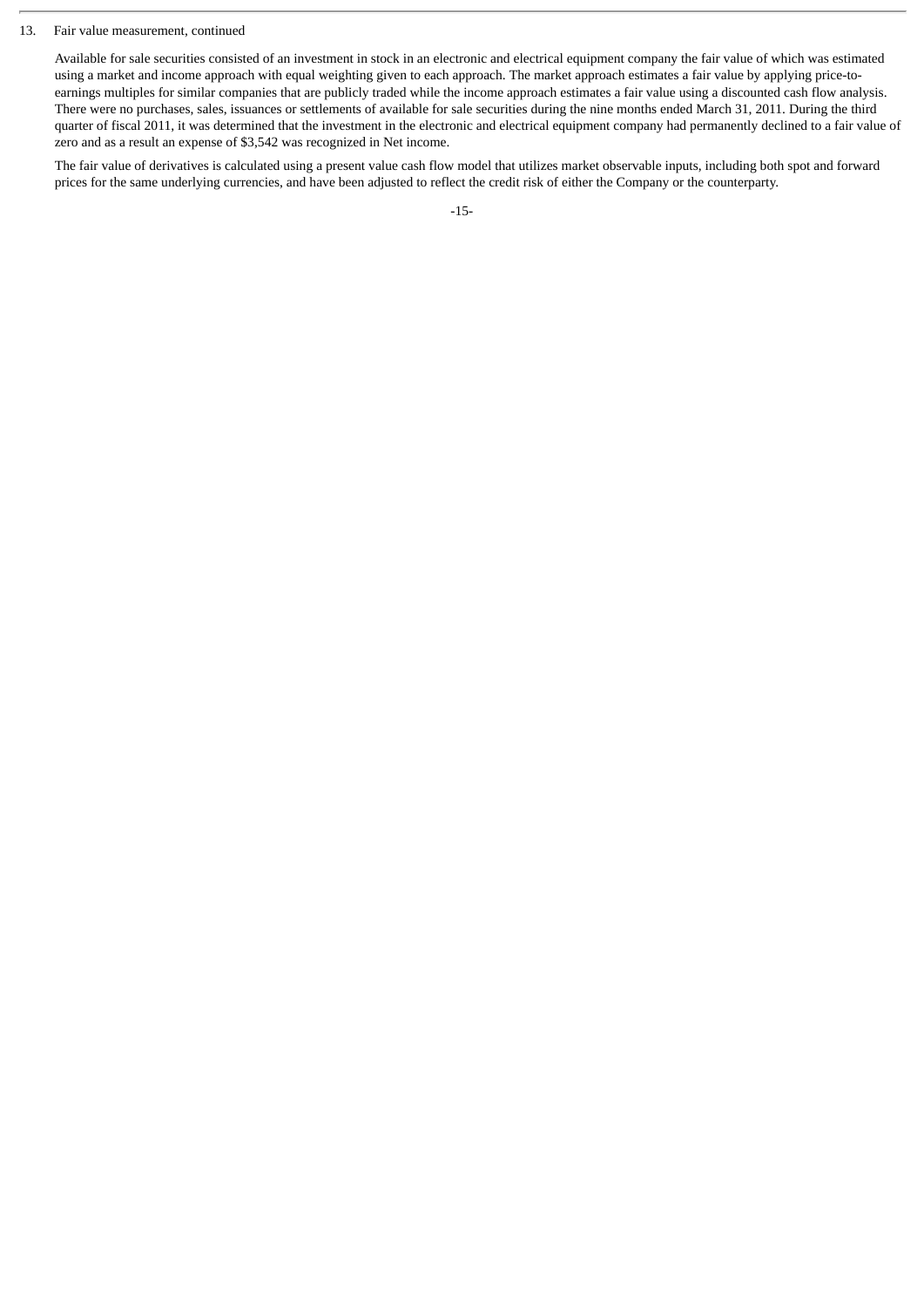## **PARKER-HANNIFIN CORPORATION**

#### **FORM 10-Q ITEM 2. MANAGEMENT'S DISCUSSION AND ANALYSIS OF FINANCIAL CONDITION AND RESULTS OF OPERATIONS**

# **FOR THE THREE AND NINE MONTHS ENDED MARCH 31, 2011 AND COMPARABLE PERIODS ENDED MARCH 31, 2010**

## **OVERVIEW**

The Company is a leading worldwide diversified manufacturer of motion and control technologies and systems, providing precision engineered solutions for a wide variety of mobile, industrial and aerospace markets.

The Company's order rates provide a near-term perspective of the Company's outlook particularly when viewed in the context of prior and future order rates. The Company publishes its order rates on a quarterly basis. The lead time between the time an order is received and revenue is realized generally ranges from one day to 12 weeks for mobile and industrial orders and from one day to 18 months for aerospace orders. The Company believes the leading economic indicators of these markets that have a strong correlation to the Company's future order rates are as follows:

- Purchasing Managers Index (PMI) on manufacturing activity specific to regions around the world with respect to most mobile and industrial markets;
- Aircraft miles flown and revenue passenger miles for commercial aerospace markets and Department of Defense spending for military aerospace markets; and
- Housing starts with respect to the North American residential air conditioning market and certain mobile construction markets.

A PMI above 50 indicates that the manufacturing activity specific to a region around the world in the mobile and industrial markets is expanding. A PMI below 50 indicates the opposite. The PMI at the end of March 2011 for the United States, the Eurozone countries and China was 61.2, 57.5 and 51.8, respectively. Since June 30, 2010 and December 31, 2010, the PMI for the United States and the Eurozone countries have increased. The PMI for China has increased since June 30, 2010 but has declined from December 31, 2010.

Aircraft miles flown and revenue passenger miles have both increased approximately six percent from their comparable fiscal 2010 levels. The Company anticipates that U.S. Department of Defense spending with regards to appropriations and operations and maintenance for the U.S. Government's fiscal year 2011 will be about one percent lower than the comparable fiscal 2010 level.

Housing starts in March 2011 were approximately 13 percent lower than housing starts in March 2010 and were four percent higher than housing starts in December 2010.

The Company remains focused on maintaining its financial strength by adjusting its cost structure to reflect changing demand levels, maintaining a strong balance sheet and managing its cash. The Company continues to generate substantial cash flows from operations, has controlled capital spending and has proactively managed working capital. The Company has been able to borrow needed funds at affordable interest rates as demonstrated by the issuance of \$300 million aggregate principal amount of Medium-Term Notes in September 2010, and currently has a debt to debt-shareholders' equity ratio of 25.3 percent.

The Company believes many opportunities for profitable growth are available. The Company intends to focus primarily on business opportunities in the areas of energy, water, agriculture, environment, defense, life sciences, infrastructure and transportation.

-16-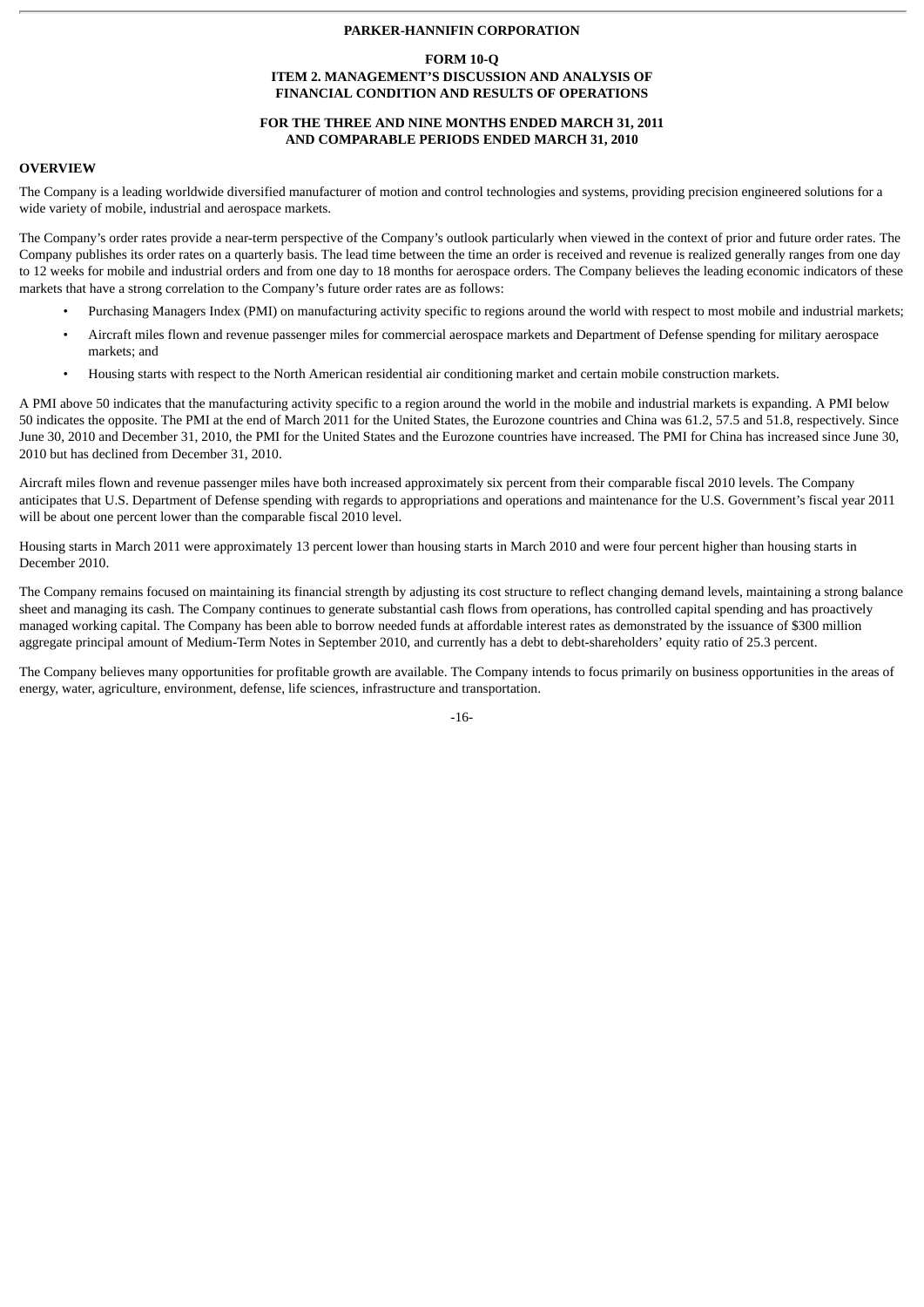The Company believes it can meet its strategic objectives by:

- Serving the customer and empowering its employees;
- Successfully executing its Win Strategy initiatives relating to premier customer service, financial performance and profitable growth;
- Engineering innovative systems and products to provide superior customer value through improved service, efficiency and productivity;
- Delivering products, systems and services that have demonstrable savings to customers and are priced by the value they deliver;
- Acquiring strategic businesses; and
- Organizing the Company around targeted regions, technologies and markets.

During the first nine months of fiscal 2011, the Company completed three acquisitions. Acquisitions will continue to be considered from time to time to the extent there is a strong strategic fit, while at the same time, maintaining the Company's strong financial position. The Company will also continue to assess its existing businesses and initiate efforts to divest businesses that are not considered to be a good long-term strategic fit for the Company. Future business divestitures could have a negative effect on the Company's results of operations.

The discussion below is structured to separately discuss the Consolidated Statement of Income, Results by Business Segment, Consolidated Balance Sheet and Consolidated Statement of Cash Flows.

## **CONSOLIDATED STATEMENT OF INCOME**

|                                                                     | Three Months Ended<br>March 31. |             | Nine Months Ended<br>March 31. |                         |  |
|---------------------------------------------------------------------|---------------------------------|-------------|--------------------------------|-------------------------|--|
| (dollars in millions)                                               | 2011                            | 2010        | 2011                           | 2010                    |  |
| Net sales                                                           | \$3,240.1                       | \$2,614.8   | \$8,936.0                      | \$7,206.7               |  |
| Gross profit                                                        | \$777.0                         | 552.4<br>\$ | \$2,139.3                      | \$1,473.8               |  |
| Gross profit margin                                                 | 24.0%                           | 21.1%       | 23.9%                          | 20.5%                   |  |
| Selling, general and administrative expenses                        | \$375.1                         | \$<br>316.0 | \$1,054.3                      | 927.8<br>\$.            |  |
| Selling, general and administrative expenses, as a percent of sales | 11.6%                           | 12.1%       | 11.8%                          | 12.9%                   |  |
| Interest expense                                                    | \$.<br>24.6                     | \$<br>26.0  | S.<br>74.9                     | 76.7<br>\$.             |  |
| Other (income) expense, net                                         | (12.4)<br>$\mathbb{S}$          | \$<br>4.0   | \$<br>(22.2)                   | 6.7<br>\$               |  |
| Effective tax rate                                                  | 27.7%                           | 25.2%       | 26.1%                          | 28.0%                   |  |
| Net income                                                          | \$281.6                         | \$154.4     | $\mathbf{s}$<br>762.5          | 333.3<br>$\mathbb{S}^-$ |  |
| Net income, as a percent of sales                                   | 8.7%                            | 5.9%        | 8.5%                           | 4.6%                    |  |

**Net sales** increased 23.9 percent for the current-year quarter and 24.0 percent for the first nine months of fiscal 2011, over the comparable prior-year net sales amounts. The increase in net sales for the current-year quarter and first nine months of fiscal 2011 reflects higher volume in all segments, with the largest increase occurring in the Industrial Segment. Acquisitions made in the last 12 months contributed approximately \$19 million and \$33 million in sales in the current-year quarter and first nine months of fiscal 2011, respectively. The effect of currency rate changes increased net sales by approximately \$66 million and \$19 million in the current-year quarter and first nine months of fiscal 2011, respectively.

-17-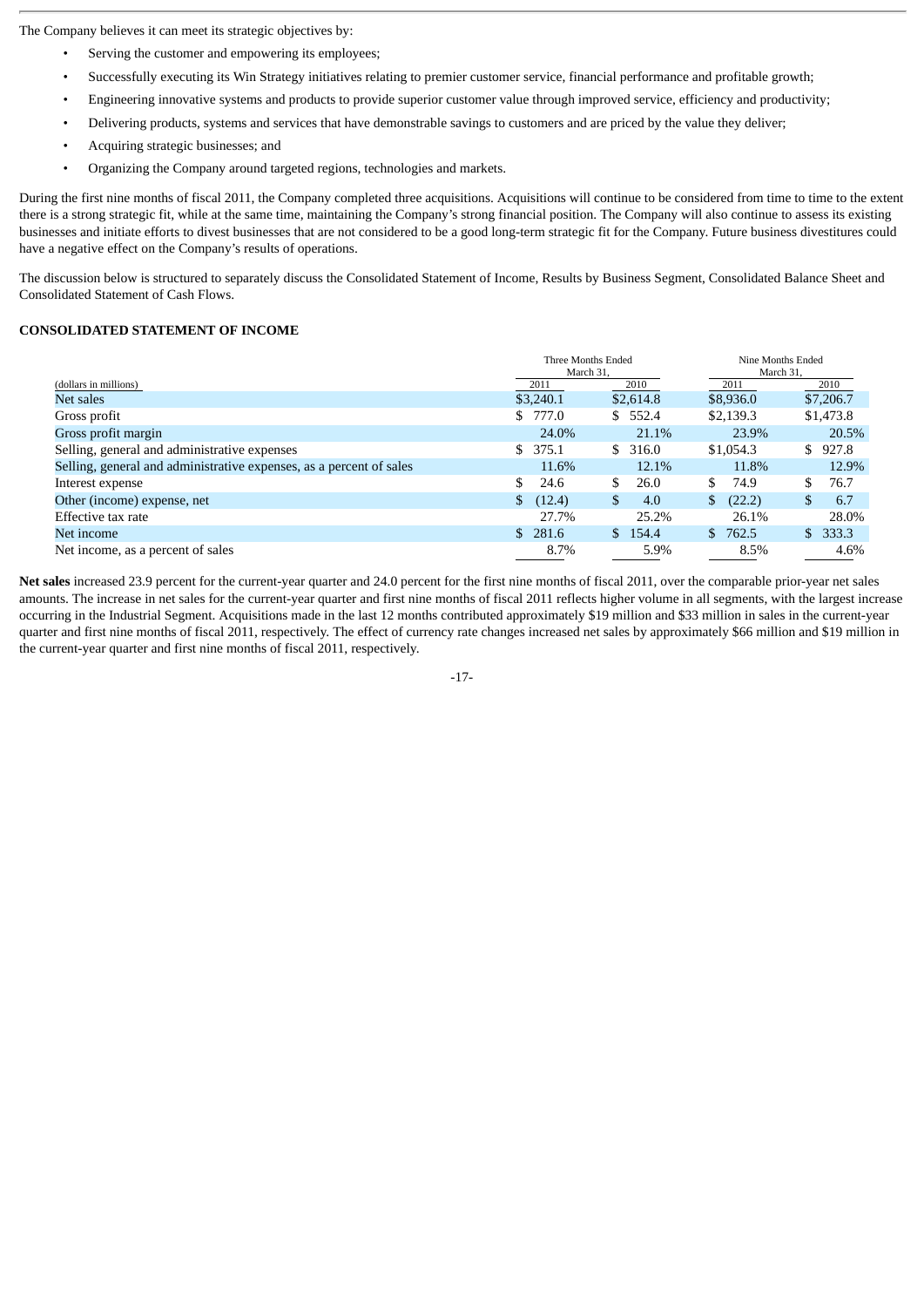Gross profit margin increased in the current-year quarter and first nine months of fiscal 2011 primarily due to a combination of the higher sales volume, resulting in manufacturing efficiencies, as well as lower business realignment expenses recorded in the current-year quarter and first nine months of fiscal 2011 as compared to the prior-year quarter and first nine months. Included in gross profit are business realignment charges of \$4.5 million and \$14.1 million in the current-year quarter and prior-year quarter, respectively, and \$9.2 million and \$37.7 million for the first nine months of fiscal 2011 and fiscal 2010, respectively.

**Selling, general and administrative expenses** increased for the current-year quarter and first nine months of fiscal 2011 primarily due to the higher sales volume as well as higher incentive compensation as compared to the prior-year quarter and first nine months.

**Interest expense** for the current-year quarter and first nine months of fiscal 2011 decreased primarily due to lower average debt outstanding as well as the debt portfolio in the current-year quarter and first nine months of fiscal 2011 having a lower average interest rate than the debt portfolio for the prior-year quarter and first nine months.

**Other (income) expense, net** for the current-year quarter and first nine months of fiscal 2011 included income of \$14.6 million related to insurance recoveries. Other (income) expense, net for the first nine months of fiscal 2010 included expense of \$8.8 million related to asset sales and writedowns, including assets related to a business that was divested.

**Effective tax rate** for the current-year quarter was higher than the prior-year quarter primarily due to the net effect of discrete tax items recorded during the current-year quarter. The effective tax rate for the first nine months of fiscal 2011 was lower than the first nine months of fiscal 2010 primarily due to the Tax Relief, Unemployment Insurance Reauthorization, and Job Creation Act of 2010 (the "Tax Extender Legislation") that was passed by the United States Congress in December 2010. The Tax Extender Legislation restored the U.S. research tax credit and extended certain favorable foreign income tax provisions. The Company expects the effective tax rate for fiscal 2011 will be approximately 27 percent.

# **RESULTS BY BUSINESS SEGMENT**

#### **Industrial Segment**

|                                             | Three Months Ended<br>March 31. |             | Nine Months Ended<br>March 31, |           |
|---------------------------------------------|---------------------------------|-------------|--------------------------------|-----------|
| (dollars in millions)                       | 2011                            | 2010        | 2011                           | 2010      |
| Net sales                                   |                                 |             |                                |           |
| North America                               | \$1,178.7                       | \$<br>958.6 | \$3,289.1                      | \$2,588.9 |
| International                               | 1,293.0                         | 995.2       | 3,533.3                        | 2,777.5   |
| Operating income                            |                                 |             |                                |           |
| North America                               | 189.5                           | 133.6       | 538.3                          | 324.2     |
| International                               | 199.8<br>\$                     | \$109.3     | \$551.4                        | \$253.8   |
| Operating income, as a percent of net sales |                                 |             |                                |           |
| North America                               | 16.1%                           | 13.9%       | 16.4%                          | 12.5%     |
| International                               | 15.5%                           | 11.0%       | 15.6%                          | 9.1%      |
| <b>Backlog</b>                              | \$1,855.8                       | \$1,432.7   | \$1,855.8                      | \$1,432.7 |

-18-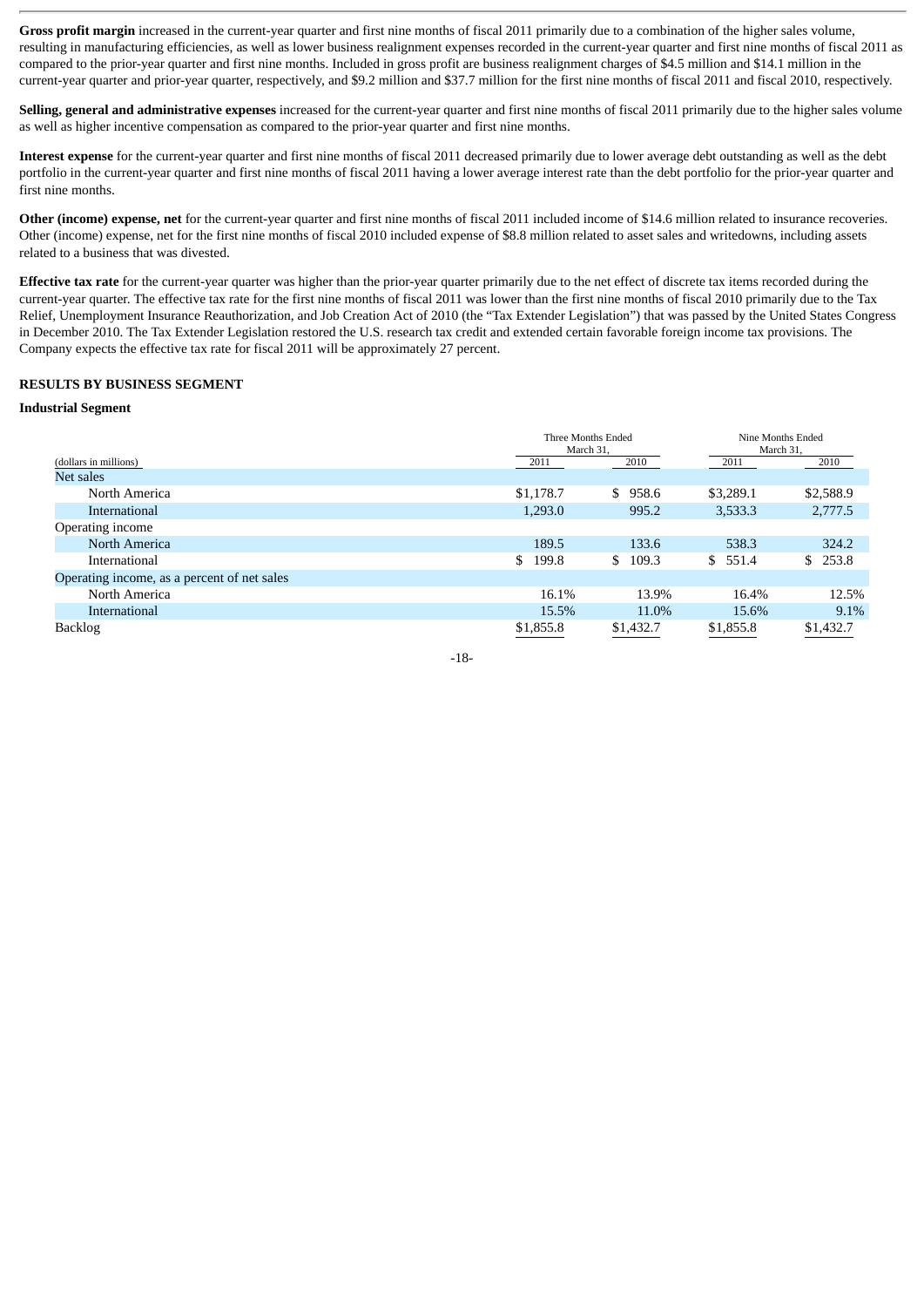The Industrial Segment operations experienced the following percentage changes in net sales in the current-year period compared to the equivalent prior-year period:

|                                                              |              | Period Ending March 31 |
|--------------------------------------------------------------|--------------|------------------------|
|                                                              | Three Months | Nine Months            |
| Industrial North America – as reported                       | 23.0%        | 27.0%                  |
| Acquisitions                                                 | 1.0%         | $0.5\%$                |
| Currency                                                     | $0.7\%$      | $0.6\%$                |
| Industrial North America – without acquisitions and currency | 21.3%        | 25.9%                  |
| Industrial International – as reported                       | 29.9%        | 27.2%                  |
| Acquisitions                                                 | $0.6\%$      | $0.3\%$                |
| Currency                                                     | 5.6%         | $0.1\%$                |
| Industrial International – without acquisitions and currency | 23.7%        | 26.8%                  |
| Total Industrial Segment - as reported                       | 26.5%        | 27.1%                  |
| Acquisitions                                                 | $0.8\%$      | $0.4\%$                |
| Currency                                                     | 3.2%         | 0.3%                   |
| Total Industrial Segment – without acquisitions and currency | 22.5%        | 26.4%                  |

The above presentation reconciles the percentage changes in net sales of the Industrial operations reported in accordance with U.S. GAAP to percentage changes in net sales adjusted to remove the effects of acquisitions made within the prior year comparable fiscal quarters as well as the effects of currency exchange rates. The effects of acquisitions and currency exchange rates are removed to allow investors and the Company to meaningfully evaluate the percentage changes in net sales on a comparable basis from period to period.

Excluding the effects of acquisitions and changes in currency exchange rates, the increase in Industrial North American net sales for the current-year quarter and first nine months of fiscal 2011 reflects higher demand from distributors and higher end-user demand in a number of markets, particularly in the heavy-duty truck, construction equipment, mining, farm and agriculture equipment and machine tool markets. The increase in Industrial International net sales for the current-year quarter and first nine months of fiscal 2011 is primarily attributable to higher volume across most markets in all regions with the largest increase in volume experienced in Europe and Asia Pacific.

Margins in the Industrial North American and Industrial International businesses were higher for the current-year quarter and first nine months of fiscal 2011 due primarily to the higher sales volume, resulting in manufacturing efficiencies, and a lower fixed cost structure resulting from past business realignment actions.

Included in Industrial North American operating income are business realignment charges of \$0.6 million and \$1.6 million in the current-year quarter and prioryear quarter, respectively, and \$4.1 million and \$9.9 million for the first nine months of fiscal 2011 and fiscal 2010, respectively. Included in Industrial International operating income are business realignment charges of \$4.7 million and \$12.8 million in the current-year quarter and prior-year quarter, respectively, and \$5.7 million and \$27.2 million for the first nine months of fiscal 2011 and fiscal 2010, respectively. The business realignment expenses consist primarily of severance costs resulting from plant closures as well as general reductions in workforce. The Company does not anticipate that cost savings realized from the workforce reductions taken during the first nine months of fiscal 2011 will have a material impact on future operating margins. The Company expects to continue to take the actions necessary to structure appropriately the operations of the Industrial Segment. Such actions may include the necessity to record additional business realignment charges in fiscal 2011, the timing and amount of which has not been finalized.

-19-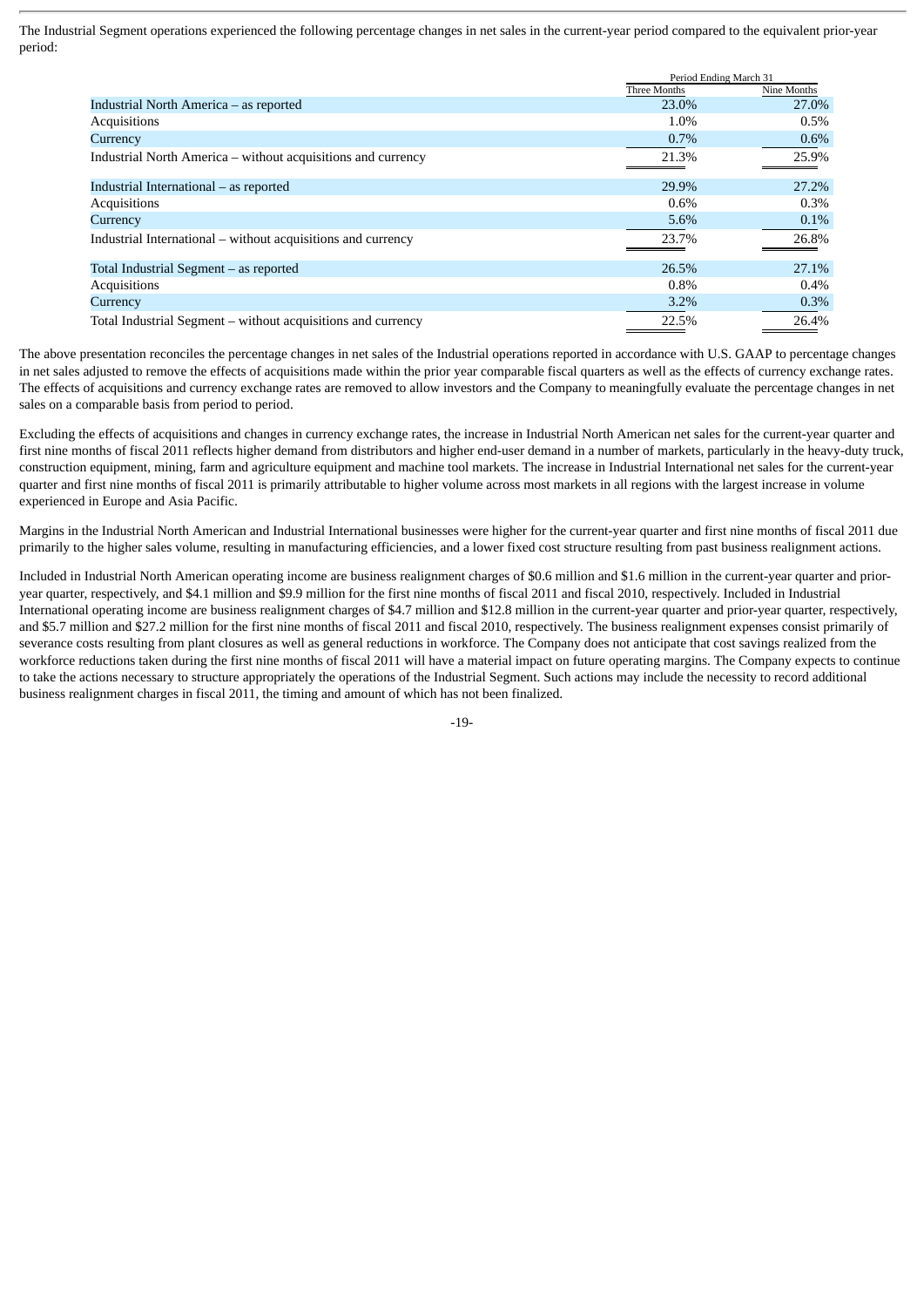The increase in backlog from a year ago and the June 30, 2010 amount of \$1,505.0 million is primarily due to higher order rates in most markets in both the Industrial North American and Industrial International businesses, with the increase being evenly split between the two. The Company anticipates Industrial North American sales for fiscal 2011 will increase between 23.7 percent and 24.7 percent from the fiscal 2010 level and Industrial International sales for fiscal 2011 will increase between 27.0 percent and 28.0 percent from the fiscal 2010 level. Industrial North American operating margins in fiscal 2011 are expected to range from 16.3 percent to 16.5 percent and Industrial International operating margins are expected to range from 15.5 percent to 15.7 percent.

## **Aerospace Segment**

|                       | Three Months Ended<br>March 31. |           | Nine Months Ended<br>March 31. |           |
|-----------------------|---------------------------------|-----------|--------------------------------|-----------|
| (dollars in millions) | 2011                            | 2010      | 2011                           | 2010      |
| Net sales             | \$503.8                         | 449.2     | \$1,400.1                      | \$1,266.7 |
| Operating income      | 69.0                            | 49.8      | \$176.4                        | 144.0     |
| Operating margin      | 13.7%                           | 11.1%     | 12.6%                          | 11.4%     |
| <b>Backlog</b>        | \$1,755.3                       | \$1,463.4 | \$1,755.3                      | \$1,463.4 |

The increase in net sales in the Aerospace Segment for the current-year quarter is primarily due to higher volume in both the commercial original equipment manufacturer (OEM) and aftermarket businesses as well as higher volume in the military aftermarket business. The increase in net sales for the first nine months of fiscal 2011 is primarily due to higher volume in both the commercial OEM and aftermarket businesses partially offset by lower volume in both the military OEM and aftermarket businesses. The higher margins in the current-year quarter and first nine months of fiscal 2011 were primarily due to the higher sales volume, particularly in the higher margin commercial aftermarket businesses. Margins for the current-year quarter benefitted from lower engineering development costs but margins for the first nine months of fiscal 2011 were adversely affected by a higher level of engineering costs as compared to the first nine months of fiscal 2010. Margins for the first nine months of fiscal 2011 also include the favorable effect of retroactive billings and contract reserve adjustments resulting from the finalization of contract price negotiations related to certain programs.

The increase in backlog from the prior-year quarter and the June 30, 2010 amount of \$1,474.4 million is primarily due to higher order rates in both the commercial OEM and aftermarket businesses as well as the military OEM business. For fiscal 2011, sales are expected to increase between 9.1 percent and 10.1 percent from the fiscal 2010 level and operating margins are expected to range from 12.9 percent to 13.1 percent. A higher concentration of commercial OEM volume in future product mix and higher than expected new product development costs could result in lower margins.

#### **Climate & Industrial Controls Segment**

|                       |         | Three Months Ended<br>March 31, |         | Nine Months Ended<br>March 31, |
|-----------------------|---------|---------------------------------|---------|--------------------------------|
| (dollars in millions) | 2011    | 2010                            | 2011    | 2010                           |
| Net sales             | \$264.5 | \$211.8                         | \$713.6 | \$573.7                        |
| Operating income      | \$22.6  | 16.3                            | \$53.6  | \$32.9                         |
| Operating margin      | 8.5%    | 7.7%                            | $7.5\%$ | 5.7%                           |
| <b>Backlog</b>        | \$189.6 | \$159.5                         | \$189.6 | \$159.5                        |

-20-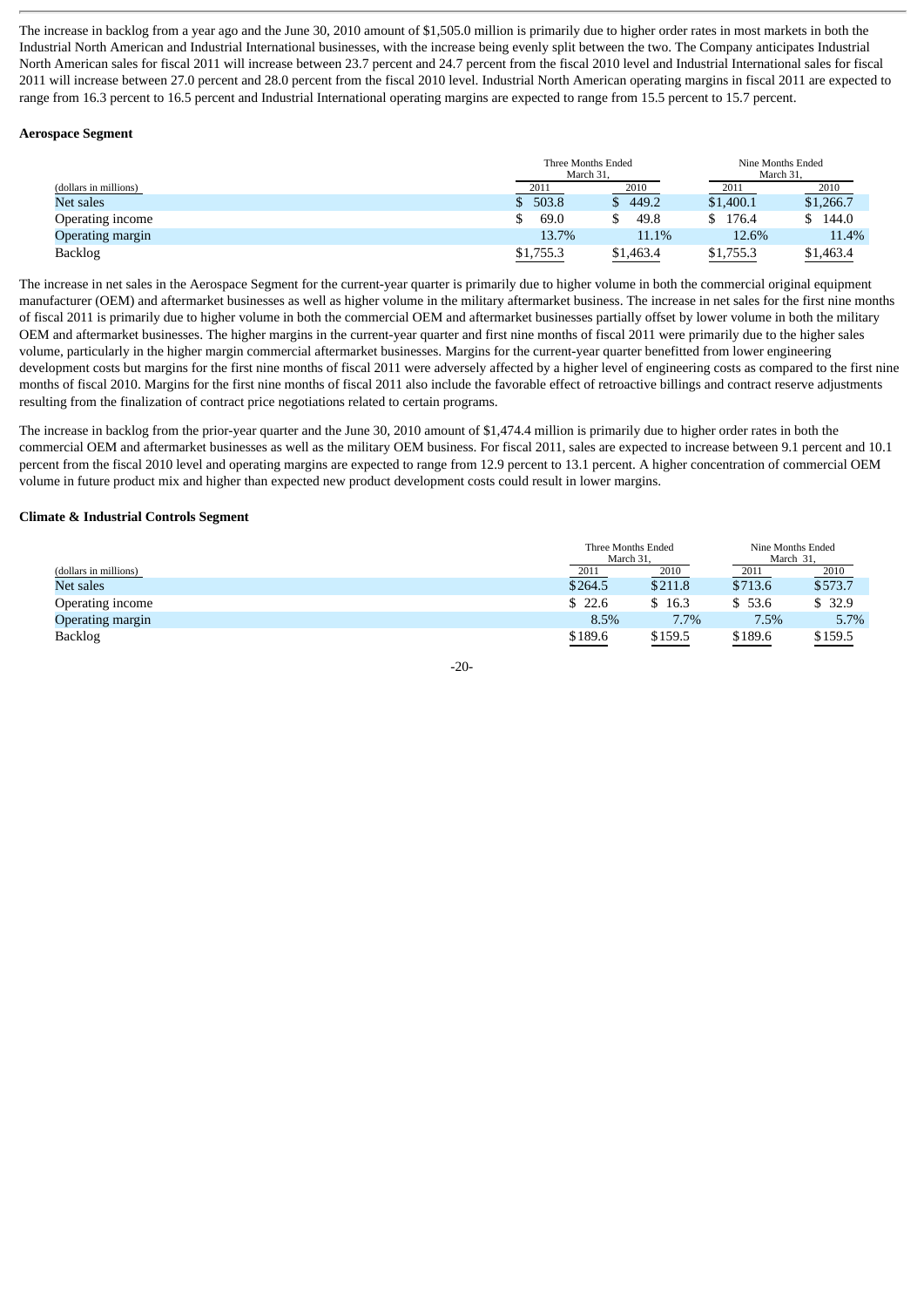The Climate & Industrial Controls (CIC) Segment operations experienced the following percentage changes in net sales in the current-year period compared to the equivalent prior-year period:

|                                    |              | Period Ending March 31 |  |  |
|------------------------------------|--------------|------------------------|--|--|
|                                    | Three Months | Nine Months            |  |  |
| $CIC$ Segment $-$ as reported      | 24.9%        | 24.4%                  |  |  |
| <b>Acquisitions</b>                | 1.7%         | 1.5%                   |  |  |
| Currency                           | 1.9%         | $0.6\%$                |  |  |
| $CIC$ Segment $-$ without currency | 21.3%        | 22.3%                  |  |  |

The above presentation reconciles the percentage changes in net sales of the Climate & Industrial Controls Segment reported in accordance with U.S. GAAP to percentage changes in net sales adjusted to remove the effects of acquisitions made within the prior year comparable fiscal quarters as well as the effects of currency exchange rates. The effects of acquisitions and currency exchange rates are removed to allow investors and the Company to meaningfully evaluate the percentage changes in net sales on a comparable basis from period to period.

Excluding the effect of acquisitions and changes in currency exchange rates, the increase in net sales in the Climate & Industrial Controls Segment for the current-year quarter and first nine months of fiscal 2011 is primarily due to higher end-user demand in the heavy-duty truck, automotive and commercial refrigeration markets. Margins for the current-year quarter and first nine months of fiscal 2011 were higher primarily due to the higher sales volume and favorable product mix. Margins in both the current-year quarter and first nine months of fiscal 2011 were adversely affected by higher material costs as well as operating inefficiencies, which primarily include overtime and premium freight. Included in operating income for the prior-year quarter and first nine months of fiscal 2010 were business realignment charges of \$0.5 million and \$3.7 million, respectively. The Company may take further actions to structure appropriately the operations of the Climate & Industrial Controls Segment. Such actions may include the necessity to record business realignment charges in fiscal 2011.

The increase in backlog from the prior-year quarter and the June 30, 2010 amount of \$161.9 million is primarily due to higher order rates in the heavy-duty truck, automotive and commercial refrigeration markets. For fiscal 2011, sales are expected to increase between 19.5 percent and 20.5 percent from the fiscal 2010 level and operating margins are expected to range from 7.9 percent to 8.1 percent.

## **Corporate and Other**

**Corporate general and administrative expenses** were \$41.7 million in the current-year quarter compared to \$41.3 million in the prior-year quarter and were \$112.7 million for the first nine months of fiscal 2011 compared to \$99.1 million for the first nine months of fiscal 2010. As a percent of sales, corporate general and administrative expenses for the current-year quarter were 1.3 percent compared to 1.6 percent for the prior-year quarter and were 1.3 percent and 1.4 percent for the first nine months of fiscal 2011 and fiscal 2010, respectively. The higher expense for the first nine months of fiscal 2011 is primarily due to higher incentive compensation expenses.

$$
\text{-}21\text{-}
$$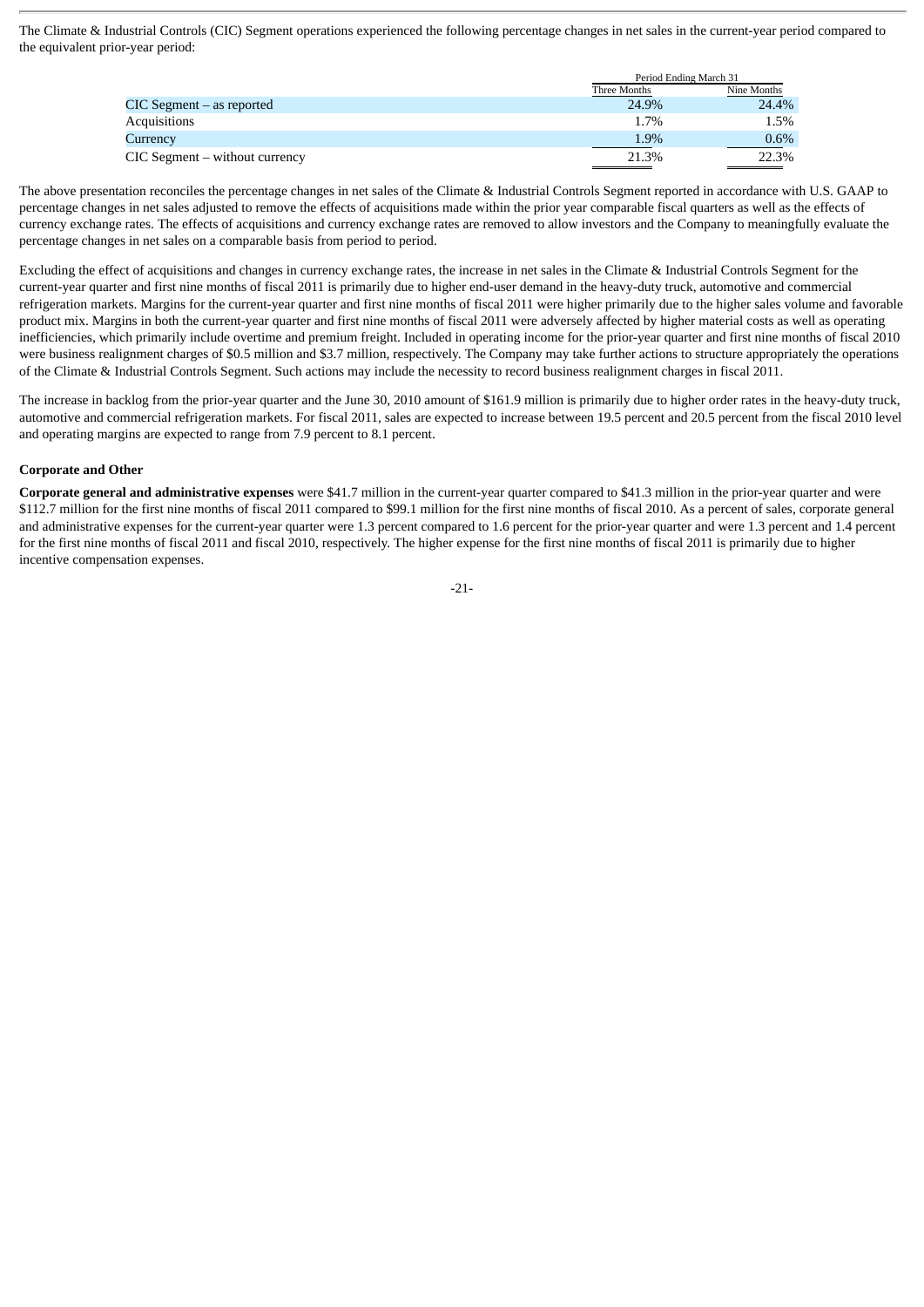## **Other expense** (in the Business Segment Results) included the following:

| (in millions)              |          | Three Months Ended<br>March 31, |          | Nine Months Ended<br>March 31, |  |
|----------------------------|----------|---------------------------------|----------|--------------------------------|--|
| Expense (income)           | 2011     | 2010                            |          | 2010                           |  |
| Currency transaction       | \$ (3.1) | 7.9<br>\$                       | \$ (0.9) | \$15.9                         |  |
| Stock-based compensation   | 9.2      | 6.9                             | 42.4     | 37.4                           |  |
| Pensions                   | 17.6     | 9.9                             | 54.6     | 34.9                           |  |
| Asset sales and writedowns | 1.1      | 3.2                             | (2.0)    | 8.8                            |  |
| Other items, net           |          | 7.5                             | 5.7      | 19.5                           |  |
|                            | \$24.8   | \$35.4                          | \$99.8   | \$116.5                        |  |

## **CONSOLIDATED BALANCE SHEET**

|                                                    | March 31, | June 30,  |
|----------------------------------------------------|-----------|-----------|
| (dollars in millions)                              | 2011      | 2010      |
| Accounts receivable, net                           | \$1,951.0 | \$1,599.9 |
| <b>Inventories</b>                                 | 1,390.9   | 1,171.7   |
| Plant and equipment, less accumulated depreciation | 1,788.4   | 1,697.9   |
| Goodwill                                           | 2,976.2   | 2,786.3   |
| Intangible assets, net                             | 1.191.1   | 1,150.1   |
| Notes payable                                      | 173.2     | 363.3     |
| Accounts payable, trade                            | 1,085.1   | 888.7     |
| Accrued domestic and foreign taxes                 | 237.2     | 176.3     |
| Other liabilities                                  | 267.3     | 196.2     |
| Shareholders' equity                               | 5.481.9   | 4,368.0   |
| Working capital                                    | \$2,350.9 | \$1,383.9 |
| Current ratio                                      | 2.00      | 1.63      |

Accounts receivable, net are primarily receivables due from customers for sales of product (\$1,746 million at March 31, 2011 and \$1,443 million at June 30, 2010). Days sales outstanding relating to trade accounts receivable was 49 days at March 31, 2011 and 48 days at June 30, 2010. The Company believes that its receivables are collectible and appropriate allowances for doubtful accounts have been recorded.

Inventories increased \$219 million, primarily in the Industrial Segment, in response to positive order trends. Days' supply of inventory was 57 days at March 31, 2011 and 58 days at June 30, 2010.

Notes payable decreased due to the \$257 million payment of the 3.5 percent Euro Bonds that were due in November 2010.

Accounts payable, trade increased from June 30, 2010 primarily due to increased production levels and the timing of payments.

Accrued domestic and foreign taxes increased primarily due to higher income taxes and unemployment tax rates.

Other liabilities increased primarily due to the effect of cross-currency swap contracts the Company entered into during fiscal 2011.

Shareholders' equity included an increase of \$413 million related to foreign currency translation adjustments that primarily affected Accounts receivable, Inventories, Plant and equipment, Goodwill, Intangible assets, Accounts payable, trade and Long-term debt.

-22-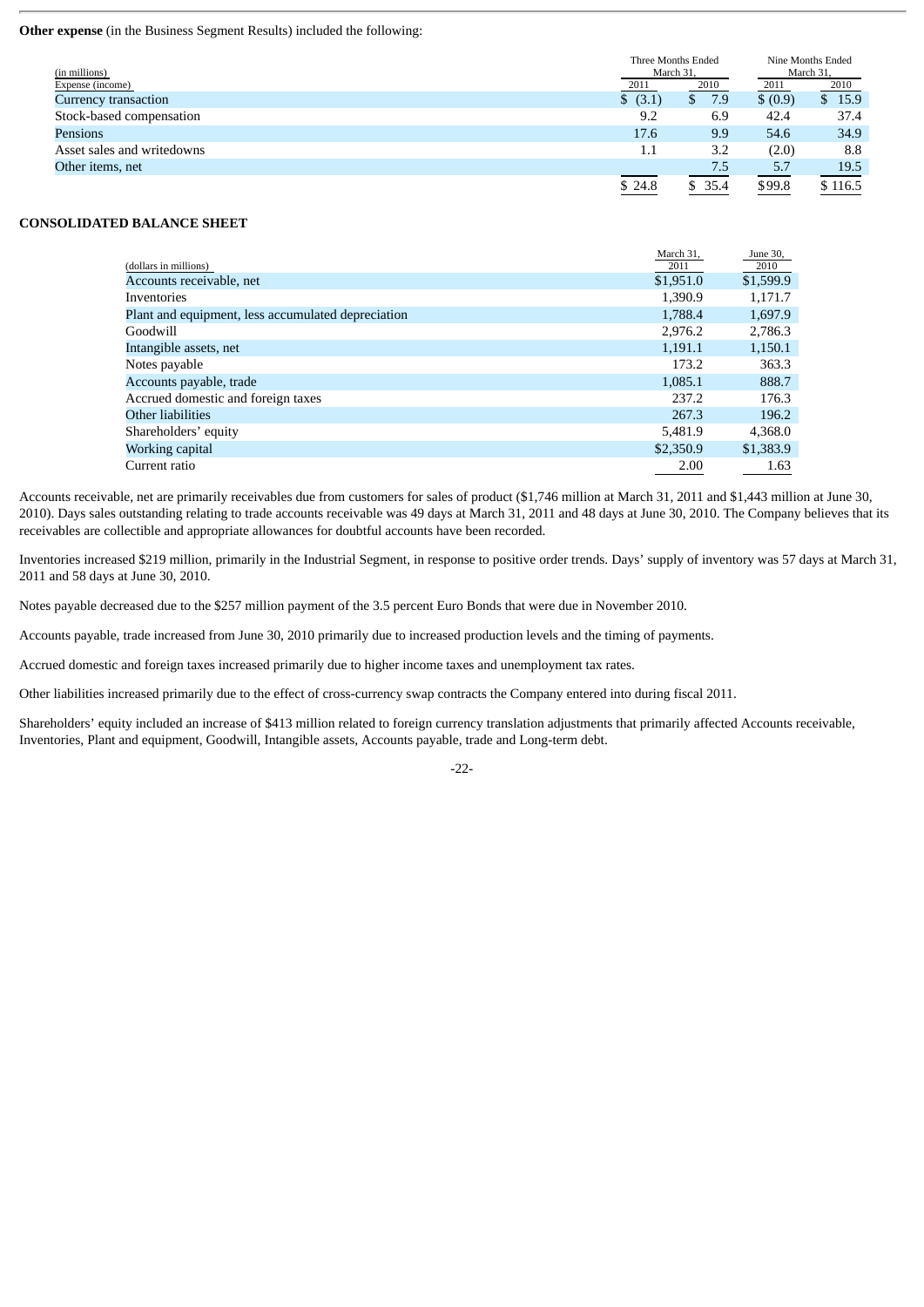## **CONSOLIDATED STATEMENT OF CASH FLOWS**

|                                           | Nine months ended<br>March 31. |         |
|-------------------------------------------|--------------------------------|---------|
| (in millions)                             | 2011                           | 2010    |
| Cash provided by (used in):               |                                |         |
| <b>Operating activities</b>               | \$799.9                        | \$841.4 |
| Investing activities                      | (203.1)                        | (104.4) |
| <b>Financing activities</b>               | (123.7)                        | (534.3) |
| Effect of exchange rates                  | 59.3                           | (9.7)   |
| Net increase in cash and cash equivalents | \$532.4                        | \$193.0 |

**Cash flows from operating activities** decreased compared to the first nine months of fiscal 2010 primarily due to a higher amount of cash used for working capital needs, especially Accounts receivable and Inventory partially offset by an increase in Net income. The Company continues to focus on managing its inventory and other working capital requirements. The Company made a \$200 million and a \$100 million voluntary contribution to its domestic qualified defined benefit pension plan during the first nine months of fiscal 2011 and fiscal 2010, respectively. The Company made an additional \$200 million voluntary contribution to its domestic qualified defined benefit pension plan in April 2011.

**Cash flows used in investing activities** increased from the first nine months of fiscal 2010 as economic uncertainties in the prior year resulted in the Company reducing its acquisition activity and closely managing capital expenditures during such year. The Company completed three acquisitions in fiscal 2011. Also, capital expenditures, as a percent of sales, increased to 1.8 percent for the first nine months of fiscal 2011 as compared to 1.3 percent in the first nine months of fiscal 2010.

**Cash flows used in financing activities** in fiscal 2011 included the issuance of \$300 million aggregate principal amount of Medium-Term Notes and payments of approximately \$257 million related to the Euro Bonds which matured in November 2010. In the prior year, the Company used cash to repay its commercial paper borrowings.

The Company's goal is to maintain no less than an "A" rating on senior debt to ensure availability and reasonable cost of external funds. As a means of achieving this objective, the Company has established a financial goal of maintaining a ratio of debt to debt-shareholders' equity of no more than 37 percent.

| (in millions)                           | March 31 | June 30, |
|-----------------------------------------|----------|----------|
| Debt to Debt-Shareholders' Equity Ratio | 2011     | 2010     |
| Debt                                    | \$1.857  | \$1,777  |
| Debt & Shareholders' equity             | \$ 7.339 | \$6.145  |
| Ratio                                   | 25.3%    | 28.9%    |

The Company has a line of credit totaling \$1,500 million through a multi-currency revolving credit agreement with a group of banks, all of which was available as of March 31, 2011. The credit agreement expires in March 2016; however, the Company has the right to request a one-year extension of the expiration date on an annual basis, which request may result in changes to the current terms and conditions of the credit agreement. A portion of the credit agreement supports the Company's commercial paper note program, which is rated A-1 by Standard & Poor's, P-1 by Moody's and F-1 by Fitch Ratings. These ratings are considered investment grade. The revolving credit agreement requires the payment of an annual facility fee, the amount of which would increase in the event the Company's credit ratings are lowered. A lowering of the Company's credit ratings would not limit the Company's ability to use the credit agreement nor would it accelerate the repayment of any outstanding borrowings.

-23-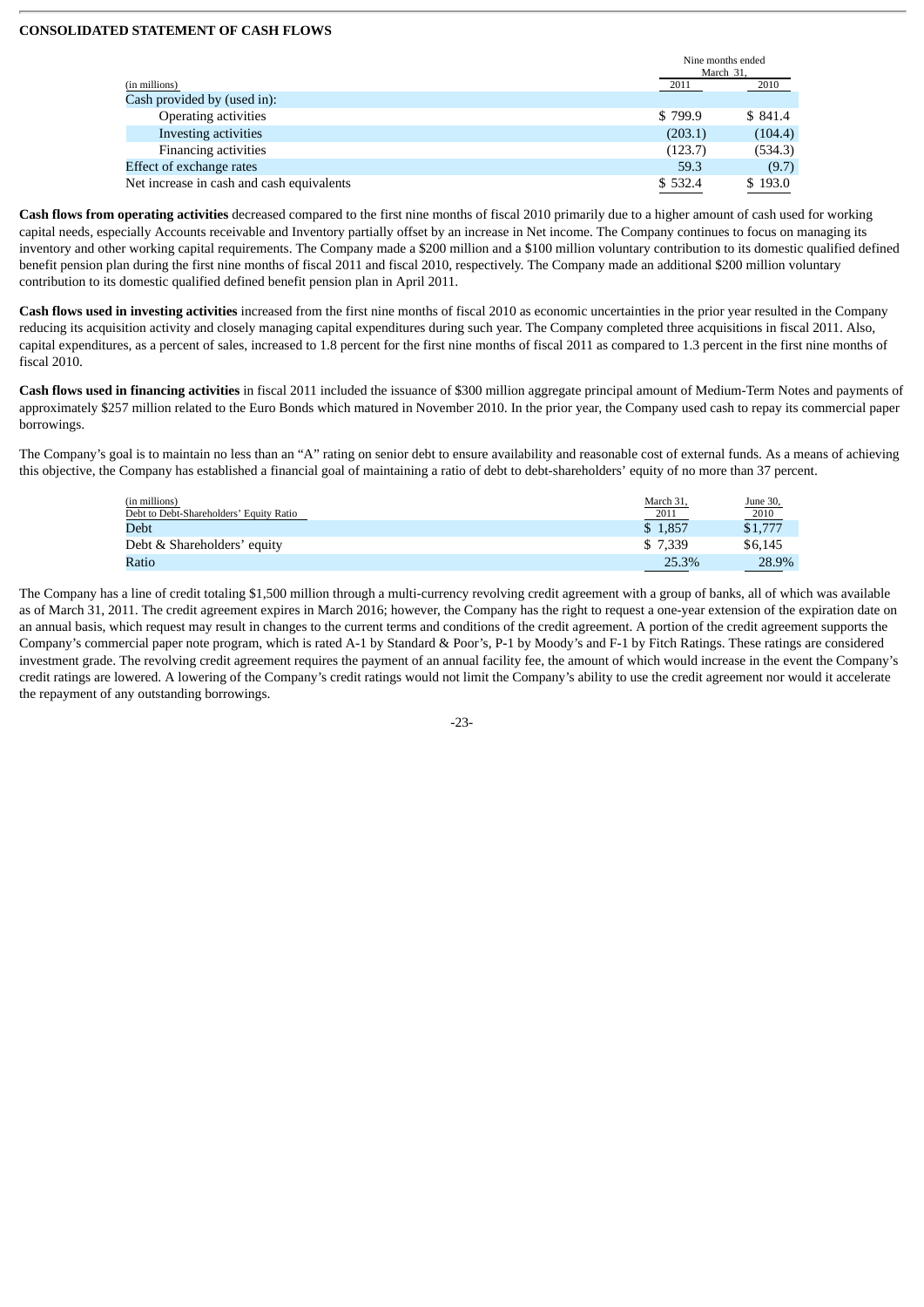The Company is currently authorized to sell up to \$1,350 million of short-term commercial paper notes. No commercial paper notes were outstanding as of March 31, 2011 and the largest amount of commercial paper notes outstanding during the third quarter of fiscal 2011 was \$2 million.

The Company's credit agreements and indentures governing certain debt agreements contain various covenants, the violation of which would limit or preclude the use of the credit agreements for future borrowings, or might accelerate the maturity of the related outstanding borrowings covered by the indentures. At the Company's present rating level, the most restrictive financial covenants provide that the ratio of secured debt to net tangible assets be less than 10 percent. However, the Company currently does not have secured debt in its debt portfolio. The Company is in compliance with all covenants and expects to remain in compliance during the term of the credit agreements and indentures.

The Company's principal sources of liquidity are its cash flows provided from operating activities and borrowings either from or directly supported by its line of credit. The Company's ability to borrow has not been affected by a lack of general credit availability and the Company does not foresee any impediments to borrow funds at affordable interest rates in the near future. The Company expects that its ability to generate cash from its operations and ability to borrow directly from its line of credit or sources directly supported by its line of credit should be sufficient to support working capital needs, planned growth, benefit plan funding, dividend payments and share repurchases in the near term.

# **CRITICAL ACCOUNTING POLICIES**

**Impairment of Goodwill and Long-Lived Assets** - Goodwill is tested for impairment at the reporting unit level on an annual basis and between annual tests whenever events or circumstances indicate that the carrying value of a reporting unit may exceed its fair value. For the Company, a reporting unit is one level below the operating segment level. Determining whether an impairment has occurred requires the valuation of the respective reporting unit, which the Company has consistently estimated using a discounted cash flow model. The Company believes that the use of a discounted cash flow model results in the most accurate calculation of a reporting unit's fair value because the market value for a reporting unit is not readily available. The discounted cash flow analysis requires several assumptions, including future sales growth and operating margin levels, as well as assumptions regarding future industry specific market conditions. Each reporting unit regularly prepares discrete operating forecasts and uses these forecasts as the basis for the assumptions used in the discounted cash flow analyses. The Company has consistently used a discount rate commensurate with its cost of capital, adjusted for inherent business risks and has consistently used a terminal growth factor of 2.5 percent. The Company also reconciles the estimated aggregate fair value of its reporting units as derived from the discounted cash flow analyses to the Company's overall market capitalization.

The results of the Company's fiscal 2011 annual goodwill impairment test performed as of December 31, 2010 indicated that no goodwill impairment existed. However, the following reporting units had an estimated fair value that the Company has determined, from a quantitative or qualitative perspective, was not significantly in excess of their carrying value:

|                           |                  | ran vann              |
|---------------------------|------------------|-----------------------|
|                           | Goodwill         | In Excess of          |
| <b>Reporting Unit</b>     | Balance          | <b>Carrving Value</b> |
| Medical Systems           | $$103.7$ million | 109.3%                |
| Worldwide Energy Products | \$182.6 million  | 113.8%                |

**Fair Value**

Both of these reporting units are part of the Industrial Segment. For both of these reporting units, the sales growth assumption had the most significant influence on the estimation of fair value.

-24-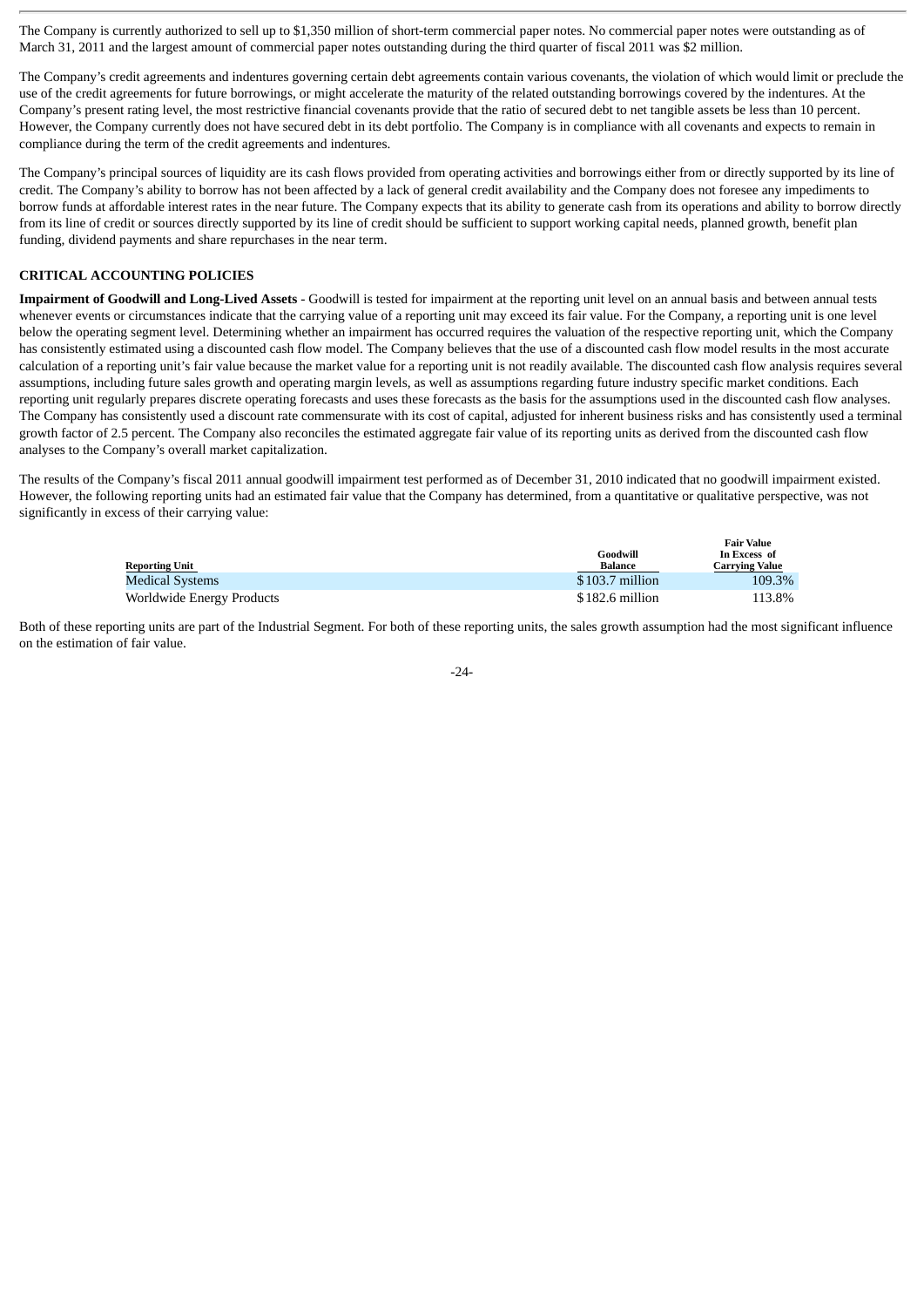The sales growth assumption for Medical Systems was primarily based on market data specific to the products that this reporting unit currently manufactures as well as securing business with new customers. The key uncertainty in the sales growth assumption used in the estimation of the fair value of this reporting unit is the ability to secure business with new customers.

The sales growth assumption for Worldwide Energy Products was based on future business already secured or highly likely to be secured with existing customers based on current quoting activity and forecasted market demand for the oil and gas industry as well as the expanded applicability of the Company's products based on market trends. The key uncertainty in the sales growth assumption used in the estimation of the fair value of this reporting unit is the growth of the oil and gas market and the level of investments customers will make to improve the productivity and efficiency of their capital equipment.

The Company continually monitors its reporting units for impairment indicators and updates assumptions used in the most recent calculation of the fair value of a reporting unit as appropriate. The Company is unaware of any current market trends that are contrary to the assumptions made in the estimation of its reporting unit's fair value. If the recovery of the current economic environment is not consistent with the Company's current expectations, it is possible that the estimated fair value of certain reporting units could fall below their carrying value resulting in the necessity to conduct additional goodwill impairment tests.

Long-lived assets held for use, which primarily includes finite lived intangible assets and property, plant and equipment, are evaluated for impairment whenever events or circumstances indicate that the undiscounted net cash flows to be generated by their use over their expected useful lives and eventual disposition are less than their net carrying value. The long-term nature of these assets requires the estimation of their cash inflows and outflows several years into the future and only takes into consideration technological advances known at the time of the impairment test. During the first nine months of fiscal 2011, there were no events or circumstances that indicated that the net carrying value of the Company's long-lived assets held for use was not recoverable.

## **FORWARD-LOOKING STATEMENTS**

Forward-looking statements contained in this and other written and oral reports are made based on known events and circumstances at the time of release, and as such, are subject in the future to unforeseen uncertainties and risks. All statements regarding future performance, earnings projections, events or developments are forward-looking statements. It is possible that the future performance and earnings projections of the Company, including its individual segments, may differ materially from current expectations, depending on economic conditions within its mobile, industrial and aerospace markets, and the Company's ability to maintain and achieve anticipated benefits associated with announced realignment activities, strategic initiatives to improve operating margins, actions taken to combat the effects of the current economic environment, and growth, innovation and global diversification initiatives. A change in the economic conditions in individual markets may have a particularly volatile effect on segment performance.

-25-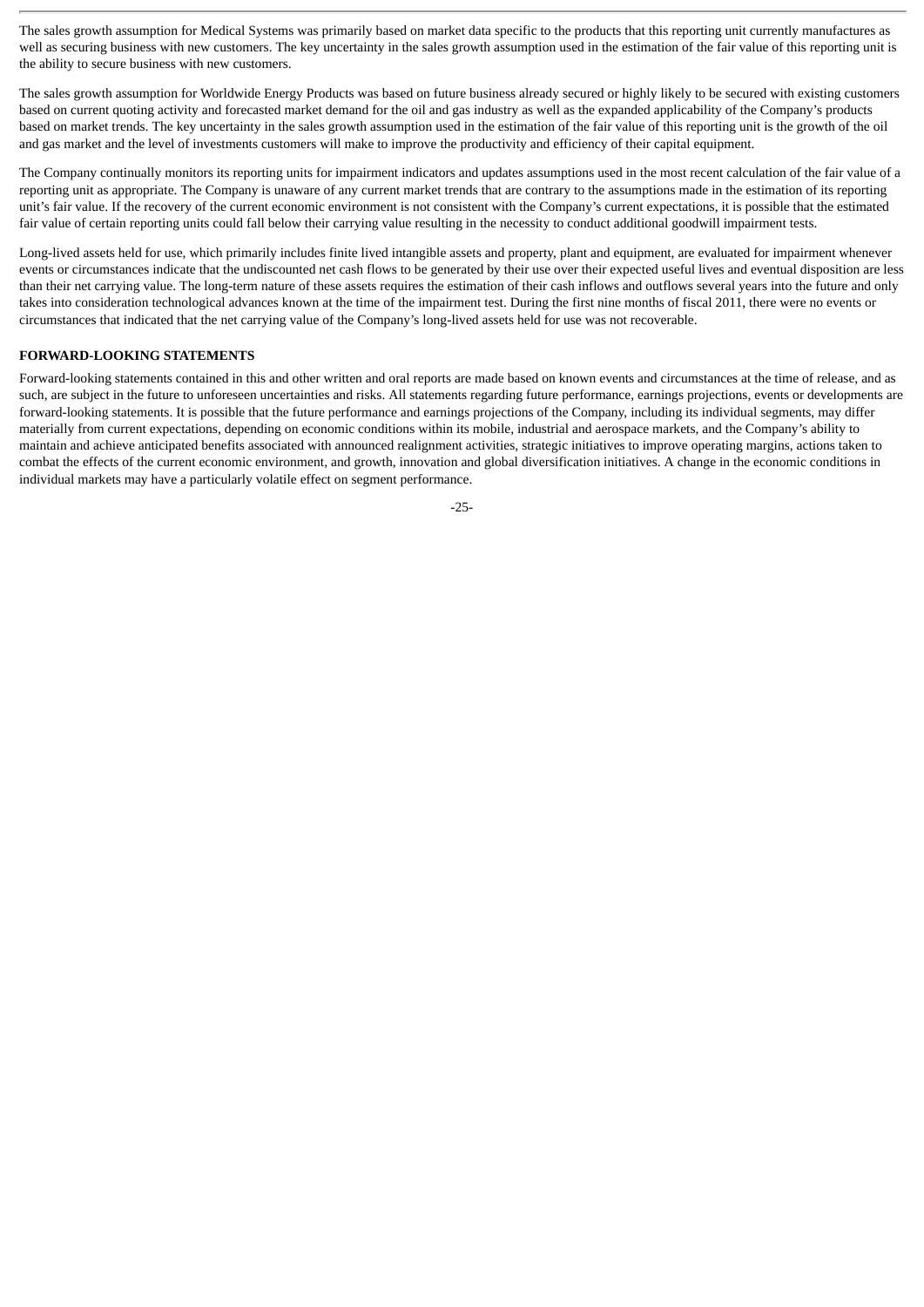Among the other factors which may affect future performance are:

- changes in business relationships with and purchases by or from major customers, suppliers or distributors, including delays or cancellations in shipments, disputes regarding contract terms or significant changes in financial condition, changes in contract cost and revenue estimates for new development programs and changes in product mix,
- uncertainties surrounding timing, successful completion or integration of acquisitions,
- ability to realize anticipated costs savings from business realignment activities,
- threats associated with and efforts to combat terrorism,
- uncertainties surrounding the ultimate resolution of outstanding legal proceedings, including the outcome of any appeals,
- competitive market conditions and resulting effects on sales and pricing,
- increases in raw material costs that cannot be recovered in product pricing,
- the Company's ability to manage costs related to insurance and employee retirement and health care benefits, and
- global economic factors, including manufacturing activity, air travel trends, currency exchange rates, difficulties entering new markets and general economic conditions such as inflation, deflation, interest rates and credit availability.

The Company makes these statements as of the date of this disclosure, and undertakes no obligation to update them unless otherwise required by law.

#### **ITEM 3. QUANTITATIVE AND QUALITATIVE DISCLOSURES ABOUT MARKET RISK**

The Company manages foreign currency transaction and translation risk by utilizing derivative and non-derivative financial instruments, including forward exchange contracts, costless collar contracts and cross-currency swap contracts and certain foreign denominated debt designated as net investment hedges. The derivative financial instrument contracts are with major investment grade financial institutions and the Company does not anticipate any material nonperformance by any of the counterparties. The Company does not hold or issue derivative financial instruments for trading purposes.

Derivative financial instruments are recognized on the balance sheet as either assets or liabilities and are measured at fair value. Further information on the fair value of these contracts is provided in Notes 12 and 13 to the Consolidated Financial Statements. Gains or losses on derivatives that are not hedges are adjusted to fair value through the Consolidated Statement of Income. Gains or losses on derivatives that are hedges are adjusted to fair value through accumulated other comprehensive income (loss) in the Consolidated Balance Sheet until the hedged item is recognized in earnings. The translation of the foreign denominated debt that has been designated as a net investment hedge is recorded in accumulated other comprehensive income (loss) and remains there until the underlying net investment is sold or substantially liquidated.

The Company's debt portfolio contains variable rate debt, inherently exposing the Company to interest rate risk. The Company's objective is to maintain a 60/40 mix between fixed rate and variable rate debt thereby limiting its exposure to changes in near-term interest rates.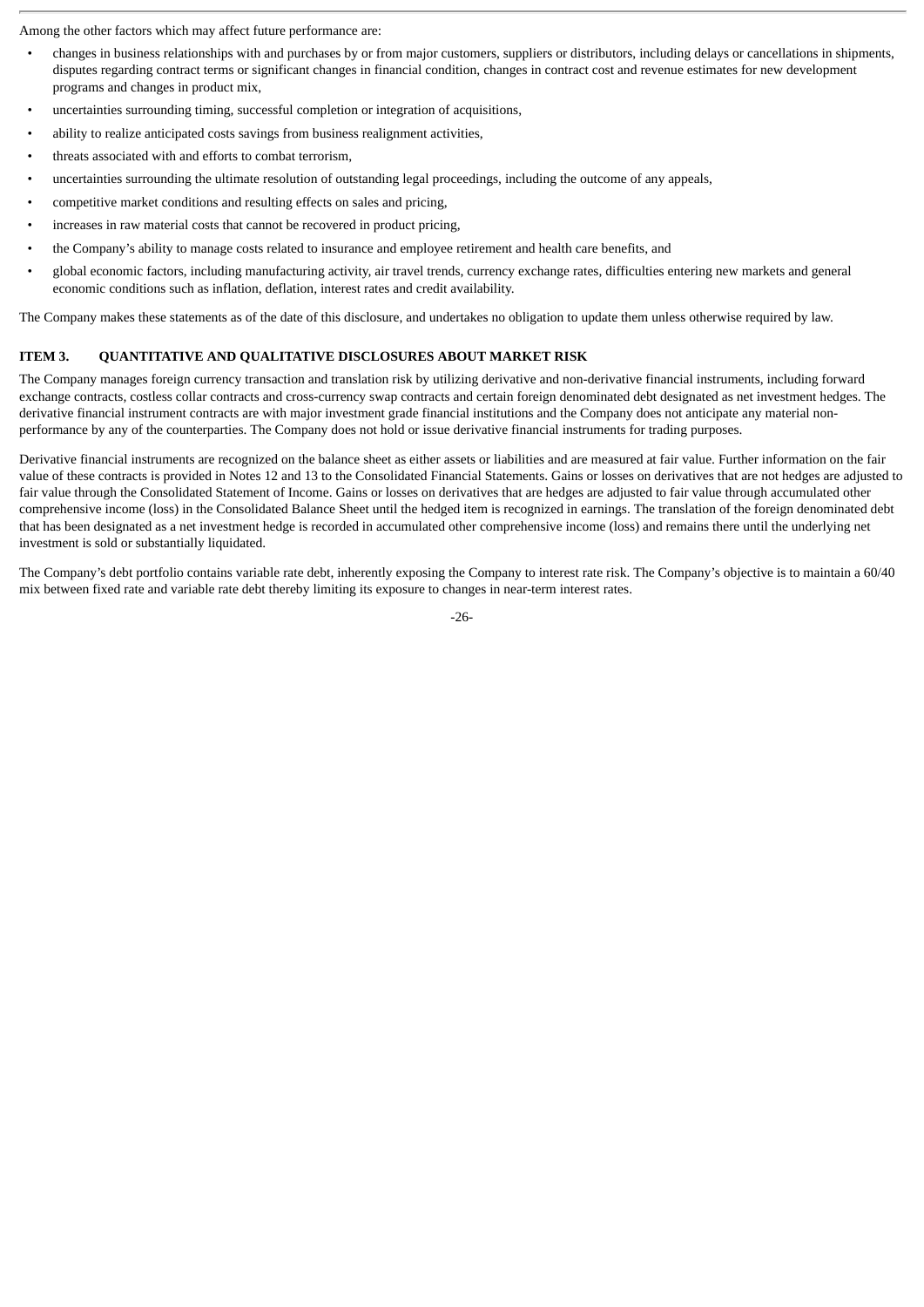## **ITEM 4. CONTROLS AND PROCEDURES**

The Company carried out an evaluation, under the supervision and with the participation of the Company's management, including the Company's principal executive officer and principal financial officer, of the effectiveness of the Company's disclosure controls and procedures (as defined in Exchange Act Rules 13a-15(e) and 15d-15(e)) as of the end of the third quarter of fiscal 2011. Based on this evaluation, the principal executive officer and principal financial officer have concluded that the Company's disclosure controls and procedures are effective.

There has been no change in the Company's internal control over financial reporting during the quarter ended March 31, 2011 that has materially affected, or is reasonably likely to materially affect, the Company's internal control over financial reporting.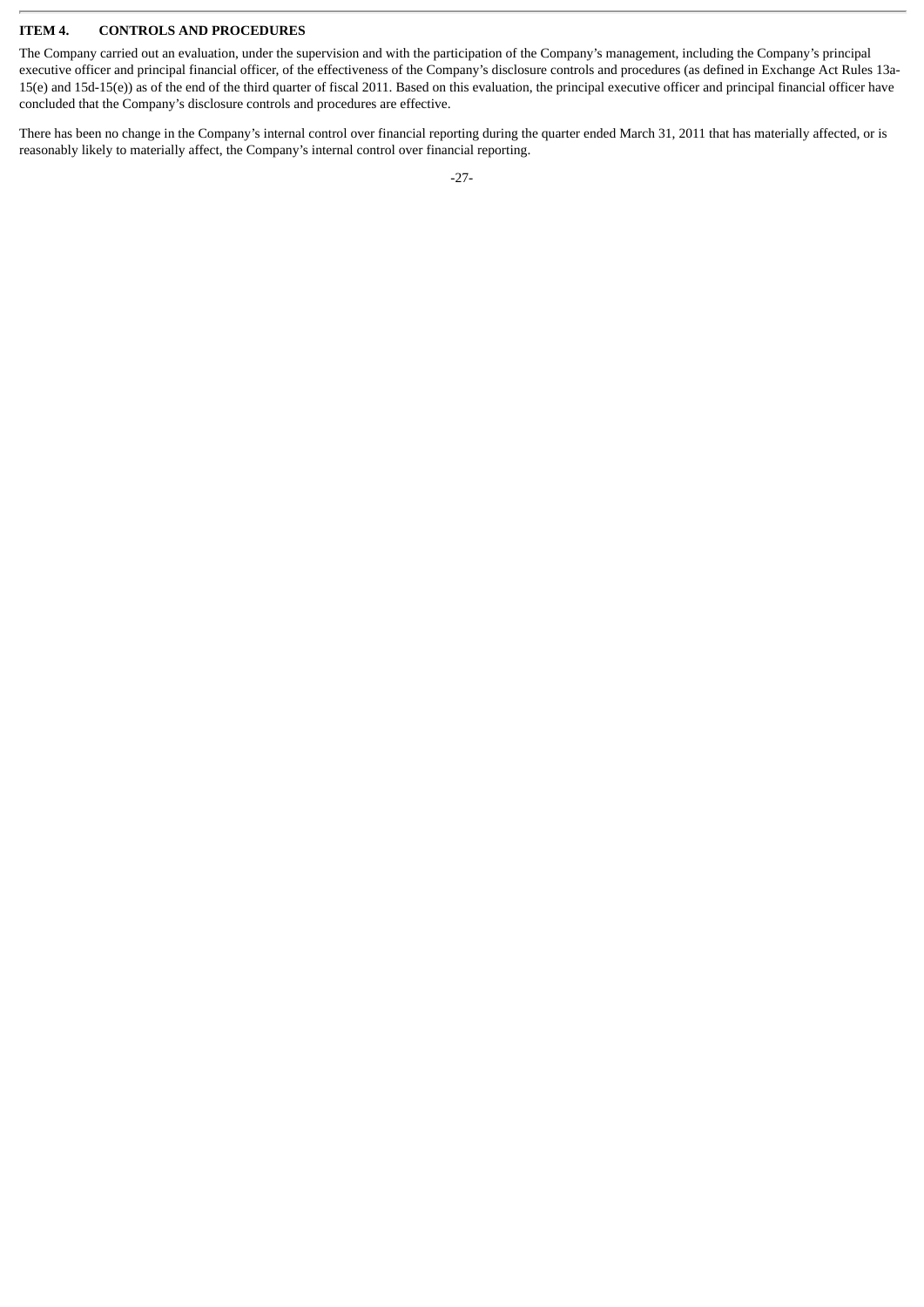## PARKER-HANNIFIN CORPORATION

# PART II - OTHER INFORMATION

ITEM 1. Legal Proceedings. Parker ITR S.r.l. (Parker ITR), a subsidiary acquired on January 31, 2002, has been the subject of a number of lawsuits and regulatory investigations. The lawsuits and investigations relate to allegations that for a period of up to 21 years, the Parker ITR business unit that manufactures and sells marine hose, typically used in oil transfer, conspired with competitors in unreasonable restraint of trade to artificially raise, fix, maintain or stabilize prices, rig bids and allocate markets and customers for marine oil and gas hose in the United States and in other jurisdictions. Parker ITR and the Company have cooperated with all of the regulatory authorities investigating the activities of the Parker ITR business unit that manufactures and sells marine hose and continue to cooperate with the investigations that remain ongoing. Several of the investigations and all but one of the lawsuits have concluded. The following investigations and lawsuit remain pending.

Brazilian competition authorities commenced their investigations on November 14, 2007. Parker ITR filed a procedural defense in January 2008. The Brazilian competition authorities have not yet responded to Parker ITR's filing. The Brazilian competition authorities' investigation is ongoing and the Company and Parker ITR continue to cooperate. The Brazilian authorities appear to be investigating the period from 1999 through May 2007. Because the Brazilian competition authorities have not yet responded to Parker ITR's initial filing, the potential outcome of this investigation is uncertain and will depend on the resolution of numerous issues not yet addressed at the current preliminary stage of the investigation.

On May 15, 2007, the European Commission issued its initial Request for Information to the Company and Parker ITR. On January 28, 2009, the European Commission announced the results of its investigation of the alleged cartel activities. As part of its decision, the European Commission found that Parker ITR infringed Article 81 of the European Commission treaty from April 1986 to May 2, 2007 and fined Parker ITR 25.61 million euros. The European Commission also determined that the Company was jointly and severally responsible for 8.32 million euros of the total fine which related to the period from January 2002, when the Company acquired Parker ITR, to May 2, 2007, when the cartel activities ceased. Parker ITR and the Company filed an appeal to the Court of First Instance of the European Communities on April 10, 2009.

A lawsuit was filed against the Company and Parker ITR on May 25, 2010 under the False Claims Act in the Central District of California: The United States of America ex rel. Douglas Farrow v. Trelleborg, AB et al. The United States declined to intervene against the Company or Parker ITR in the case. Plaintiff generally seeks treble damages, penalties for each false claim and attorneys' fees. The court dismissed the complaint with prejudice as to the Company, but it remains pending against Parker ITR.

-28-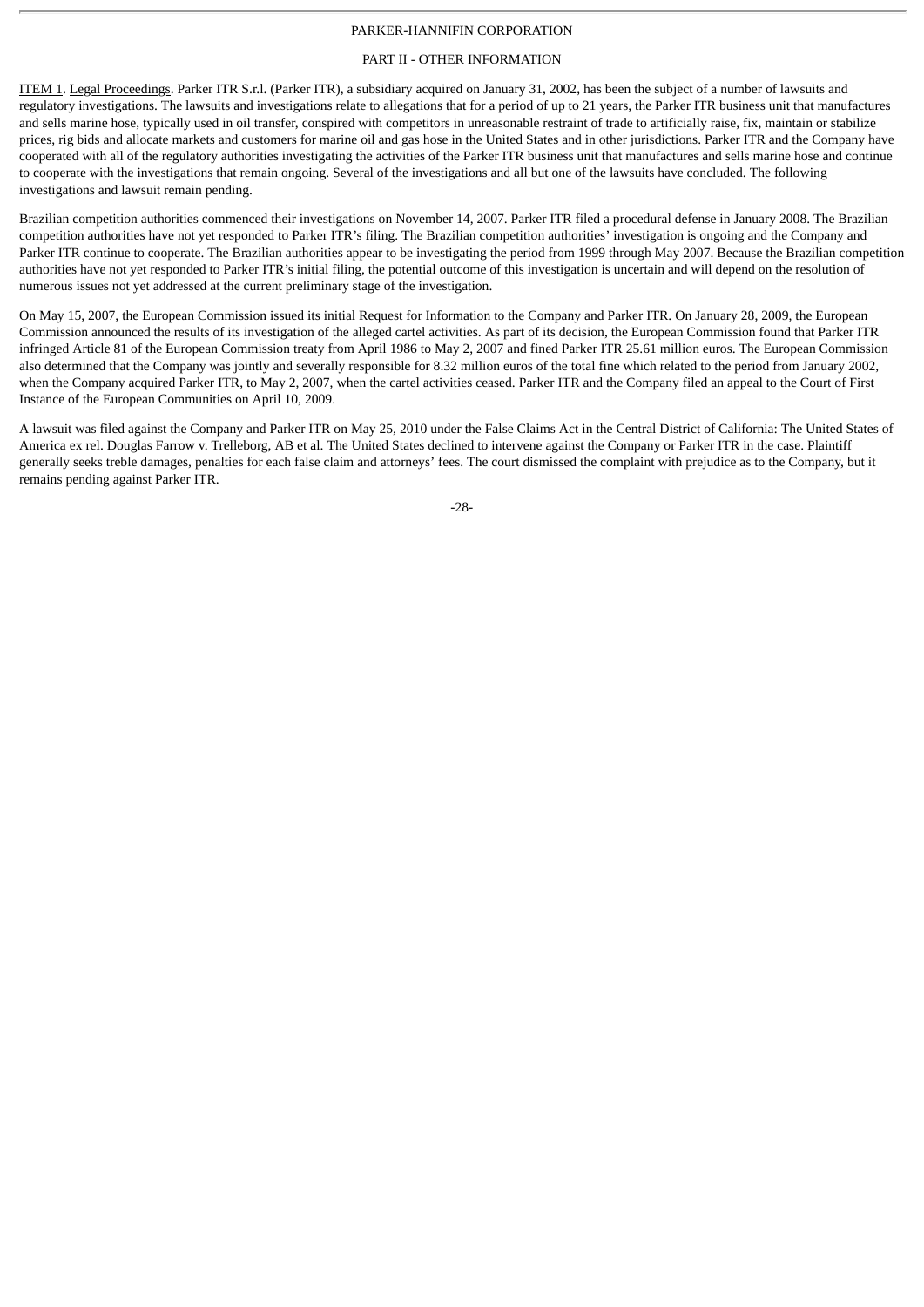# ITEM 2. Unregistered Sales of Equity Securities and Use of Proceeds.

(a) *Unregistered Sales of Equity Securities.* Not applicable.

- (b) *Use of Proceeds.* Not applicable.
- (c) *Issuer Purchases of Equity Securities.*

| Period                                     | (a) Total<br>Number of<br><b>Shares</b><br>Purchased | (b) Average<br>Price Paid<br>Per Share | (c) Total Number of<br>Shares Purchased<br>as Part of Publicly<br>Announced Plans<br>or Programs (1) | (d) Maximum Number<br>(or Approximate Dollar)<br>Value) of Shares that<br>May Yet Be Purchased<br>Under the Plans or<br>Programs |
|--------------------------------------------|------------------------------------------------------|----------------------------------------|------------------------------------------------------------------------------------------------------|----------------------------------------------------------------------------------------------------------------------------------|
| January 1, 2011 through January 31, 2011   | 74,700                                               | \$87.57                                | 74,700                                                                                               | 8,738,020                                                                                                                        |
| February 1, 2011 through February 28, 2011 | 67,000                                               | \$90.56                                | 67,000                                                                                               | 8,671,020                                                                                                                        |
| March 1, 2011 through March 31, 2011       | 158,201                                              | \$86.09                                | 158,201                                                                                              | 8,512,819                                                                                                                        |
| Total:                                     | 299.901                                              | \$ 87.46                               | 299.901                                                                                              | 8,512,819                                                                                                                        |

(1) On August 16, 1990, the Company publicly announced that its Board of Directors authorized the repurchase by the Company of up to 3.0 million shares of its common stock. From time to time, the Board of Directors has adjusted the number of shares authorized for repurchase under this program. On January 28, 2009, the Finance Committee of the Board of Directors of the Company approved an increase in the number of shares authorized for repurchase under this program so that, beginning on such date, the aggregate number of shares authorized for repurchase was equal to 10 million. Subject to this overall limitation, each fiscal year the Company is authorized to repurchase an amount of common shares equal to the greater of 7.5 million shares or five percent of the shares outstanding as of the end of the prior fiscal year. There is no expiration date for this program.

#### ITEM 6. Exhibits.

The following documents are furnished as exhibits and are numbered pursuant to Item 601 of Regulation S-K:

- Exhibit No. Description of Exhibit 10(a) Amendment to Parker-Hannifin Corporation Amended and Restated Supplemental Executive Retirement Benefits Program effective January 27, 2011.\*
- 10(b) Amendment to Parker-Hannifin Corporation Amended and Restated Pension Restoration Plan effective January 27, 2011.\*
- 10(c) Parker-Hannifin Corporation Long-Term Incentive Performance Plan Under the Performance Bonus Plan incorporated by reference to Exhibit 10.1 to the Company's Report on Form 8-K filed with the Securities and Exchange Commission (the "Commission") on February 1, 2011 (Commission File No. 1-4982).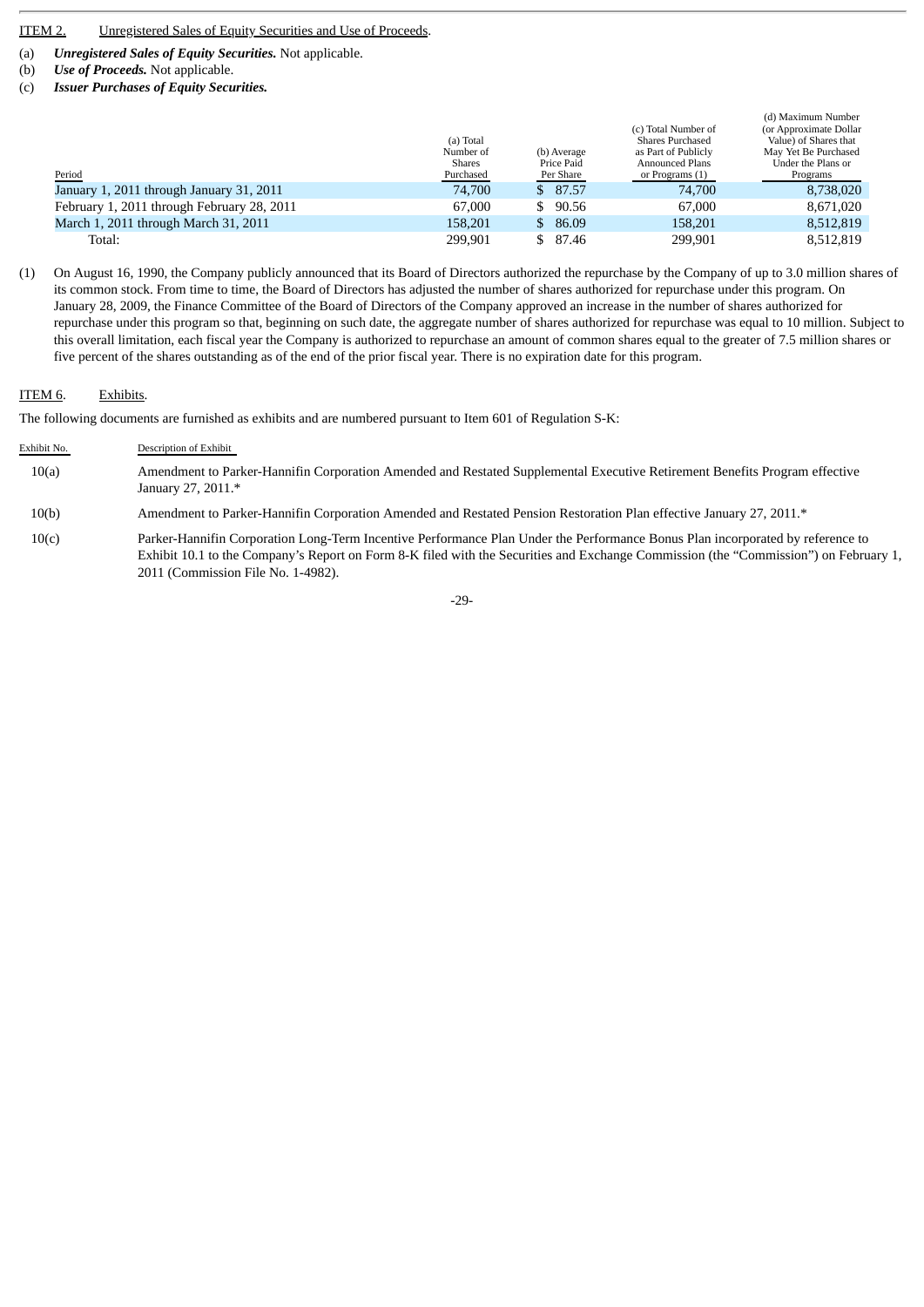| 10(d)    | Parker-Hannifin Corporation Long-Term Incentive Performance Award Under the Performance Bonus Plan incorporated by reference to Exhibit<br>10.2 to the Company's Report on Form 8-K filed with the Commission on February 1, 2011 (Commission File No. 1-4982). |
|----------|-----------------------------------------------------------------------------------------------------------------------------------------------------------------------------------------------------------------------------------------------------------------|
| 12       | Computation of Ratio of Earnings to Fixed Charges as of March 31, 2011.*                                                                                                                                                                                        |
| 31(i)(a) | Certification of the Principal Executive Officer Pursuant to 17 CFR 240.13a-14(a), as Adopted Pursuant to §302 of the Sarbanes-Oxley Act of<br>2002.*                                                                                                           |
| 31(i)(b) | Certification of the Principal Financial Officer Pursuant to 17 CFR 240.13a-14(a), as Adopted Pursuant to §302 of the Sarbanes-Oxley Act of<br>2002.*                                                                                                           |
| 32       | Certification Pursuant to 18 U.S.C. Section 1350, as Adopted Pursuant to §906 of the Sarbanes-Oxley Act of 2002. *                                                                                                                                              |
| 101.INS  | XBRL Instance Document.*                                                                                                                                                                                                                                        |
| 101.SCH  | XBRL Taxonomy Extension Schema Document.*                                                                                                                                                                                                                       |
| 101.CAL  | XBRL Taxonomy Extension Calculation Linkbase Document.*                                                                                                                                                                                                         |
| 101.DEF  | XBRL Taxonomy Extension Definition Linkbase Document. *                                                                                                                                                                                                         |
| 101.LAB  | XBRL Taxonomy Extension Label Linkbase Document.*                                                                                                                                                                                                               |
| 101.PRE  | XBRL Taxonomy Extension Presentation Linkbase Document.*                                                                                                                                                                                                        |
|          |                                                                                                                                                                                                                                                                 |

\* Submitted electronically herewith.

Attached as Exhibit 101 to this report are the following formatted in XBRL (Extensible Business Reporting Language): (i) Consolidated Statement of Income for the three months ended March 31, 2011 and 2010, (ii) Consolidated Statement of Income for the nine months ended March 31, 2011 and 2010, (iii) Consolidated Balance Sheet at March 31, 2011 and June 30, 2010, (iv) Consolidated Statement of Cash Flows for the nine months ended March 31, 2011 and 2010 and (v) Notes to Consolidated Financial Statements for the nine months ended March 31, 2011.

In accordance with Rule 406T of Regulation S-T, the XBRL related information in Exhibit 101 to this Quarterly Report on Form 10-Q shall not be deemed to be "filed" for purposes of Section 18 of the Exchange Act, or otherwise subject to the liability of that section, and shall not be part of any registration or other document filed under the Securities Act or the Exchange Act, except as shall be expressly set forth by specific reference in such filing.

-30-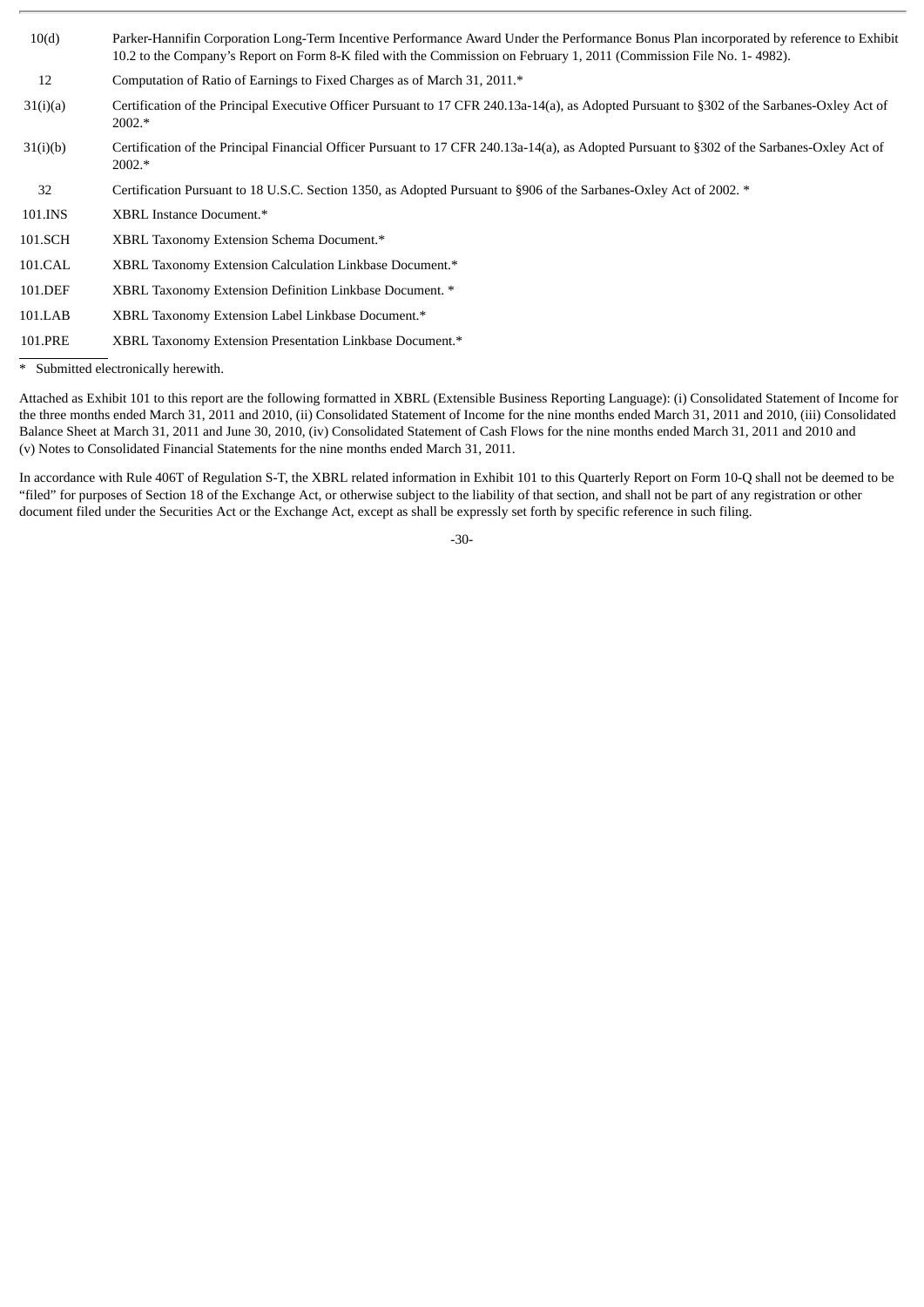SIGNATURE

Pursuant to the requirements of the Securities Exchange Act of 1934, the Registrant has duly caused this report to be signed on its behalf by the undersigned thereunto duly authorized.

# PARKER-HANNIFIN CORPORATION (Registrant)

/s/ Jon P. Marten

Jon P. Marten

Executive Vice President - Finance and Administration and Chief Financial Officer

Date: May 10, 2011

-31-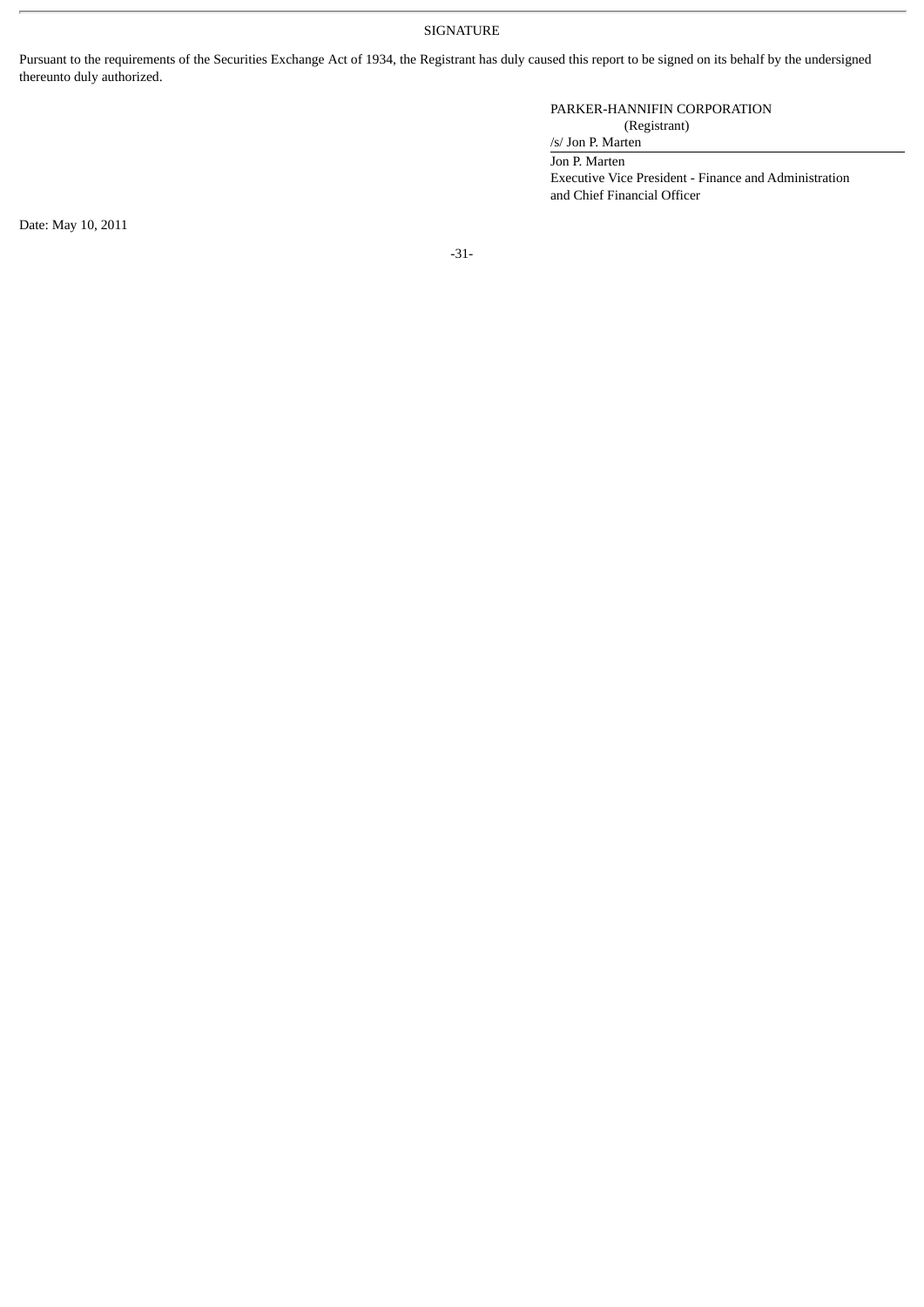#### EXHIBIT INDEX

| Exhibit No. | Description of Exhibit                                                                                                                                                                                                                                                                                       |
|-------------|--------------------------------------------------------------------------------------------------------------------------------------------------------------------------------------------------------------------------------------------------------------------------------------------------------------|
| 10(a)       | Amendment to Parker-Hannifin Corporation Amended and Restated Supplemental Executive Retirement Benefits Program effective January 27,<br>$2011.*$                                                                                                                                                           |
| 10(b)       | Amendment to Parker-Hannifin Corporation Amended and Restated Pension Restoration Plan effective January 27, 2011.*                                                                                                                                                                                          |
| 10(c)       | Parker-Hannifin Corporation Long-Term Incentive Performance Plan Under the Performance Bonus Plan incorporated by reference to Exhibit<br>10.1 to the Company's Report on Form 8-K filed with the Securities and Exchange Commission (the "Commission") on February 1, 2011<br>(Commission File No. 1-4982). |
| 10(d)       | Parker-Hannifin Corporation Long-Term Incentive Performance Award Under the Performance Bonus Plan incorporated by reference to Exhibit<br>10.2 to the Company's Report on Form 8-K filed with the Commission on February 1, 2011 (Commission File No. 1-4982).                                              |
| 12          | Computation of Ratio of Earnings to Fixed Charges as of March 31, 2011.*                                                                                                                                                                                                                                     |
| 31(i)(a)    | Certification of the Principal Executive Officer Pursuant to 17 CFR 240.13a-14(a), as Adopted Pursuant to §302 of the Sarbanes-Oxley Act of<br>2002.*                                                                                                                                                        |
| 31(i)(b)    | Certification of the Principal Financial Officer Pursuant to 17 CFR 240.13a-14(a), as Adopted Pursuant to §302 of the Sarbanes-Oxley Act of<br>2002.*                                                                                                                                                        |
| 32          | Certification Pursuant to 18 U.S.C. Section 1350, as Adopted Pursuant to §906 of the Sarbanes-Oxley Act of 2002. *                                                                                                                                                                                           |
| 101.INS     | XBRL Instance Document.*                                                                                                                                                                                                                                                                                     |
| 101.SCH     | XBRL Taxonomy Extension Schema Document.*                                                                                                                                                                                                                                                                    |
| 101.CAL     | XBRL Taxonomy Extension Calculation Linkbase Document.*                                                                                                                                                                                                                                                      |
| 101.DEF     | XBRL Taxonomy Extension Definition Linkbase Document. *                                                                                                                                                                                                                                                      |
| 101.LAB     | XBRL Taxonomy Extension Label Linkbase Document.*                                                                                                                                                                                                                                                            |
| 101.PRE     | XBRL Taxonomy Extension Presentation Linkbase Document.*                                                                                                                                                                                                                                                     |

\* Submitted electronically herewith.

Attached as Exhibit 101 to this report are the following formatted in XBRL (Extensible Business Reporting Language): (i) Consolidated Statement of Income for the three months ended March 31, 2011 and 2010, (ii) Consolidated Statement of Income for the nine months ended March 31, 2011 and 2010, (iii) Consolidated Balance Sheet at March 31, 2011 and June 30, 2010, (iv) Consolidated Statement of Cash Flows for the nine months ended March 31, 2011 and 2010 and (v) Notes to Consolidated Financial Statements for the nine months ended March 31, 2011.

In accordance with Rule 406T of Regulation S-T, the XBRL related information in Exhibit 101 to this Quarterly Report on Form 10-Q shall not be deemed to be "filed" for purposes of Section 18 of the Exchange Act, or otherwise subject to the liability of that section, and shall not be part of any registration or other document filed under the Securities Act or the Exchange Act, except as shall be expressly set forth by specific reference in such filing.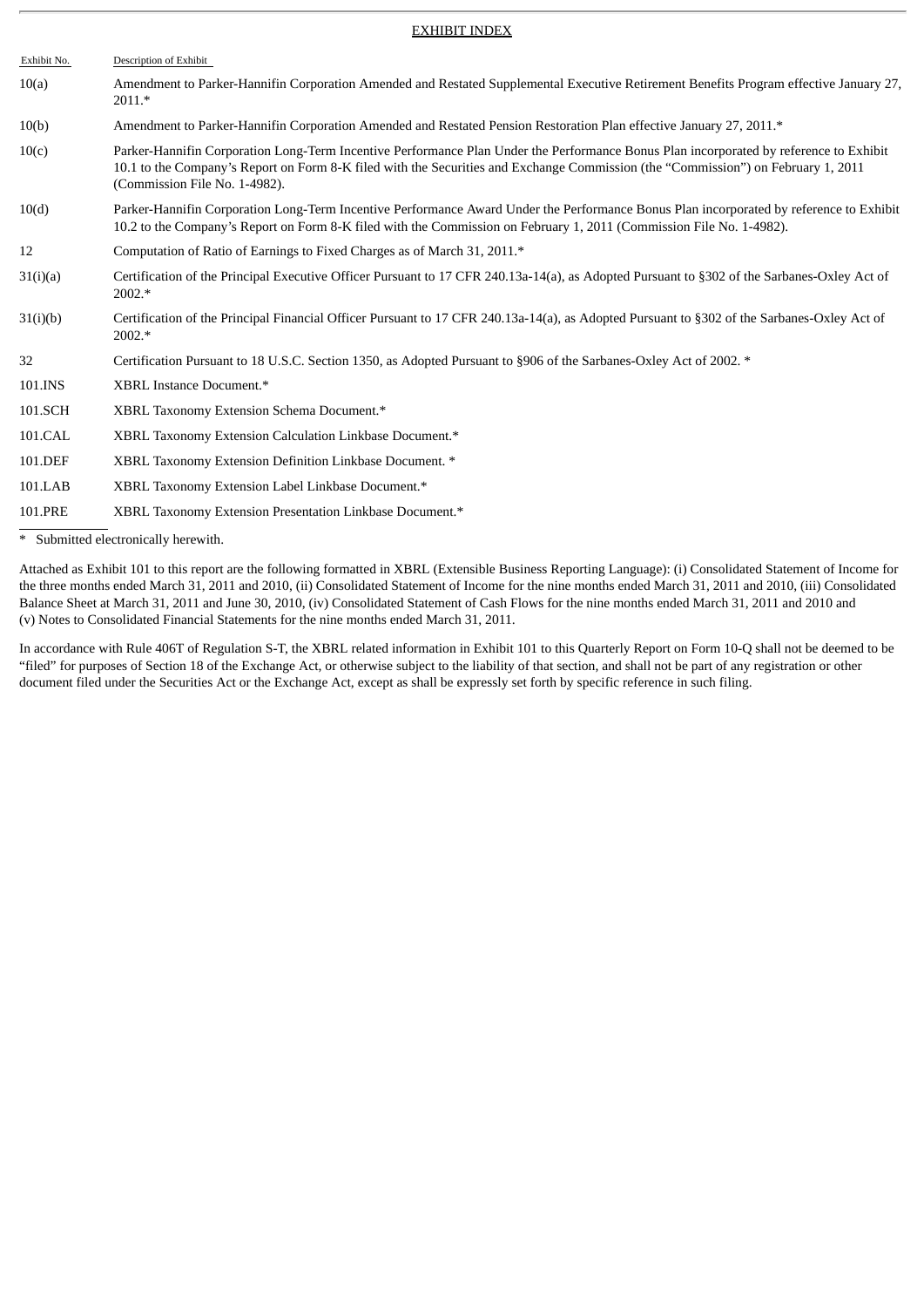# **PARKER-HANNIFIN CORPORATION**

#### **AMENDMENT TO AMENDED AND RESTATED SUPPLEMENTAL EXECUTIVE RETIREMENT BENEFITS PROGRAM**

Adopted: 01/27/2011 Effective: 01/27/2011

**WHEREAS,** by instrument effective as of January 1, 1980, the Parker-Hannifin Corporation Supplemental Executive Retirement Benefits Program (the "Program") was established for the benefit of certain employees of Parker-Hannifin Corporation and their beneficiaries; and

**WHEREAS,** the Program has been amended and restated from time to time, having most recently been amended effective April 15, 2010; and

**WHEREAS,** upon recommendation of the Human Resources & Compensation Committee of the Board, the Board of Directors desires to amend and restate certain terms, provisions, and conditions of the Program.

**NOW, THEREFORE,** the Program is hereby amended as of January 27, 2011, as follows:

1. Section 3.03(g) of the Program is hereby amended by inserting the word "and" immediately following the semicolon at the end thereof.

2. Section 3.03(h) of the Program is hereby amended by deleting the language "; and" and inserting a period at the end thereof.

3. Section 3.03(i) of the Program is hereby deleted from the Program.

4. Section 3.04(b) of the Program is hereby amended by inserting the word "and" immediately following the semicolon at the end thereof.

5. Section 3.04(c) of the Program is hereby amended by deleting the language "; and" and inserting a period at the end thereof.

6. Section 3.04(d) of the Program is hereby deleted from the Program.

7. Section 4.03(b)(4) of the Program is hereby amended by replacing the language "Section 3.03(b) through (i)" with the following language: "Section 3.03(b) through (h)".

8. Article 5 of the Program is hereby amended and restated in its entirety, as follows:

5. Disability Benefits

5.01 Eligibility. If a Participant suffers a Disability prior to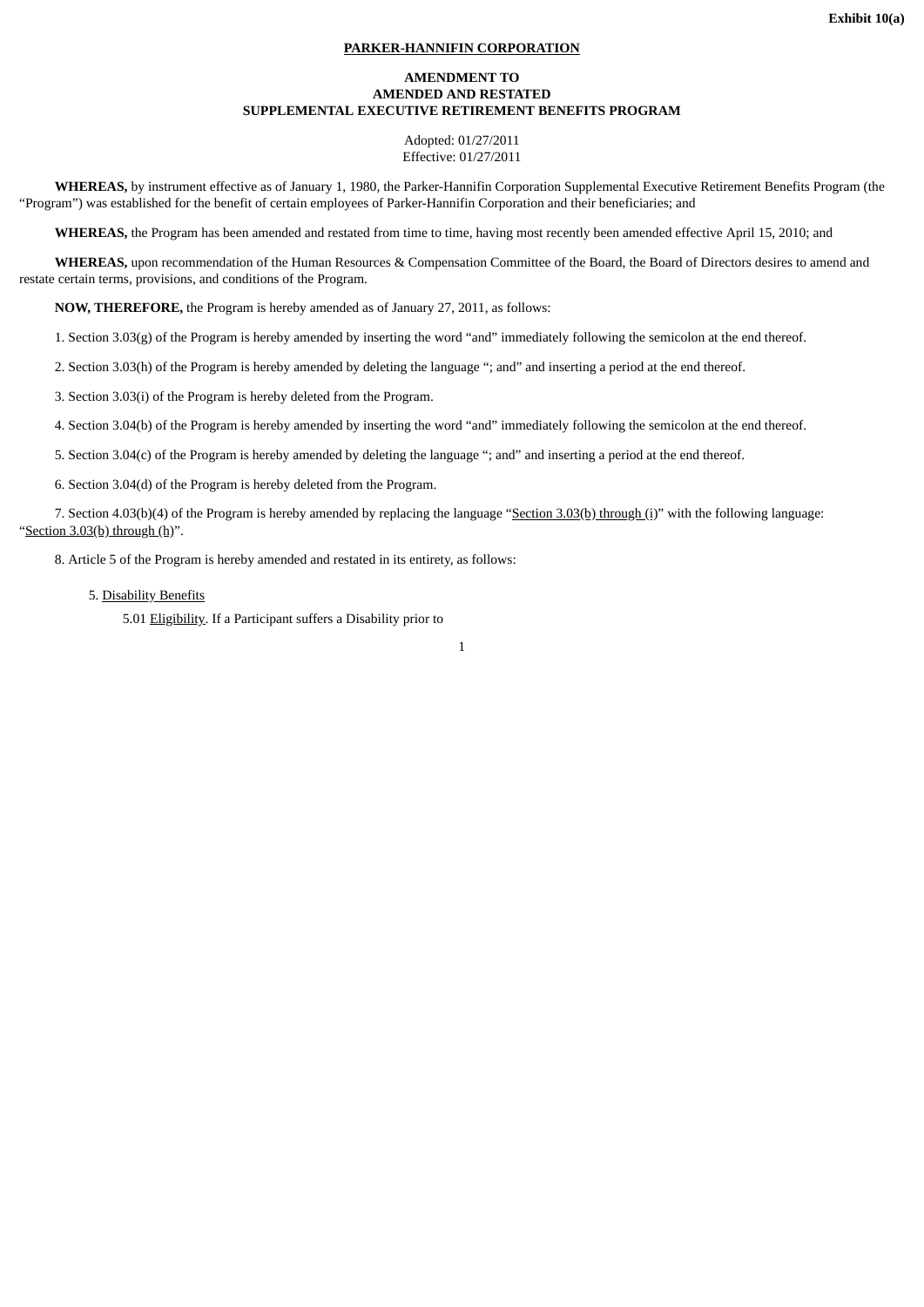Termination of Employment, the Participant shall be eligible for a benefit under this Article 5.

#### 5.02 Amount.

(a) Disability Before January 27, 2012. If a Participant suffers a Disability before January 27, 2012, the amount of the benefit payable to the Participant under this Article 5 shall be equal to the supplemental retirement benefit described in Article 3, determined as if the Participant's Termination of Employment occurred on the date of the Participant's Disability.

#### (b) Disability on or After January 27, 2012.

(1) Disability After Age 55. If a Participant suffers a Disability on or after January 27, 2012 and after the Participant's attainment of age 55, the amount of the benefit payable to the Participant under this Article 5 shall be equal to the amount of the Lump Sum Payment under Section 4.03, determined as if the Participant was not a Specified Employee and had retired (with the consent of the Committee, if the Participant's Disability occurs prior to attainment of age 60) on the date of his or her Disability.

(2) Disability Before Age 55. If a Participant suffers a Disability on or after January 27, 2012 and prior to the Participant's attainment of age 55, then the amount of the benefit payable to the Participant under this Article 5 shall be determined by (i) calculating the Lump Sum Payment under Section 4.03 (using the Specified Rate, Mortality Table and the Participant's Highest Average Three-Year Compensation determined as of the date of the Participant's Disability) that the Participant would be eligible to receive as of the first of the month following attainment of age 55 if the Participant had not become Disabled and had continued to be employed by the Company (with credit for Service) until retirement on the date that the Participant would attain age 55 (assuming, for this purpose, that the Participant would not be a Specified Employee on such date); and (ii) discounting the amount determined under the preceding clause (i) from the first of the month following the date the Participant would attain age 55 to the first of the month following the Participant's Disability, using the Specified Rate in effect on the date of the Participant's Disability.

5.03 Form of Disability Benefits.

(a) Disability Before January 27, 2012. If a Participant suffers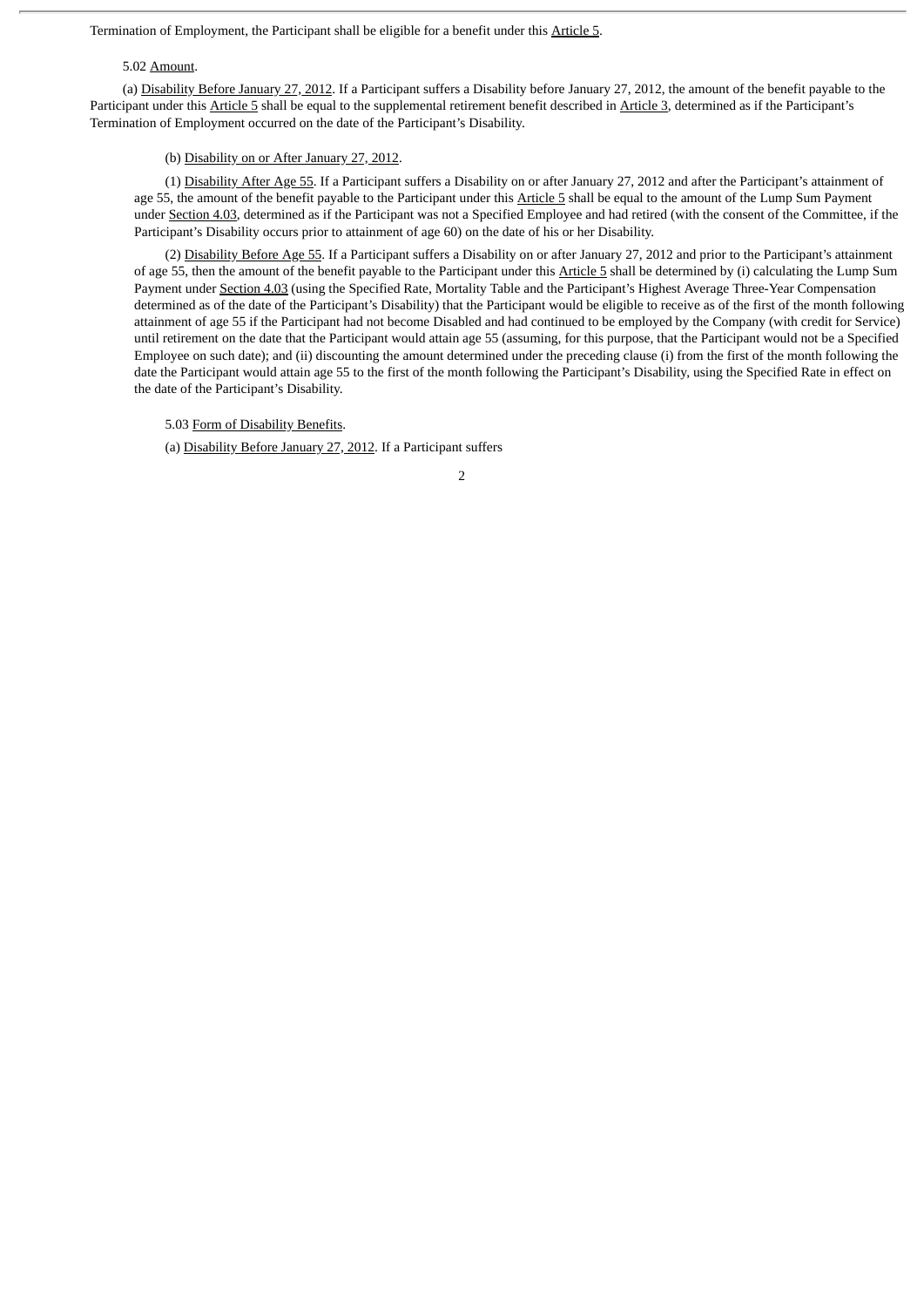a Disability before January 27, 2012, the Participant's disability benefit pursuant to this Article 5 shall be paid in the form of a single life annuity; provided, however, that if the Participant is married to a person who has been the Participant's spouse for at least one year immediately prior to the date of the Participant's Disability, the Participant's disability benefit shall be paid in the form of a joint and 100% survivor annuity.

(b) Disability on or After January 27, 2012. If a Participant suffers a Disability on or after January 27, 2012, the Participant's disability benefit pursuant to this Article 5 shall be paid in the form of a single lump sum payment.

5.04 Time of Payment of Disability Benefits. Payment of a Participant's disability benefit shall be made (or commence, as applicable) as of the first of the month following the Participant's Disability, and the provisions of Article 4 regarding payment to a Specified Employee and the 5-year delay of payments following certain elections shall be disregarded for purposes of the payment of benefits pursuant to this Article 5.

9. Section 9.06 of the Program is hereby amended by inserting the following language immediately following the second sentence thereof:

The Committee may, in its discretion, delegate to one or more directors or employees of the Company any of the Committee's authority under the Program. The acts of any such delegates shall be treated under this Program as acts of the Committee with respect to any matters so delegated, and any reference to the Committee in the Program shall be deemed a reference to any such delegates with respect to any matters so delegated.

10. All provisions of the Program not modified herein shall remain in full force and effect.

Adopted and effective January 27, 2011 by resolution of the Board of Directors of Parker-Hannifin Corporation.

/s/ Thomas A. Piraino, Jr. Thomas A. Piraino, Jr., Secretary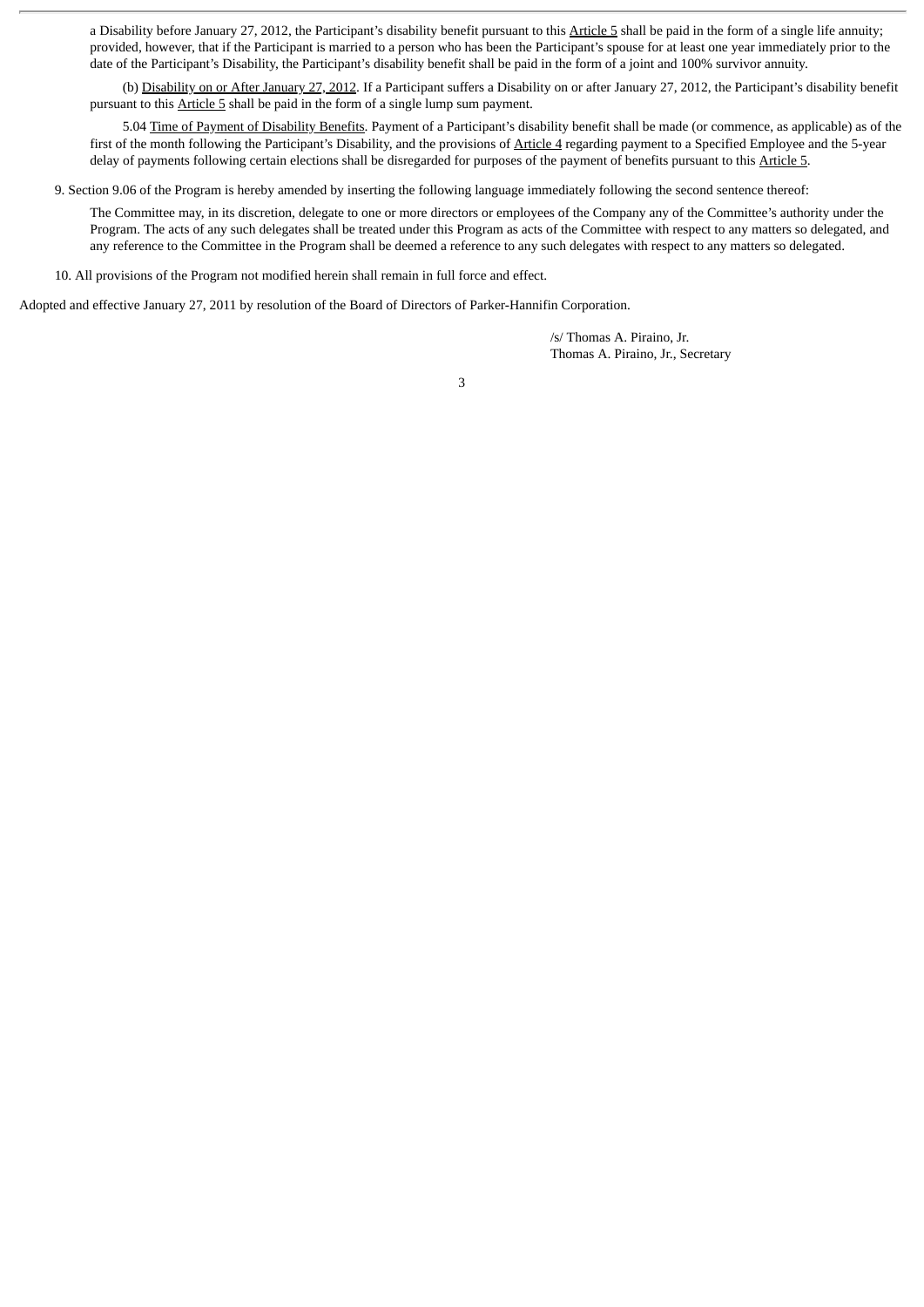# **PARKER-HANNIFIN CORPORATION**

## **AMENDMENT TO AMENDED AND RESTATED PENSION RESTORATION PLAN**

Adopted: 01/27/2011 Effective: 01/27/2011

**WHEREAS,** by instrument effective as of January 1, 1995, the Parker-Hannifin Corporation Pension Restoration Plan (the "Plan") was established for the benefit of certain employees of Parker-Hannifin Corporation; and

**WHEREAS,** the Plan has been amended and restated from time to time, having most recently been amended effective January 1, 2010; and

**WHEREAS,** upon recommendation of the Human Resources & Compensation Committee of the Board, the Board of Directors desires to amend and restate certain terms, provisions, and conditions of the Plan.

**NOW, THEREFORE,** the Plan is hereby amended as of January 27, 2011, as follows:

1. Article 4 of the Plan is hereby amended and restated in its entirety, as follows:

# ARTICLE 4 DISABILITY BENEFITS

4.1 Eligibility. If a Participant suffers a Disability prior to Termination of Employment, the Participant shall be eligible for a benefit under this Article 4.

#### 4.2 Amount.

(a) Disability Before January 27, 2012. If a Participant suffers a Disability before January 27, 2012, the amount of the benefit payable to the Participant under this Article 4 shall be equal to the Retirement Benefit described in Article 3, determined as if the Participant's Termination of Employment occurred on the date of the Participant's Disability.

## (b) Disability on or After January 27, 2012.

(1) Disability After Age 55. If a Participant suffers a Disability on or after January 27, 2012 and after the Participant's attainment of age 55, the amount of the benefit payable to the Participant under this Article 4 shall be equal to the Actuarial Value of the Retirement Benefit described in Article 3, determined as if the Participant was not a Specified Employee and had retired on the date of his or her Disability.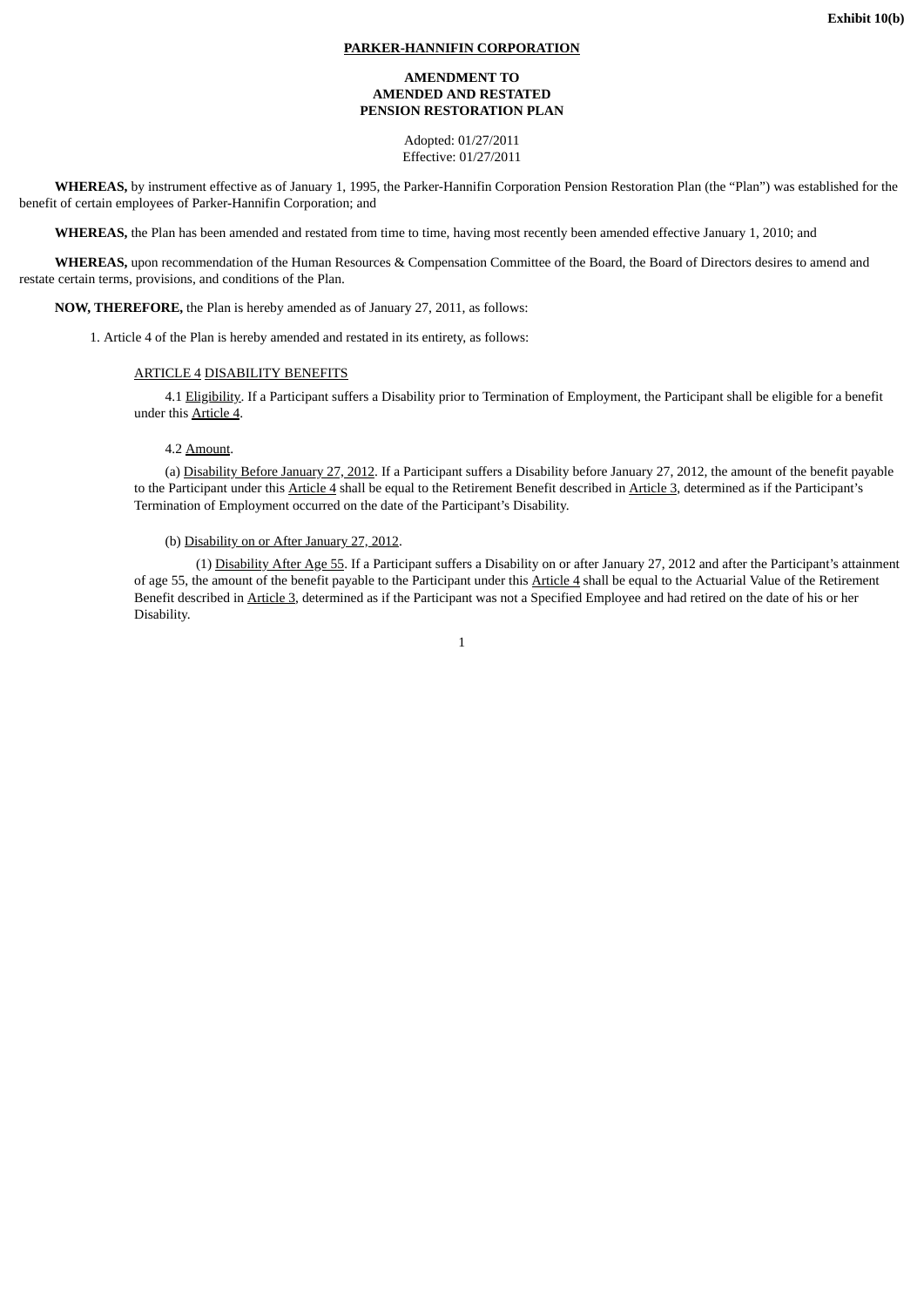(2) Disability Before Age 55. If a Participant suffers a Disability on or after January 27, 2012 and prior to the Participant's attainment of age 55, then the amount of the benefit payable to the Participant under this Article 4 shall be determined by (i) calculating the Actuarial Value of the Retirement Benefit described in Article 3 (using the actuarial assumptions and the Participant's Compensation determined as of the date of the Participant's Disability) that the Participant would be eligible to receive as of the first of the month following attainment of age 55 if the Participant had not become Disabled and had continued to be employed by the Company (with credit for Years of Participation) until retirement on the date that the Participant would attain age 55 (assuming, for this purpose, that the Participant would not be a Specified Employee on such date); and (ii) discounting the amount determined under the preceding clause (i) from the first of the month following the date the Participant would attain age 55 to the first of the month following the Participant's Disability, using the actuarial assumptions in effect on the date of the Participant's Disability.

## 4.3 Form of Disability Benefits.

(a) Disability Before January 27, 2012. If a Participant suffers a Disability before January 27, 2012, the Participant's disability benefit pursuant to this Article 4 shall be paid in the form of a single life annuity; provided, however, that if the aggregate of the Actuarial Value of all remaining benefits payable to the Participant under the Plan and the present value of all other remaining benefits under the SERP and any other nonqualified deferred compensation arrangement that is aggregated with the Plan and the SERP under Section 1.409A-1(c) of the Regulations as of the date payment is scheduled to commence is not greater than the applicable dollar amount in effect on such date under Section  $402(g)(1)(B)$  of the Code, the Company shall pay the disability benefit under this Section  $4.2(q)$  in a single lump sum.

(b) Disability on or After January 27, 2012. If a Participant suffers a Disability on or after January 27, 2012, the Participant's disability benefit pursuant to this Article 4 shall be paid in the form of a single lump sum payment.

4.4 Time of Payment of Disability Benefits. Payment of a Participant's disability benefit shall be made (or commence, as applicable) as of the first of the month following the Participant's Disability, and the provisions of Article 3 regarding payment to a Specified Employee and the 5-year delay of payments following certain elections shall be disregarded for purposes of the payment of benefits pursuant to this Article 4.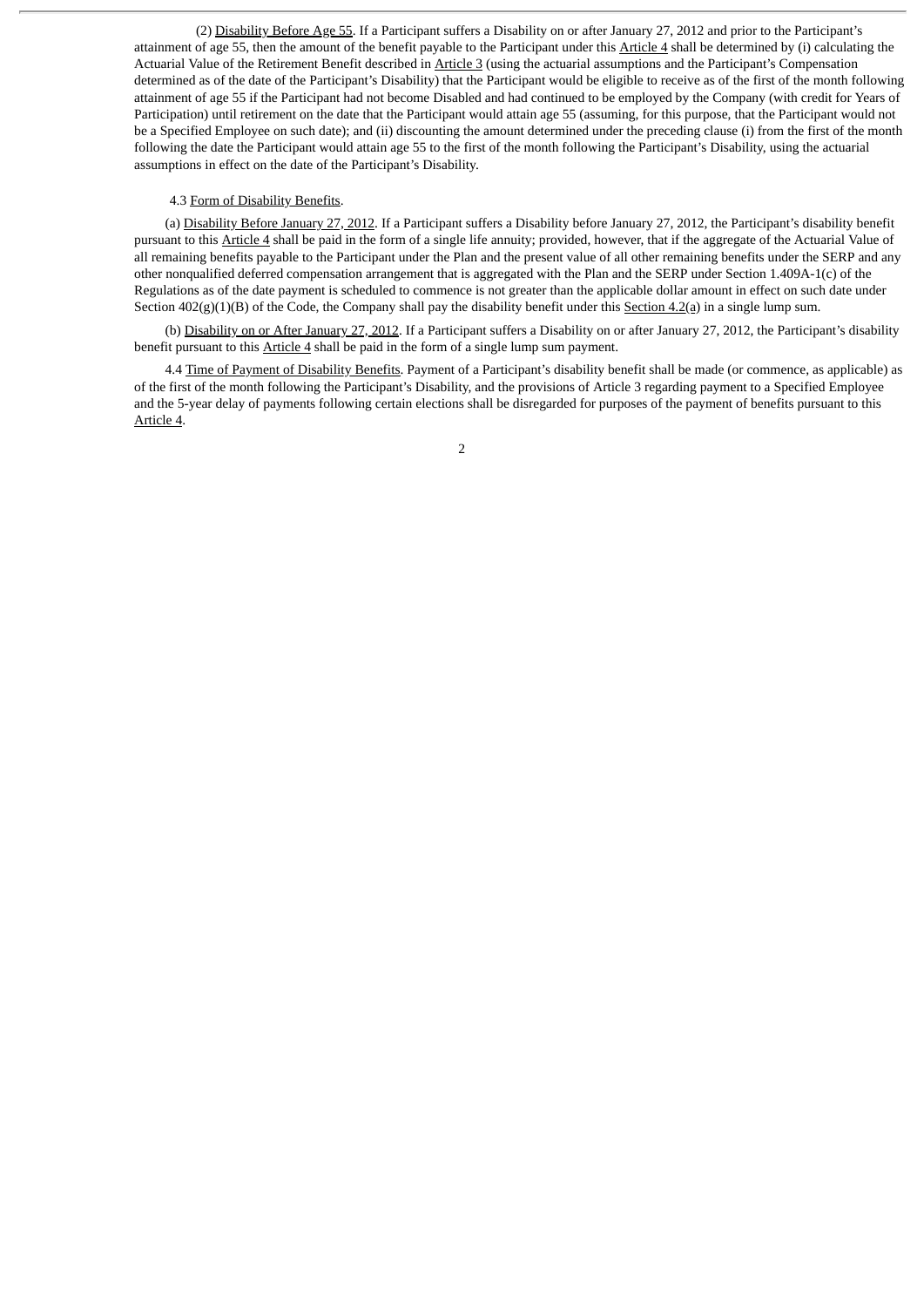2. Article 7 of the Plan is hereby amended by inserting the following language immediately following the sixth sentence thereof:

The Administrator may, in its discretion, delegate to one or more directors or employees of the Company any of the Administrator's authority under the Plan. The acts of any such delegates shall be treated under this Plan as acts of the Administrator with respect to any matters so delegated, and any reference to the Administrator in the Plan shall be deemed a reference to any such delegates with respect to any matters so delegated.

3. All provisions of the Plan not modified herein shall remain in full force and effect.

Adopted and effective January 27, 2011 by resolution of the Board of Directors of Parker-Hannifin Corporation.

/s/ Thomas A. Piraino, Jr. Thomas A. Piraino, Jr., Secretary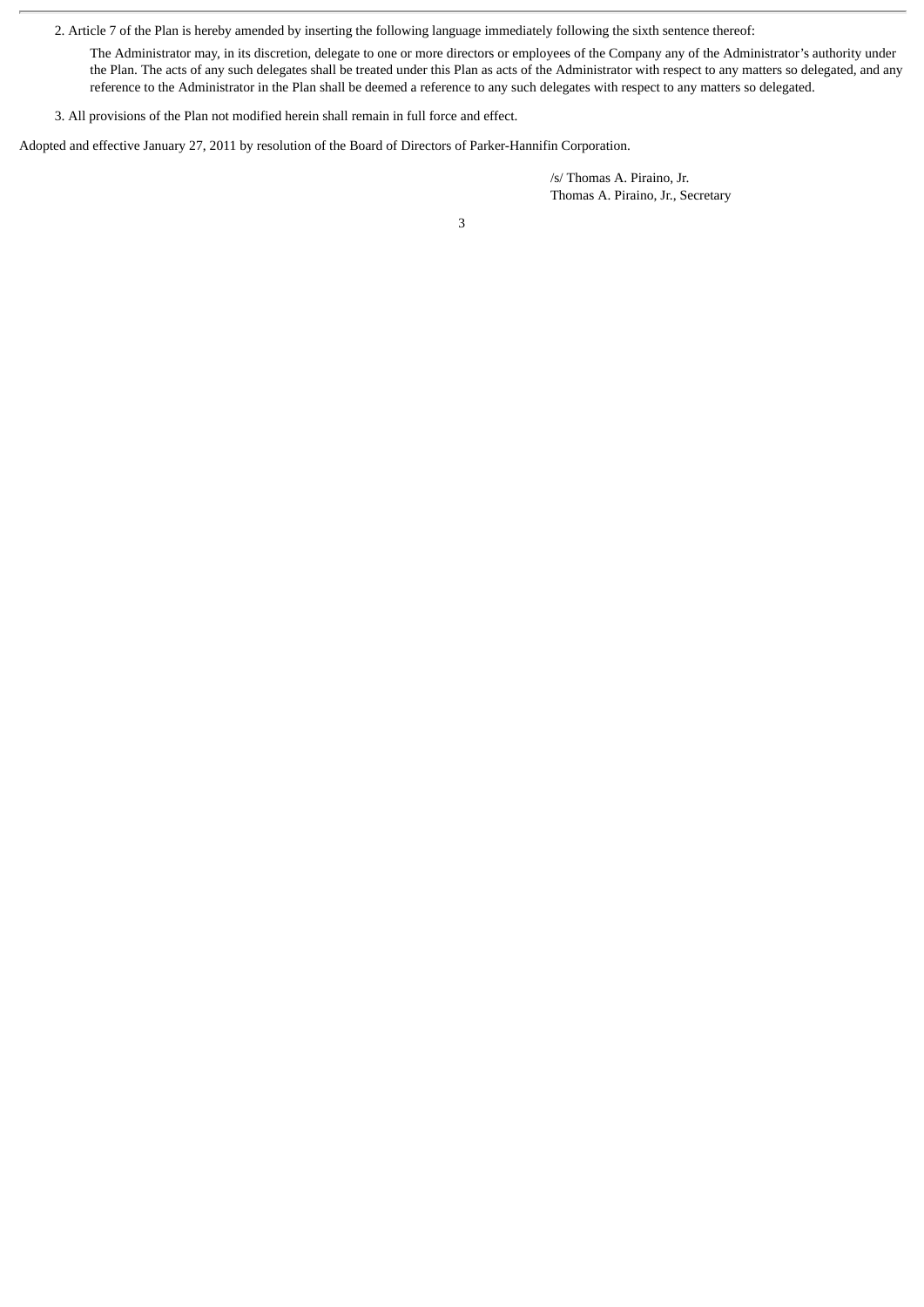# **PARKER-HANNIFIN CORPORATION COMPUTATION OF RATIO OF EARNINGS TO FIXED CHARGES (In thousands)**

|                                                       | Nine Months<br>Ended March 31,<br>2011 | 2010      | 2010      | 2009      | Fiscal Year Ended June 30.<br>2008 | 2007          |    | 2006        |
|-------------------------------------------------------|----------------------------------------|-----------|-----------|-----------|------------------------------------|---------------|----|-------------|
| <b>EARNINGS</b>                                       |                                        |           |           |           |                                    |               |    |             |
| Income from continuing operations before income taxes |                                        |           |           |           |                                    |               |    |             |
| and noncontrolling interests                          | \$1,032,331                            | \$462,657 | \$754,817 | \$683,083 | \$1,334,571                        | \$1,166,463   | S. | 901,490     |
| Adjustments:                                          |                                        |           |           |           |                                    |               |    |             |
| Interest on indebtedness, exclusive of interest       |                                        |           |           |           |                                    |               |    |             |
| capitalized and interest on ESOP loan guarantee       | 72,919                                 | 74,821    | 101,173   | 109,911   | 96,572                             | 80,053        |    | 71,100      |
| Amortization of deferred loan costs                   | 1,964                                  | 1,882     | 2,426     | 2,143     | 1,793                              | 1,511         |    | 1,888       |
| Portion of rents representative of interest factor    | 30,896                                 | 31,379    | 41,194    | 41,839    | 35,378                             | 29,000        |    | 25,609      |
| Loss (income) of equity investees                     | 2,796                                  | (236)     | 6,757     | (1,529)   | 2,596                              | 1,059         |    | (161)       |
| Amortization of previously capitalized interest       | 177                                    | 196       | 259       | 262       | 278                                | 282           |    | 304         |
| Income as adjusted                                    | \$1,141,083                            | \$570,699 | \$906,626 | \$835,709 | \$1,471,188                        | \$1,278,368   |    | \$1,000,230 |
|                                                       |                                        |           |           |           |                                    |               |    |             |
| <b>FIXED CHARGES</b>                                  |                                        |           |           |           |                                    |               |    |             |
| Interest on indebtedness, exclusive of interest       |                                        |           |           |           |                                    |               |    |             |
| capitalized and interest on ESOP loan guarantee       | 72,919<br>\$                           | \$74,821  | \$101,173 | \$109,911 | \$.<br>96,572                      | \$.<br>80,053 | \$ | 71,100      |
| Capitalized interest                                  |                                        |           |           |           |                                    | 436           |    | 178         |
| Amortization of deferred loan costs                   | 1,964                                  | 1,882     | 2,426     | 2,143     | 1,793                              | 1,511         |    | 1,888       |
| Portion of rents representative of interest factor    | 30,896                                 | 31,379    | 41,194    | 41,839    | 35,378                             | 29,000        |    | 25,609      |
| Fixed charges                                         | 105,779<br>S                           | \$108,082 | \$144,793 | \$153,893 | 133,743                            | 111,000       |    | 98,775      |
| RATIO OF EARNINGS TO FIXED CHARGES                    | 10.79x                                 | 5.28x     | 6.26x     | 5.43x     | 11.00x                             | 11.52x        |    | 10.13x      |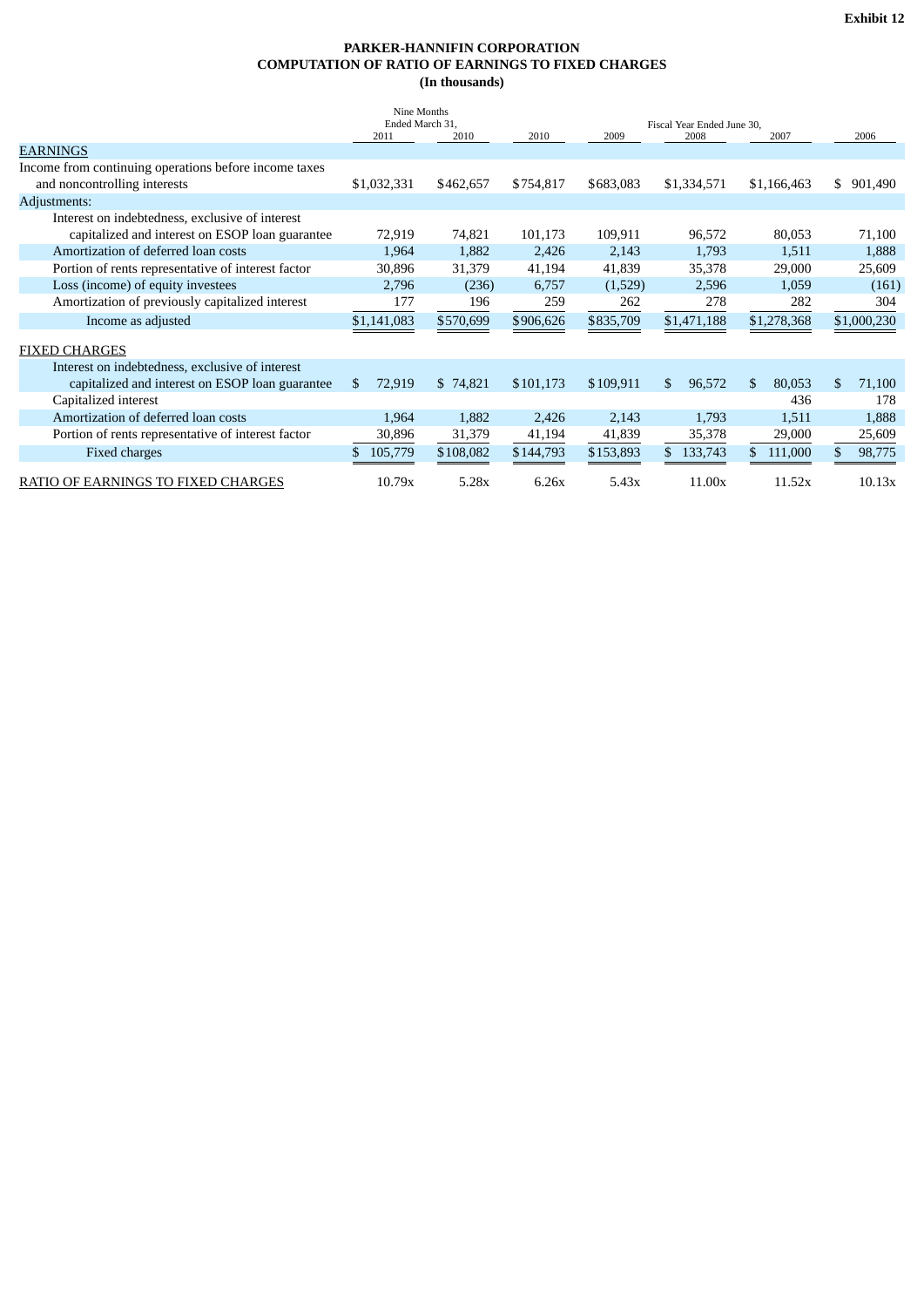#### CERTIFICATIONS

I, Donald E. Washkewicz, certify that:

- 1. I have reviewed this quarterly report on Form 10-Q of Parker-Hannifin Corporation;
- 2. Based on my knowledge, this report does not contain any untrue statement of a material fact or omit to state a material fact necessary to make the statements made, in light of the circumstances under which such statements were made, not misleading with respect to the period covered by this report;
- 3. Based on my knowledge, the financial statements, and other financial information included in this report, fairly present in all material respects the financial condition, results of operations and cash flows of the Registrant as of, and for, the periods presented in this report;
- 4. The Registrant's other certifying officer(s) and I are responsible for establishing and maintaining disclosure controls and procedures (as defined in Exchange Act Rules 13a-15(e) and 15d-15(e)) and internal control over financial reporting (as defined in Exchange Act Rules 13a-15(f) and 15d-15(f)) for the Registrant and have:
- a) designed such disclosure controls and procedures, or caused such disclosure controls and procedures to be designed under our supervision, to ensure that material information relating to the Registrant, including its consolidated subsidiaries, is made known to us by others within those entities, particularly during the period in which this report is being prepared;
- b) designed such internal control over financial reporting, or caused such internal control over financial reporting to be designed under our supervision, to provide reasonable assurance regarding the reliability of financial reporting and the preparation of financial statements for external purposes in accordance with generally accepted accounting principles;
- c) evaluated the effectiveness of the Registrant's disclosure controls and procedures and presented in this report our conclusions about the effectiveness of the disclosure controls and procedures, as of the end of the period covered by this report based on such evaluation; and
- d) disclosed in this report any change in the Registrant's internal control over financial reporting that occurred during the Registrant's most recent fiscal quarter (the Registrant's fourth fiscal quarter in the case of an annual report) that has materially affected, or is reasonably likely to materially affect, the Registrant's internal control over financial reporting; and
- 5. The Registrant's other certifying officer(s) and I have disclosed, based on our most recent evaluation of internal control over financial reporting, to the Registrant's auditors and the audit committee of the Registrant's board of directors (or persons performing the equivalent functions):
- a) all significant deficiencies and material weaknesses in the design or operation of internal control over financial reporting which are reasonably likely to adversely affect the Registrant's ability to record, process, summarize and report financial information; and
- b) any fraud, whether or not material, that involves management or other employees who have a significant role in the Registrant's internal control over financial reporting.

Date: May 10, 2011

/s/ Donald E. Washkewicz Donald E. Washkewicz Chief Executive Officer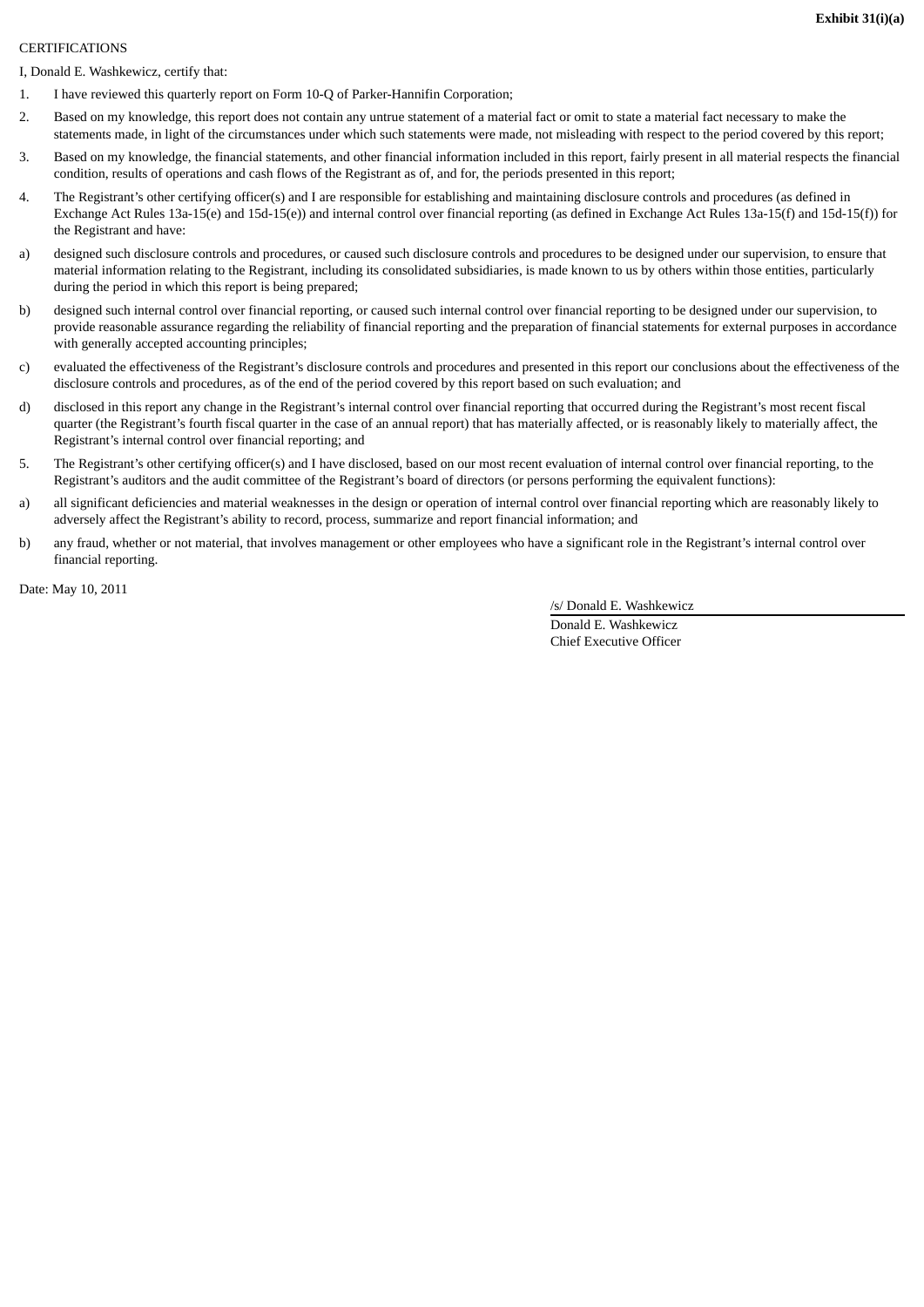#### **CERTIFICATIONS**

I, Jon P. Marten, certify that:

- 1. I have reviewed this quarterly report on Form 10-Q of Parker-Hannifin Corporation;
- 2. Based on my knowledge, this report does not contain any untrue statement of a material fact or omit to state a material fact necessary to make the statements made, in light of the circumstances under which such statements were made, not misleading with respect to the period covered by this report;
- 3. Based on my knowledge, the financial statements, and other financial information included in this report, fairly present in all material respects the financial condition, results of operations and cash flows of the Registrant as of, and for, the periods presented in this report;
- 4. The Registrant's other certifying officer(s) and I are responsible for establishing and maintaining disclosure controls and procedures (as defined in Exchange Act Rules 13a-15(e) and 15d-15(e)) and internal control over financial reporting (as defined in Exchange Act Rules 13a-15(f) and 15d-15(f)) for the Registrant and have:
- a) designed such disclosure controls and procedures, or caused such disclosure controls and procedures to be designed under our supervision, to ensure that material information relating to the Registrant, including its consolidated subsidiaries, is made known to us by others within those entities, particularly during the period in which this report is being prepared;
- b) designed such internal control over financial reporting, or caused such internal control over financial reporting to be designed under our supervision, to provide reasonable assurance regarding the reliability of financial reporting and the preparation of financial statements for external purposes in accordance with generally accepted accounting principles;
- c) evaluated the effectiveness of the Registrant's disclosure controls and procedures and presented in this report our conclusions about the effectiveness of the disclosure controls and procedures, as of the end of the period covered by this report based on such evaluation; and
- d) disclosed in this report any change in the Registrant's internal control over financial reporting that occurred during the Registrant's most recent fiscal quarter (the Registrant's fourth fiscal quarter in the case of an annual report) that has materially affected, or is reasonably likely to materially affect, the Registrant's internal control over financial reporting; and
- 5. The Registrant's other certifying officer(s) and I have disclosed, based on our most recent evaluation of internal control over financial reporting, to the Registrant's auditors and the audit committee of the Registrant's board of directors (or persons performing the equivalent functions):
- a) all significant deficiencies and material weaknesses in the design or operation of internal control over financial reporting which are reasonably likely to adversely affect the Registrant's ability to record, process, summarize and report financial information; and
- b) any fraud, whether or not material, that involves management or other employees who have a significant role in the Registrant's internal control over financial reporting.

Date: May 10, 2011

/s/ Jon P. Marten

Jon P. Marten Executive Vice President – Finance and Administration and Chief Financial Officer